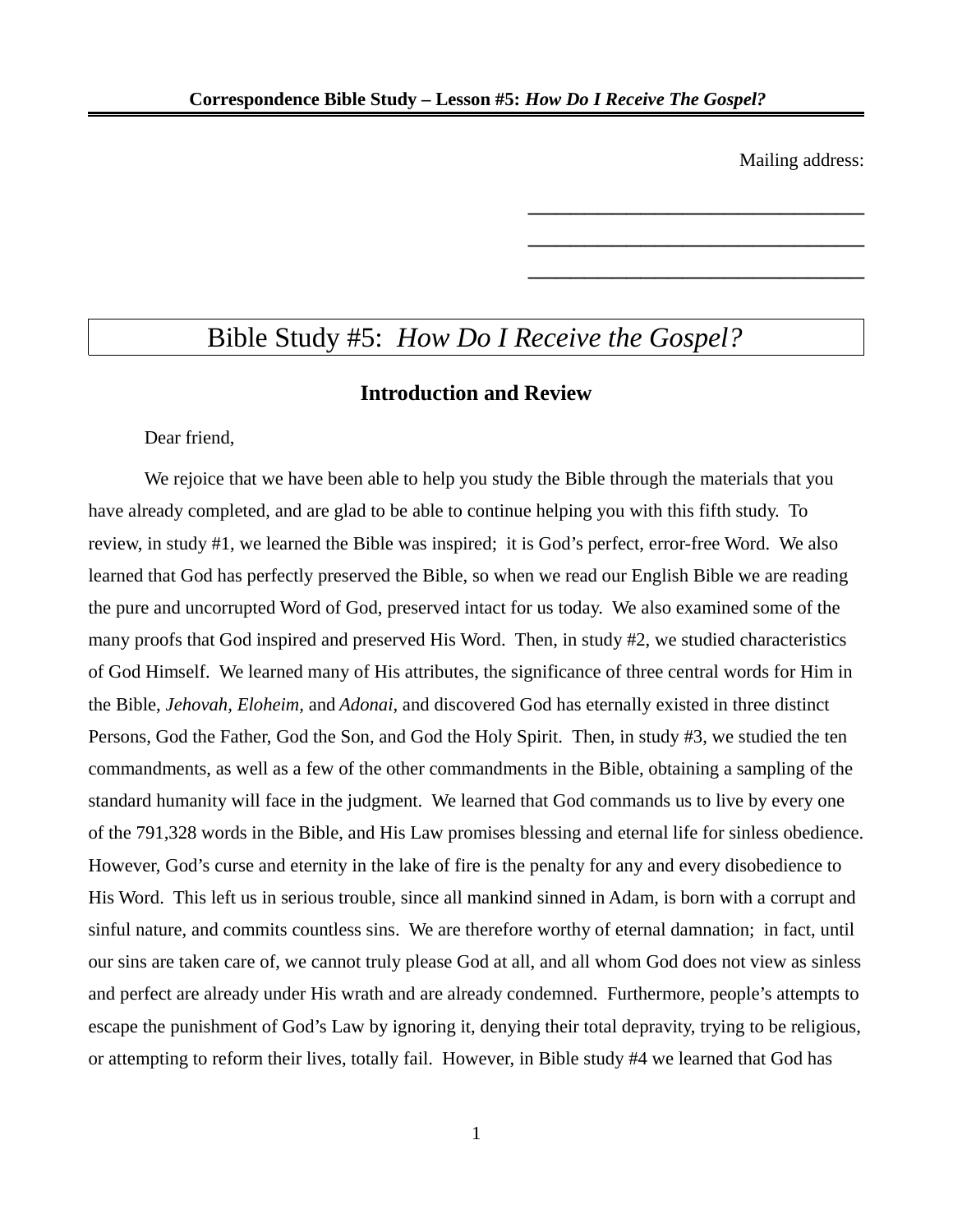provided salvation for sinners through the redemptive work of His Son, Jesus Christ. The Lord Jesus, who was always fully God, became fully Man, and entered the world to deliver us from our sins. We found out that Jesus, Jehovah the Savior, was the Christ, the One who would come to save and rule the world; the Lord, the absolute Master and Sovereign; and the Savior, delivering His people from the penalty, power, and presence of sin. He also is the only Mediator who can bring us to the Father. We learned of His mediatorial actions as Prophet, revealing the will of God and speaking the Word of God, Priest, reconciling His people to God on the basis of His sacrifice of Himself, and effectually interceding for them before the Father; and King, ruling the saints and the church now, and, upon His return, ruling the world. This great Person came into the world to die for our sins. His death was a sacrificial payment to the Father. On the cross He performed the work of a Substitute and endured the judgment of God in our place, that by taking our penalty we might receive His righteousness. His blood was a propitiation, since it forever appeased God's wrath against the redeemed, and it was fully complete, for His death is absolutely sufficient to save. Having died this incomparably valuable death, the Lord Jesus was buried, then rose again on the third day, proving that He was indeed the Messiah and manifesting God's satisfaction with His Son's sacrifice. Christ then ascended to the right hand of the Father. He will soon return again to judge and rule the world. We found out that the gospel was predicted in the Old Testament, and that the Son of God's saving work brings His people adoption, for they become the children of God; justification, having Christ's righteousness credited to them, so that they are counted perfectly obedient and holy for Jesus' sake; reconciliation, for they recover fellowship and peace with God; sanctification, as they are set apart as God's own, and led into the paths of holiness; and glorification, everlasting honor and blessing in God's presence. God's people receive all these blessings on account of their standing "in Christ." This left us with the question, "How do I personally receive the benefits of the gospel?" How can you, individually, pass from spiritual death to life, enter God's family, and be found in Christ, and so receive eternal salvation? This is the subject of our current study.

With study #5 you have also received your completed version of study #4, which has been checked and graded. Please look over that study for corrections by your Bible teacher, especially on the quiz questions, and for comments, especially at the very end of the study. Also, please keep your completed studies available so that you can look back at them later. Remember that at the end of each

2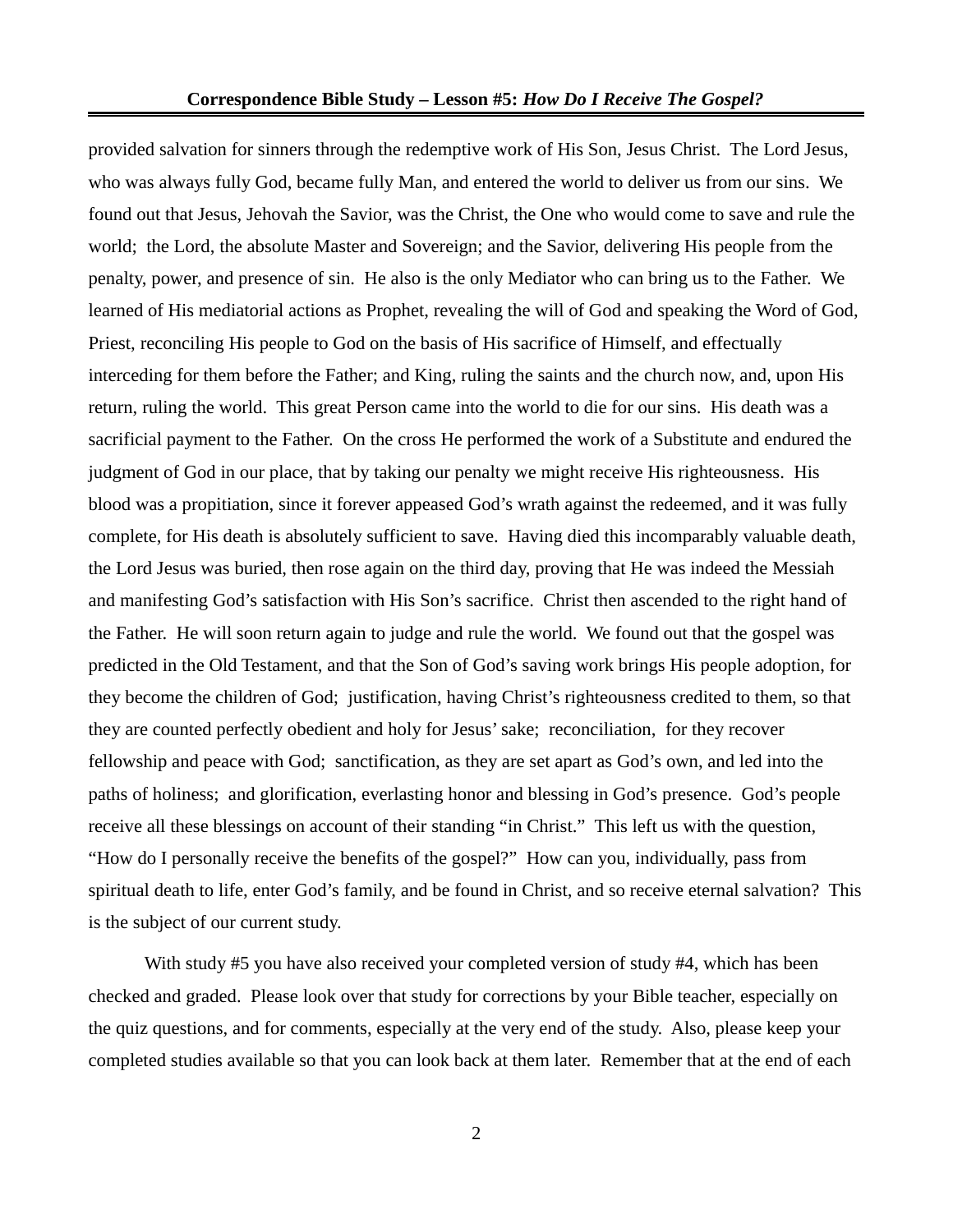of them you have some questions to answer so that we can see that you have understood the Biblical teaching, and some blank space upon which you can write down any questions that you have. Also, please use this space to provide us with the names and addresses of any friends or acquaintances of yours who would also be interested in studying the Bible, so that we can send these materials to them as well. Once again, this Bible course is provided to you courtesy of Headwaters Baptist Church, P.O. Box 1261, Shelburne, ON, L9V 3M2, (519) 943-2922, www.headwatersbaptistchurch.org, pastor@headwatersbaptistchurch.org. Please let us know if you would like a personal visit for Bible study, and feel free to visit us at 426132 25 Sideroad, Mono, Ontario for Sunday morning worship at 10:30 a.m., followed by a fellowship meal and Sunday afternoon worship at 1:00 p.m., or Wednesday prayer and Bible study at 7:00 p.m. Once again, we are overjoyed that we can assist you in studying the Bible.

# **Receiving the gospel:**

#### **Expressions in Scripture**

Mark 1:14-15 tells us that "Jesus came into Galilee, preaching the gospel of the kingdom of God, And saying, The time is fulfilled, and the kingdom of God is at hand:  $\frac{1}{\sqrt{2}}$   $\frac{1}{\sqrt{2}}$   $\frac{1}{\sqrt{2}}$  ye, and  $\frac{1}{1}$   $\frac{1}{1}$   $\frac{1}{1}$   $\frac{1}{1}$  the gospel." When the Lord Jesus preached the gospel, He called on those listening to Him to repent and believe. The apostles also preached repentance and faith; Paul testified "both to the Jews, and also to the Greeks,  $\_\_$   $\_\_$   $\_\_$   $\_\_$   $\_\_$   $\_\_$  toward God, and  $\frac{1}{1}$  \_ \_ \_ \_ toward our Lord Jesus Christ" (Acts 20:21). These two words summarize the means through which sinners personally appropriate the gospel, and we will examine them in more detail further on in this study. Other Biblical terms for receiving the gospel include conversion, as in Acts 3:19: "Repent ye therefore, and be  $\frac{m}{m}$   $\frac{m}{m}$   $\frac{m}{m}$   $\frac{m}{m}$   $\frac{m}{m}$ , that your sins may be blotted out, when the times of refreshing shall come from the presence of the Lord," receiving Christ, as in John 1:12: "But as many as \_\_ \_\_ \_\_ \_\_ \_\_ \_\_ \_\_ \_\_ him, to them gave he power to become the sons of God, *even* to them that believe on his name," and coming to Christ, as in John 6:37: "All that the Father giveth me shall come to me; and him that  $\frac{1}{\sqrt{2}}$  \_\_ \_\_ \_\_ \_\_ to me I will in no wise cast out." These all represent the same human response to God; one is converted, receives Christ, and comes to Him, when he repents and believes. The Bible employs a variety of other terms for coming to or receiving Christ, such as taking the water of life (Revelation 21:6), looking to the Savior (Isaiah 45:22), eating the living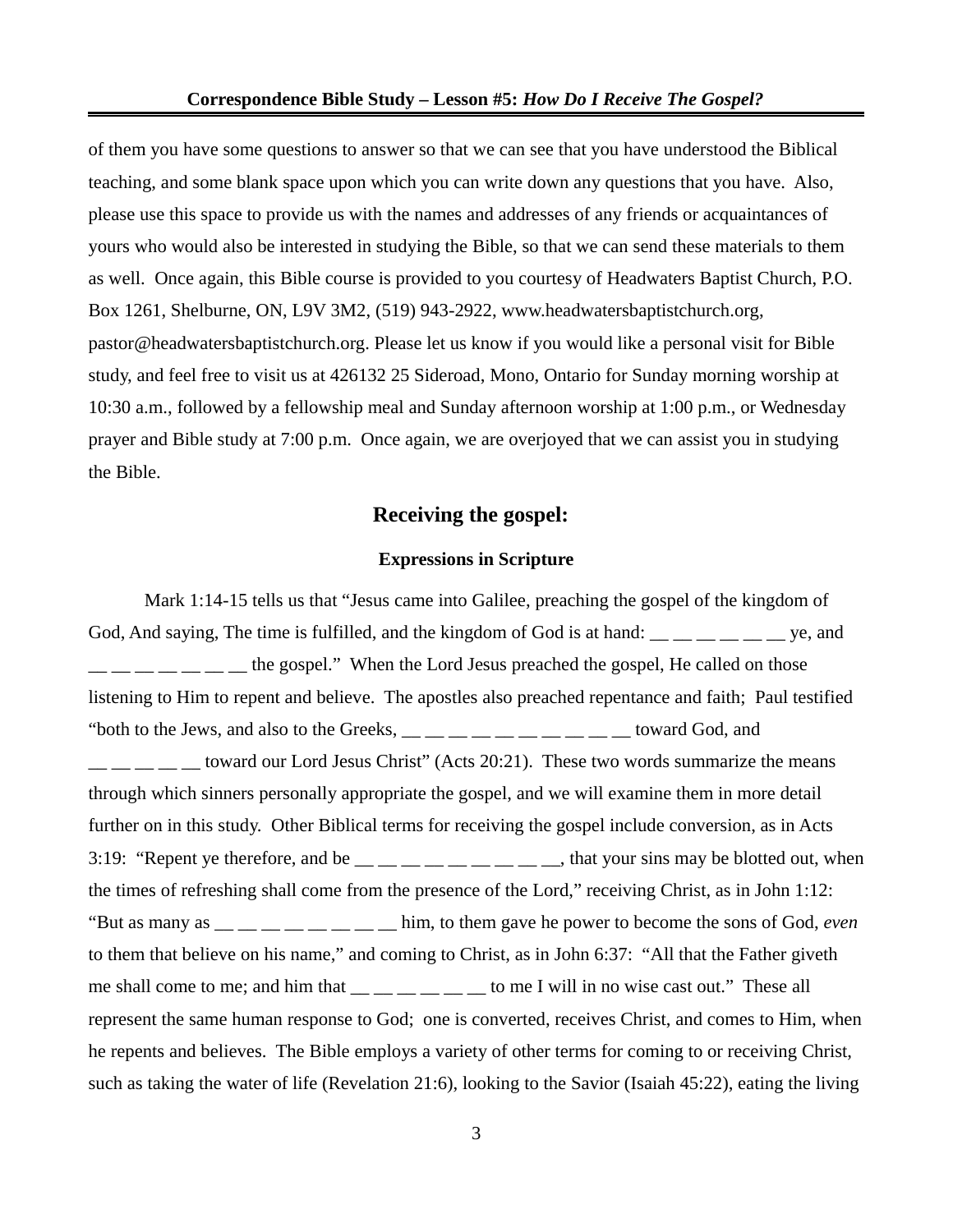bread from heaven, Jesus Christ (John 6:51), pressing into God's kingdom (Luke 16:16), entering the flock of God through Christ, the door (John 10:9), etc. Certain other ideas that people who often mean well equate with receiving the gospel, such as asking Jesus into one's heart, baptism, going forward at the invitation in a church service or revival meeting, receiving the laying on of hands, taking communion, praying the sinner's prayer to accept Christ, having unique emotional experiences, coming to the altar, seeing visions, signing a decision card, speaking in tongues, and many others, are never said to be the means of receiving forgiveness of sin in the Bible. In our study, we will stick to what God's Word tells us on this subject, rather than utilizing humanly originated ideas which often cause soul-threatening confusion on this all important matter.

At the same moment that one repents and believes the gospel, he is "born again" (John 3:3, 5), a term which means the same thing as "regeneration" (Titus 3:5). These terms refer to the radical, permanent, life-altering change God performs upon the one who has come to Christ. 2 Corinthians 5:17 reads, "Therefore if any man *be* in Christ, *he is* a \_\_ \_\_ \_\_ \_\_ \_\_ \_\_ \_\_ \_\_ \_\_ \_\_ \_\_: \_\_ \_\_ \_\_ things are passed away; behold, all things are become  $\_\_\_\_\_$ . At that moment, when one in repentance believes the gospel and is regenerated, adoption and justification take place, along with positional sanctification; one is now "in Christ." Practical sanctification also becomes a certainty, for one is given a new inward principle of holiness, a new heart (Hebrews 8:10) to replace the old depraved one (Jeremiah 17:9), with a consequent transformation of one's desires and actions. The new child of God characteristically "bringeth forth good things" out "of the good treasure of [his] heart" rather than the "evil things" which came from the "evil treasure" of his old sinful nature (Matthew 12:35). Ultimate glorification also becomes a certainty, for the Lord promises that "whosoever drinketh of the [spiritual] water that I shall give him shall never thirst [a guarantee]; but the water that I shall give him shall be in him a well of water springing up into everlasting life" (John 4:14).

One repents and believes, and is regenerated, at a specific moment in time. In John 5:24, the Lord Jesus promises, "He that heareth my word, and believeth on him that sent me,  $\frac{1}{\sqrt{2}}$ [present tense] everlasting life, and shall not come into condemnation; but  $\frac{1}{1}$   $\frac{1}{1}$   $\frac{1}{1}$   $\frac{1}{1}$   $\frac{1}{1}$   $\frac{1}{1}$   $\frac{1}{1}$   $\frac{1}{1}$   $\frac{1}{1}$   $\frac{1}{1}$   $\frac{1}{1}$   $\frac{1}{1}$   $\frac{1}{1}$   $\frac{1}{1}$   $\frac{1$ from death unto life." One is either spiritually dead or spiritually alive, a child of the devil or a child of God, saved or lost, forgiven or unforgiven, justified or condemned, headed to hell or headed to heaven; there is no in-between stage where one is half God's child and half the devil's, half dead and half alive,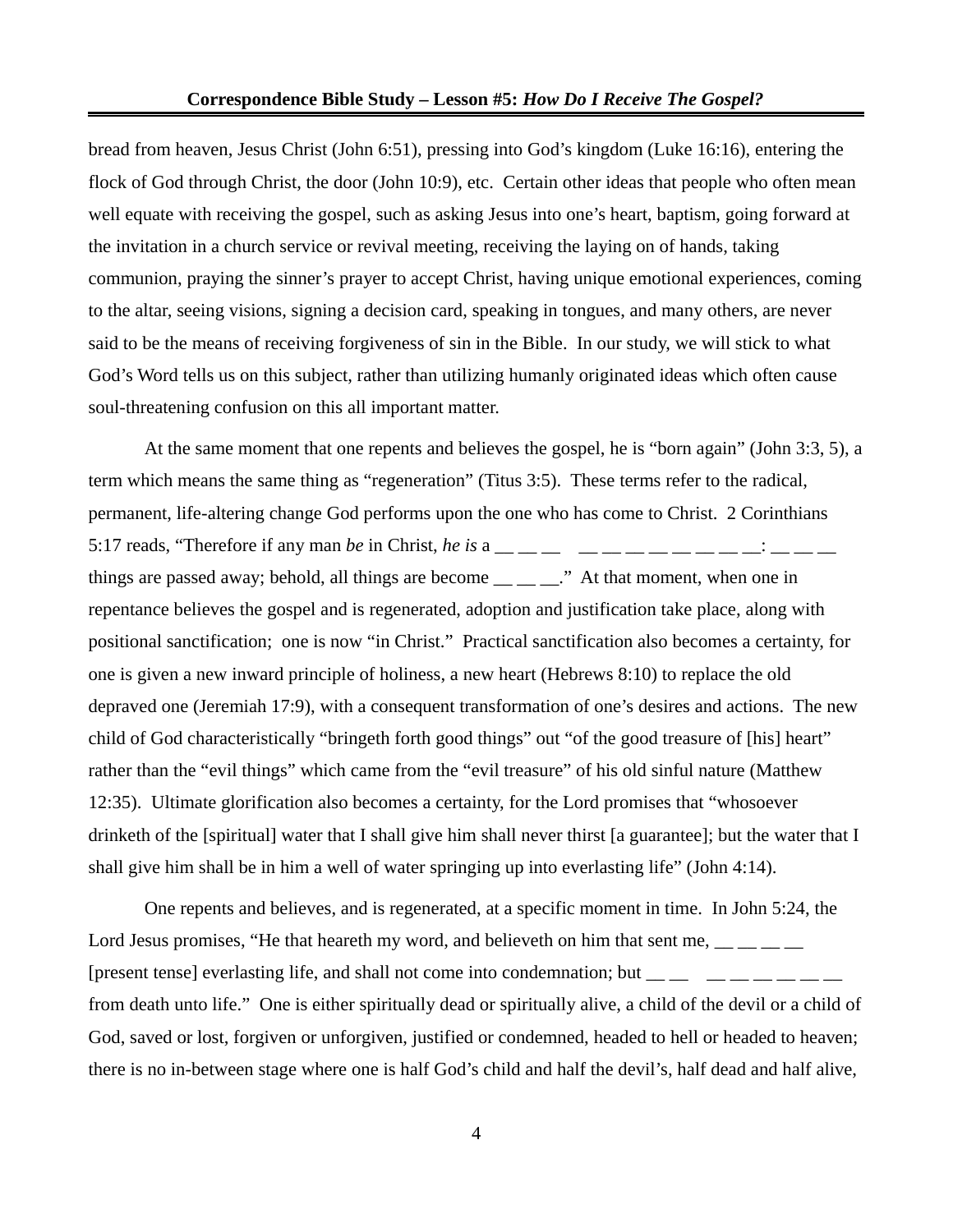somewhat in Christ but somewhat not, partially headed to heaven and partially to hell. The new birth is not a process that takes place over days or weeks or months or years, but the work of an instant. It is the most important event in the life of God's people. All who never experience it will be eternally lost. In light of the conscious workings of the mind and will associated with repentance and faith, and the radical transformation involved in regeneration, one who has been born again will know when this change took place. How could one possibly repent, or be given a new heart and a new nature, or pass from being God's enemy to being His dear child, and receive all the other effects of salvation, without knowing about it? One who cannot identify the point in his life when he was born again is still lost in his sins; he has never been regenerated.

Repentance and faith are simultaneous; one cannot savingly repent without believing the gospel, nor believe in Christ without repenting. They are like two sides of the same coin; as one cannot have the front of a quarter without the back, no one can have either repentance or faith without the other. There are no truly repentant unbelievers, or unrepentant true believers. Since repentance and faith involve each other, Scripture often states eternal life is conditioned only upon faith ("He that believeth on him is not condemned: but he that believeth not is condemned already," John 3:18) or upon repentance ("Repentance [is] unto life," Acts 11:18, and "except ye repent, ye shall all likewise perish," Luke 13:3). Although both repentance and faith express the single act of receiving or coming to Christ, they emphasize different aspects of that decision. We will therefore study what God tells us repentance is, and what it is not, and what faith is, and what it is not. Thus we will gain a clear understanding of what this conversion, this receiving of the gospel, is that God requires of us. Nothing could be more important to you, for without genuine repentance and faith, the benefits of Christ's saving work are unobtainable, and without Christ as your Savior, you will certainly suffer the unbearable wrath of God for all eternity.

# **Saving Repentance:**

#### **What it is not**

Before we study what saving repentance is, we will examine what it is not. Many people never truly repent because they are content with imitations of repentance that fall short of it. Satan, with these counterfeits of repentance, "hath blinded the minds of them which believe not, lest the light of the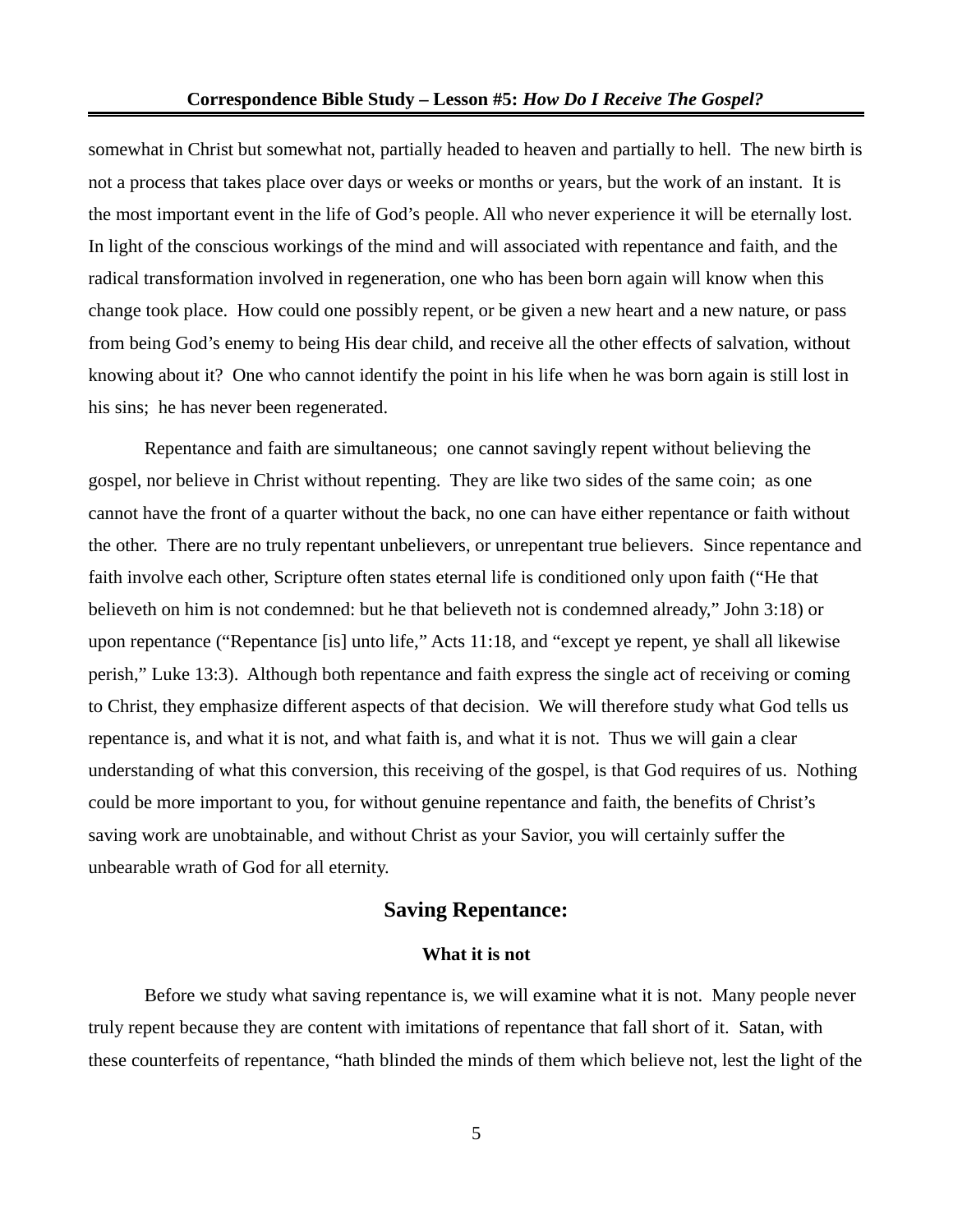glorious gospel of Christ, who is the image of God, should shine unto them" (2 Corinthians 4:4). Substitutes may pacify the conscience now or convince other people that you have repented and are a Christian, but they will do no good in the day when you stand before God; then all who have not repented will be damned. We cannot look at every possible type of false repentance, but we will examine a number of common ones.

• *Taking up the profession of Christianity is not repentance.* Titus 1:16 reads, "They  $\frac{1}{2}$  that they know God; but in works they deny *him*, being  $\frac{1}{2}$   $\frac{1}{2}$   $\frac{1}{2}$   $\frac{1}{2}$   $\frac{1}{2}$   $\frac{1}{2}$   $\frac{1}{2}$ 

\_\_, and \_\_ \_\_ \_\_ \_\_ \_\_ \_\_ \_\_ \_\_ \_\_ \_\_ \_\_, and unto every good work reprobate [rejected, unapproved by God]." The people described in these verses claim to be Christians, but God calls them abominable, that is, loathsome or abhorrent, and He rejects them. In Matthew 7:21- 23, the Lord Jesus warns, "Not every one that \_\_ \_\_ \_\_ \_\_ unto me, Lord, Lord, shall enter into the kingdom of heaven; but he that doeth the will of my Father which is in heaven.  $\frac{1}{\sqrt{2}}$ \_\_ \_\_ will \_\_ \_\_ \_\_ to me in that day, Lord, Lord, have we not prophesied in thy name? and in thy name have cast out devils? and in thy name done many wonderful works? And then will I profess unto them,  $I \_$  \_\_ \_ \_ \_ \_ knew you: \_ \_ \_ \_ \_ \_ \_ from me, ye that work iniquity." Many, the Lord warns us, will be rejected—not just all those who know nothing of Jesus Christ (Acts 4:12), but many who say to him, "Lord, Lord," as these do. He here rejects not only those who simply profess Him without ever having repented, but warns us that even many preachers, prophets, miracle-workers, and zealous doers of good works in Christ's name will be damned! These were not people who were justified at one point but then became unjustified (something that is impossible), but people who were never saved; Christ tells them, "I never knew you" (v. 23). Certainly it is a good thing to profess Christ, and one who has truly repented will certainly do so—but profession is not enough, and one may claim Christianity without being a Christian. Do you not even profess to be a Christian? Woe to you! If you profess to be one, have you repented? Your claim alone will not save you from hell. Have you repented, or do you simply say you are a Christian?

• *Receiving baptism is not repentance.* One may be baptized without having repented. A sorcerer (Acts 8:9-11) named Simon, amazed at the power of the true God, claimed to have become a Christian and convinced Philip the evangelist to baptize him (Acts 8:13). He not only deceived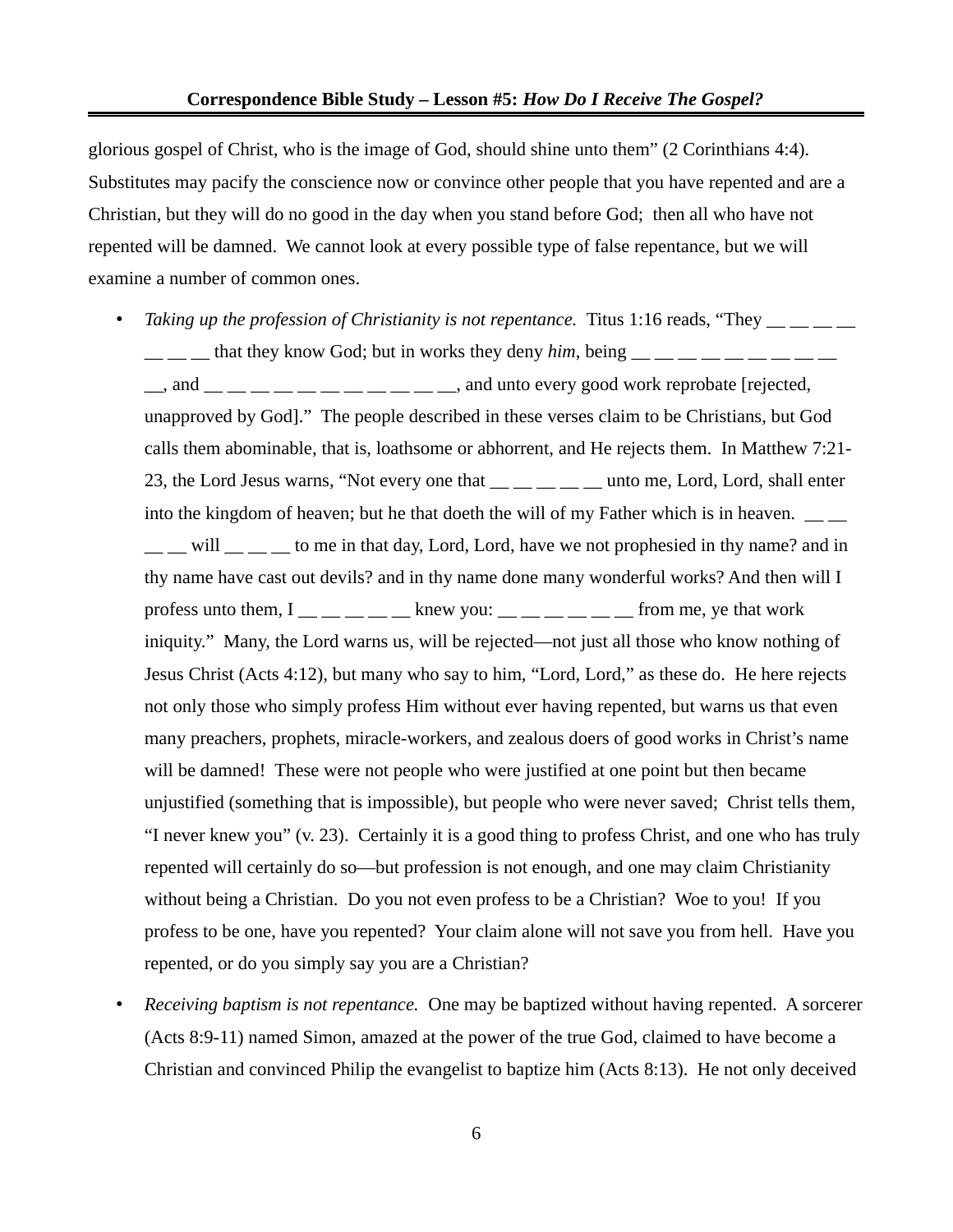Philip, but was also likely self-deceived; he thought that he had indeed been converted, although he had not. In this he was like many people today, who think they are converted, but are not. Later Simon showed that he was never saved by trying to buy the miraculous power the apostles had (Acts 8:18-19). Peter rejected his request, telling him, "Thy money  $\frac{1}{1}$   $\frac{1}{1}$   $\frac{1}{1}$   $\frac{1}{1}$  with thee, because thou hast thought that the gift of God may be purchased with money. Thou hast neither part nor lot in this matter: for thy heart is not right in the sight of God. **Example 1** therefore of this thy wickedness, and pray God, if perhaps the thought of thine heart may be  $\frac{m}{m}$   $\frac{m}{m}$   $\frac{m}{m}$   $\frac{m}{m}$   $\frac{m}{m}$  thee. For I perceive that thou art in the gall of bitterness, and *in* the bond of iniquity" (Acts 8:20-23). If even apostolic preachers baptized people who had not really repented, we should expect that multitudes today have been baptized who are unrepentant. On the other hand, a thief who was crucified with Christ on the cross genuinely repented, saying to the other thief who was also crucified but was mocking Christ, "Dost not thou  $\frac{1}{1}$  \_ \_ \_ \_ \_ God, seeing thou art in the same condemnation? And we indeed  $\frac{1}{1}$   $\frac{1}{1}$   $\frac{1}{2}$   $\frac{1}{2}$   $\frac{1}{2}$  for we receive the  $\frac{1}{2}$   $\frac{1}{2}$   $\frac{1}{2}$   $\frac{1}{2}$   $\frac{1}{2}$   $\frac{1}{2}$   $\frac{1}{2}$   $\frac{1}{2}$   $\frac{1}{2}$   $\frac{1}{2}$   $\frac{1}{2}$   $\frac{1}{2}$   $\frac{1}{2}$   $\frac{1}{2}$   $\frac{1}{2}$   $\$ hath done nothing amiss. And he said unto Jesus, \_\_ \_\_ \_\_ \_\_, remember me when thou comest into thy kingdom" (Luke 23:40-42). Then "Jesus said unto him, Verily I say unto thee, To day shalt thou be with me in paradise" (Luke 23:43). Whereas Simon the sorceror was baptized but unrepentant and unforgiven, so this thief was repentant and forgiven, although unbaptized.<sup>[1](#page-6-0)</sup> How is it with you? Baptized or unbaptized, you are still dead in your sins unless you have genuinely repented!

• *Possessing mere moral righteousness or external conformity to the rules of piety is not repentance.* Luke 18:11-12 reads, "The Pharisee stood and prayed thus with himself, God, I thank thee, that I am  $\_\_\_\_\_\_$  as  $\_\_\_\_\_\_\_$   $\_\_\_\_$   $\_\_\_\_$  are, extortioners, unjust, adulterers, or even as this publican. I fast twice in the week, I give tithes of all that I possess." This Pharisee was a very moral person. He was just in his dealings with others, abstained from sexual immorality, and performed many religious duties. However, Christ said that he was still lost (Luke 18:14). One may escape the pollutions of the world by knowing truth about Jesus

<span id="page-6-0"></span><sup>1</sup> Some groups claiming Christianity argue that baptism is required for salvation, an absolutely false statement and an accursed false gospel (Galatians 1:6-9). For an in-depth refutation of the idea that baptism is a prerequisite for forgiveness of sin, please ask us for a free copy of *Heaven Only For The Baptized? The Gospel of Christ vs. Pardon through Baptism.*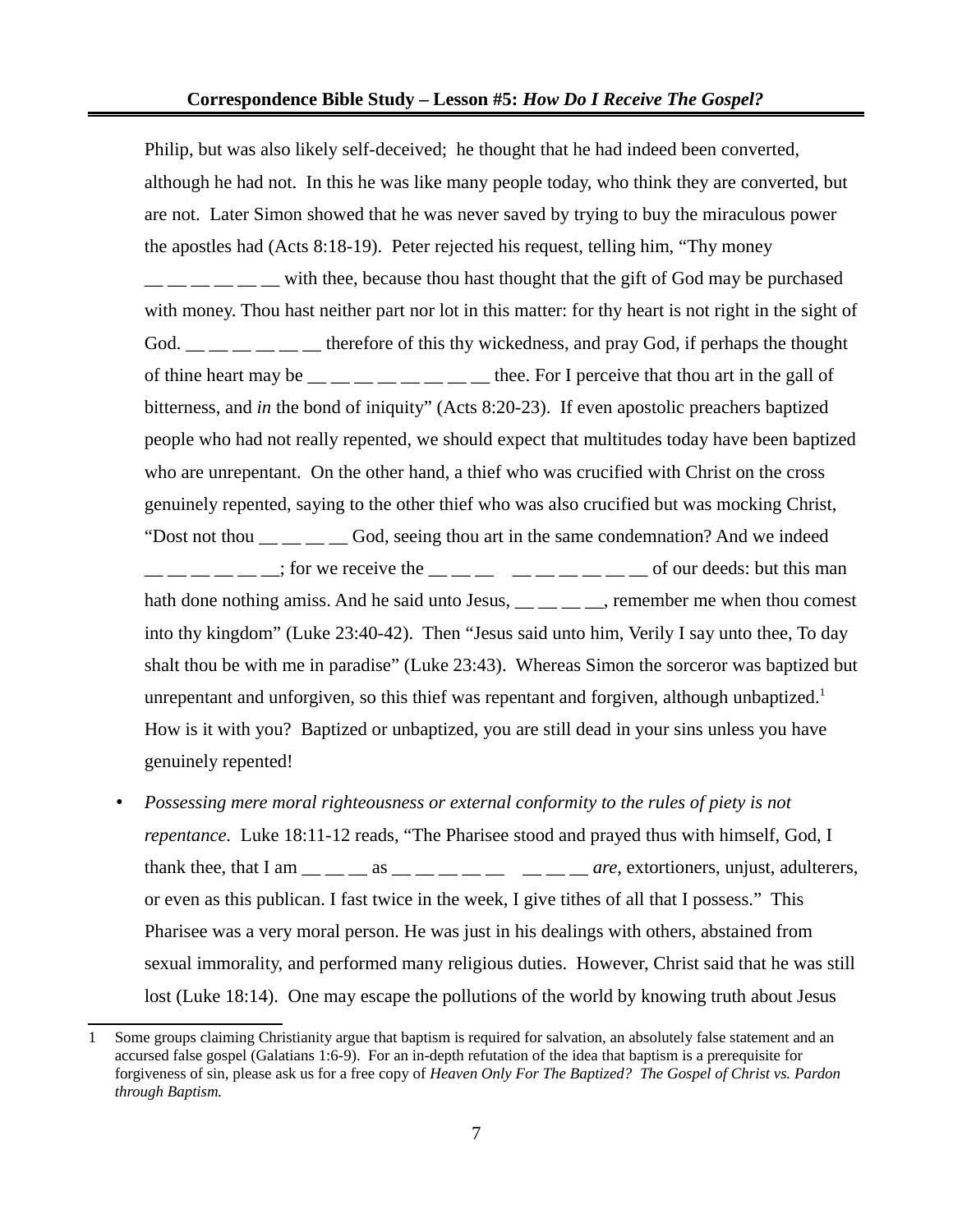Christ (2 Peter 2:20-22), have a form of godliness (2 Timothy 3:5), pray long (Matthew 23:14), fast often (Luke 18:12), hear the Word gladly (Mark 6:20), and be zealous for the service and worship of God, though costly and expensive (Isaiah 1:11), and still be lost, having never repented. The repentant man is a moral person, as the Christian man is a human being, but one can be moral and not be repentant, as one can be human but not be Christian. If you are moral and pious, but not converted, you will certainly be damned; and if you are not even moral and pious, how terrible is your coming condemnation!

• *Having powerful, or even miraculous, spiritual experiences is not repentance.* You can have tremendous spiritual encounters or miraculous events, such as speaking in tongues, seeing visions, or experiencing healings, and still be eternally damned. Christ warned that "an  $\_\_$ 

 $\frac{1}{1}$  and adulterous generation  $\frac{1}{1}$   $\frac{1}{1}$   $\frac{1}{1}$   $\frac{1}{1}$   $\frac{1}{1}$  after a  $\frac{1}{1}$   $\frac{1}{1}$   $\frac{1}{1}$   $\frac{1}{1}$  (Matthew 12:39). Even if you could know that a spiritual experience or miracle was from God, not from demons, who can also work miracles (Revelation 16:14), it would be no proof that you were born again. Christ healed ten lepers on a trip to Jerusalem, but only one of the ten actually placed his faith in the Lord and was spiritually saved—the other nine were still lost (Luke 17:11-19). God gave the unconverted apostle Judas power to do miracles (Matthew 10:4-5, 8). The wicked high priest Caiaphas, who plotted the Lord Jesus' death, spoke true prophecy from God (John 11:49- 52; 18:14). God even made a donkey miraculously speak His Word (Numbers 22:28-30; 2 Peter 2:16)—that you have seen a miracle, or even performed one, does not make you any more born again then that donkey. Furthermore, even if "one went unto [you] from the dead" in what would be a profoundly shocking miracle, you would still need to repent, or you would perish (Luke 16:29-31). Scripture records the example of a man who had an astounding miracle of healing done in his life by Jesus Christ, who desired on that account to be His disciple, and who even suffered persecution because of the Lord Jesus, who was still unconverted (John 9:1-34) not until he, after all of this, finally repented and believed the gospel (John 9:35-41) were his sins forgiven. The multitudes who saw the Son of God during His earthly ministry but never received His gospel, and the damned who will stand before the great white judgment throne of Jesus Christ, will have an unquestionably genuine sight of the Lord and His glory and power, one far more powerful than anything anyone claims to have seen today in a vision, but they will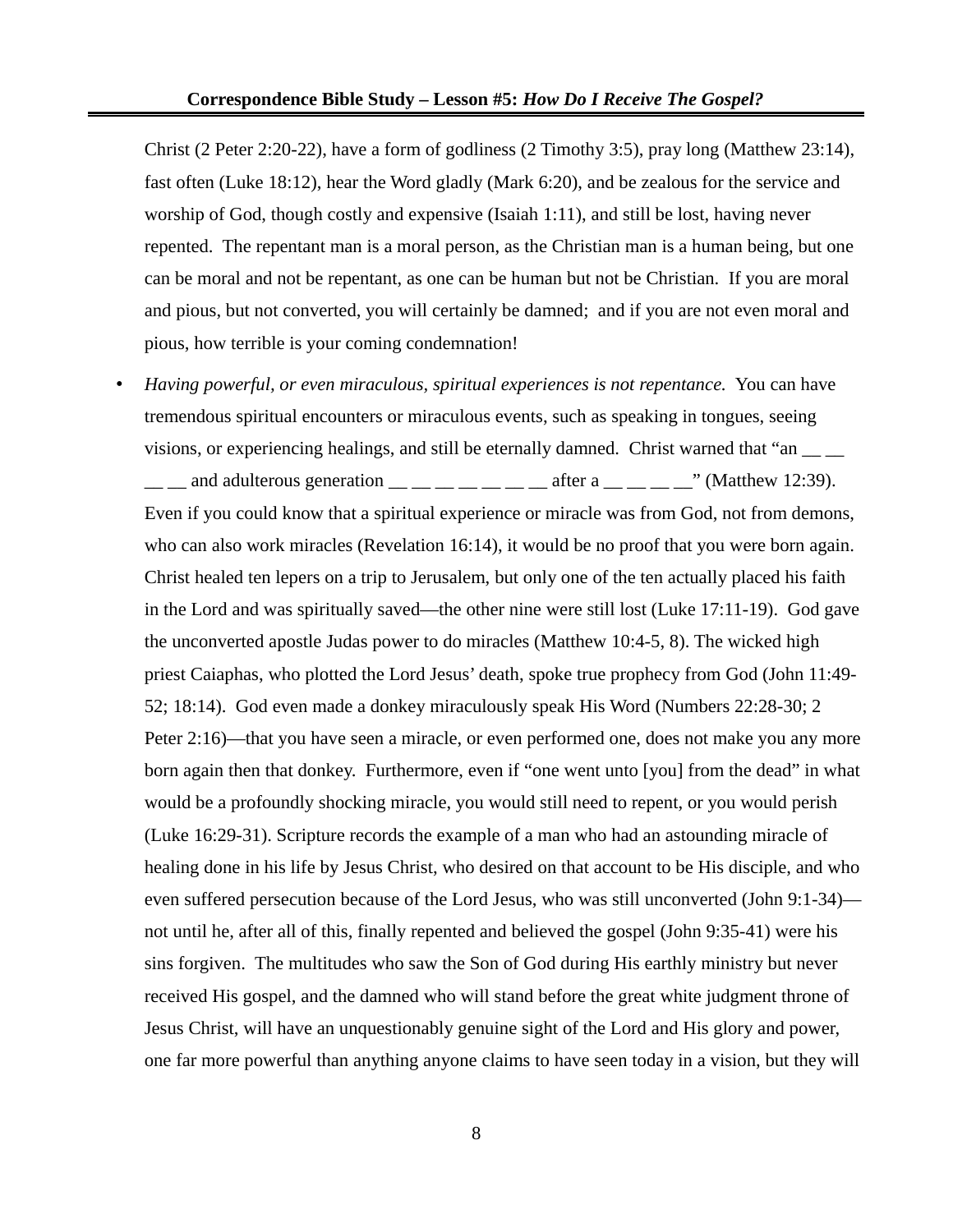still be cast into the lake of fire (Revelation 20:11-15). Many people think they are born again because they have had a spiritual experience or experienced the supernatural. Very often such experiences are from Satan, but even if they were from God directly, it would not mean one's sins are forgiven.

• *Chaining up or reforming inward corruption by education, human laws, or the force of affliction, is not repentance.* King Joash appeared to be a good man; he "did *that which was* right in the sight of the LORD all the days of Jehoiada the priest" (2 Chronicles 24:2). Jehoiada guided Joash in the ways of righteousness from his youth, educating him and pointing him to worship and follow Jehovah. As long as Jehoiada was around, Joash followed him and did righteousness. Jehoiada had trained the king so well that Joash even initiated a project to "repair the house of the LORD" (2 Chronicles 24:4, 12). He did not think of himself as one who was just waiting for the chance to do evil, but certainly believed that he did indeed know God and had been converted. However, "Jehoiada waxed old, and was full of days when he  $\equiv$ \_\_ \_\_ \_\_; an hundred and thirty years old *was he* when he died. And they buried him in the city of David among the kings, because he had done good in Israel, both toward God, and toward his house. Now \_\_ \_\_ \_\_ \_\_ the death of Jehoiada came the princes of Judah, and made obeisance to the king. Then the  $\frac{1}{\sqrt{2}}$   $\frac{1}{\sqrt{2}}$   $\frac{1}{\sqrt{2}}$   $\frac{1}{\sqrt{2}}$   $\frac{1}{\sqrt{2}}$   $\frac{1}{\sqrt{2}}$   $\frac{1}{\sqrt{2}}$   $\frac{1}{\sqrt{2}}$   $\frac{1}{\sqrt{2}}$   $\frac{1}{\sqrt{2}}$   $\frac{1}{\sqrt{2}}$   $\frac{1}{\sqrt{2}}$   $\frac{1}{\sqrt{2}}$   $\frac{1}{\sqrt{2}}$   $\frac{1}{\$ left the house of the LORD God of their fathers, and served groves and  $\frac{1}{\sqrt{2}}$  =  $\frac{1}{\sqrt{2}}$  and wrath came upon Judah and Jerusalem for this their trespass. Yet he sent prophets to them, to bring them again unto the LORD; and they testified against them: but they  $\frac{1}{1-\frac{1}{1-\frac{1}{1-\frac{1}{1-\frac{1}{1-\frac{1}{1-\frac{1}{1-\frac{1}{1-\frac{1}{1-\frac{1}{1-\frac{1}{1-\frac{1}{1-\frac{1}{1-\frac{1}{1-\frac{1}{1-\frac{1}{1-\frac{1}{1-\frac{1}{1-\frac{1}{1-\frac{1}{1-\frac{1}{1-\frac{1}{1-\frac{1}{1-\frac{1}{1-\frac$  $\frac{1}{2}$  give ear. And the Spirit of God came upon Zechariah the  $\frac{1}{2}$  of  $\frac{1}{2}$  of  $\frac{1}{2}$  $\frac{1}{1}$  the priest, which stood above the people, and said unto them, Thus saith God, Why transgress ye the commandments of the LORD, that ye cannot prosper? because ye have forsaken the LORD, he hath also forsaken you. And they conspired against him, and \_\_ \_\_ \_\_  $\begin{array}{l} \mathsf{I} \ \mathsf{I} \ \mathsf{I} \ \mathsf{I} \ \mathsf{I} \ \mathsf{I} \ \mathsf{I} \ \mathsf{I} \ \mathsf{I} \ \mathsf{I} \ \mathsf{I} \ \mathsf{I} \ \mathsf{I} \ \mathsf{I} \ \mathsf{I} \ \mathsf{I} \ \mathsf{I} \ \mathsf{I} \ \mathsf{I} \ \mathsf{I} \ \mathsf{I} \ \mathsf{I} \ \mathsf{I} \ \mathsf{I} \ \mathsf{I} \ \mathsf{I} \ \mathsf{I} \ \mathsf{I} \ \mathsf{I} \ \mathsf{I} \ \mathsf$ the court of the house of the LORD. Thus  $\frac{1}{\sqrt{1-\frac{1}{n}}}$  the king  $\frac{1}{\sqrt{1-\frac{1}{n}}}$   $\frac{1}{\sqrt{1-\frac{1}{n}}}$ the kindness which Jehoiada his father had done to him, but **his zo the his quarter** had done to him, but \_\_ \_\_. And when he died, he said, The LORD look upon *it*, and require *it"* (2 Chronicles 24:15- 22). Once Jehoiada was gone, Joash turned away from the Lord to worship false gods, and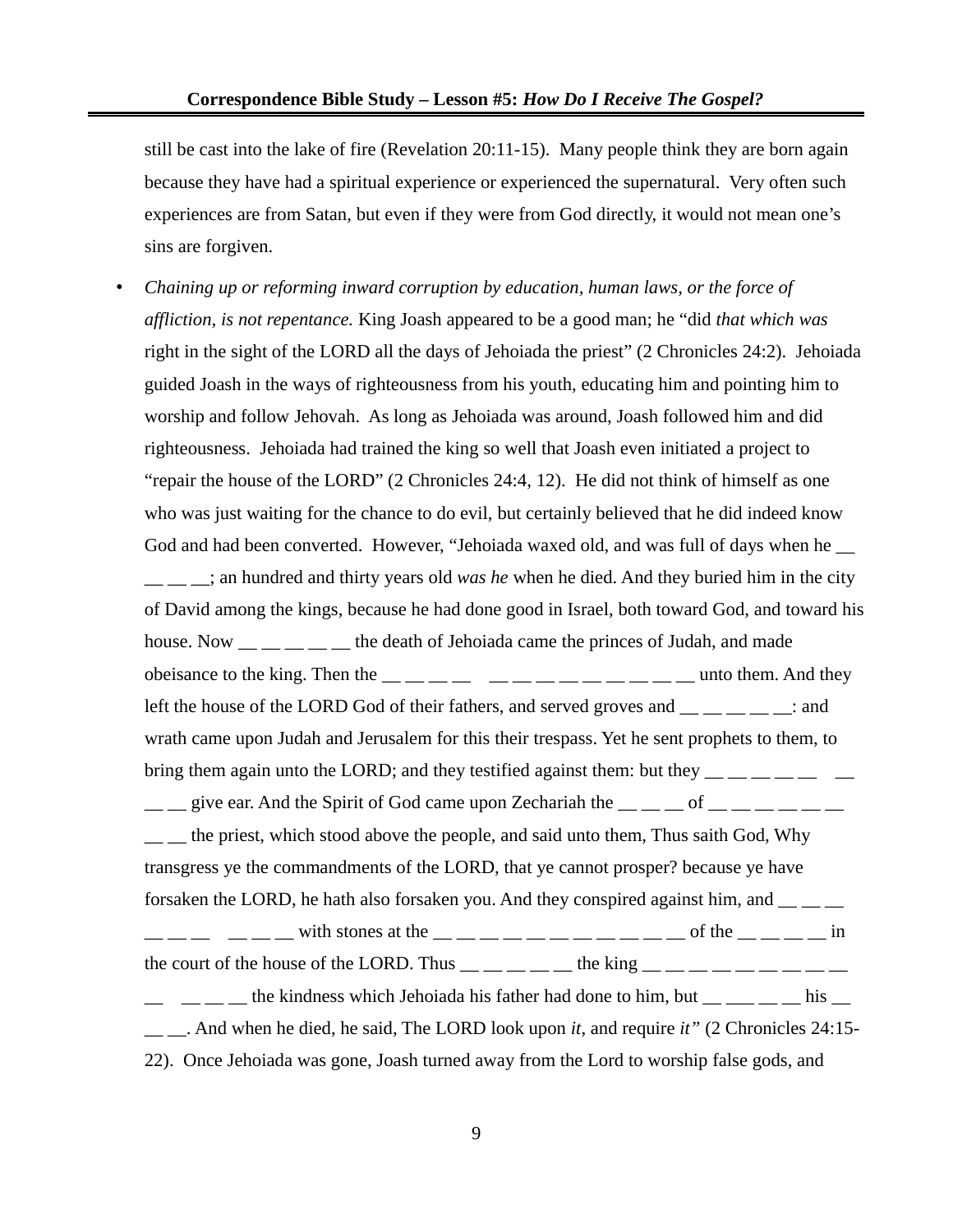when Jehoiada's own son preached to him and reproved him for his sin, Joash had him murdered! A good upbringing, or laws which enforce godly behavior, or a well-trained conscience, may lead you to act in a righteous way, but you may still be without that supernatural change of nature that comes with the new birth. Outward restraints may suppress the expression of the wickedness of your heart, so that it smolders, hardly to be noticed, but once the restraints against evil are removed, your depravity will flare up as an all-consuming fire; your sin was never rooted out, just hidden. As with education and human laws, times of distress and difficulty may lead one to seek God, yet without genuine repentance. In Israel, "when [God] slew them, then they sought him: and they returned and enquired early after God. . . . Nevertheless they did flatter him with their mouth, and they lied unto him with their tongues. For their heart was not right with him, neither were they stedfast in his covenant" (Psalm 78:34- 37). Your inward wickedness may be restrained by education, laws, or affliction, but if you have not repented, you will still be damned; the new birth will not simply curb the manifestations of your depraved heart (Jeremiah 17:9), but give you a new heart (Hebrews 8:10).

• *Illumination of spiritual need by the Spirit or conviction of sin alone, is not repentance.* Scripture speaks of those who were "enlightened, and have tasted of the heavenly gift, and were made partakers of the Holy Ghost [partook of His ministry of convicting of sin]" but who never came "unto repentance" and "whose end is to be burned" (Hebrews 6:4, 6, 8). When Paul preached to the wicked Roman ruler, Felix, as Paul "reasoned of righteousness, temperance, and judgment to come, Felix  $\frac{m}{m}$   $\frac{m}{m}$   $\frac{m}{m}$   $\frac{m}{m}$  and answered,  $\frac{m}{m}$   $\frac{m}{m}$   $\frac{m}{m}$ for this time; when I have a convenient season, I will call for thee" (Acts 24:25). God showed this pagan Roman, Felix, his need for Christ, and he trembled in recognition of the truth—but instead of repenting, he told Paul to "go" for "this time," putting off receiving the gospel. He seems to have put it off the rest of his life, and therefore burns in hell today. King Herod heard [John the Baptist preach] gladly . . . knowing he was a just man and an holy, and observed him; and when he heard him, he did many things" (Mark 6:20), but Herod never received the gospel. He later beheaded John (Mark 6:27-29) and was involved in the crucifixion of Jesus Christ (Luke 23:7-11) with Pilate. Some hearts, when broken by the Spirit working through the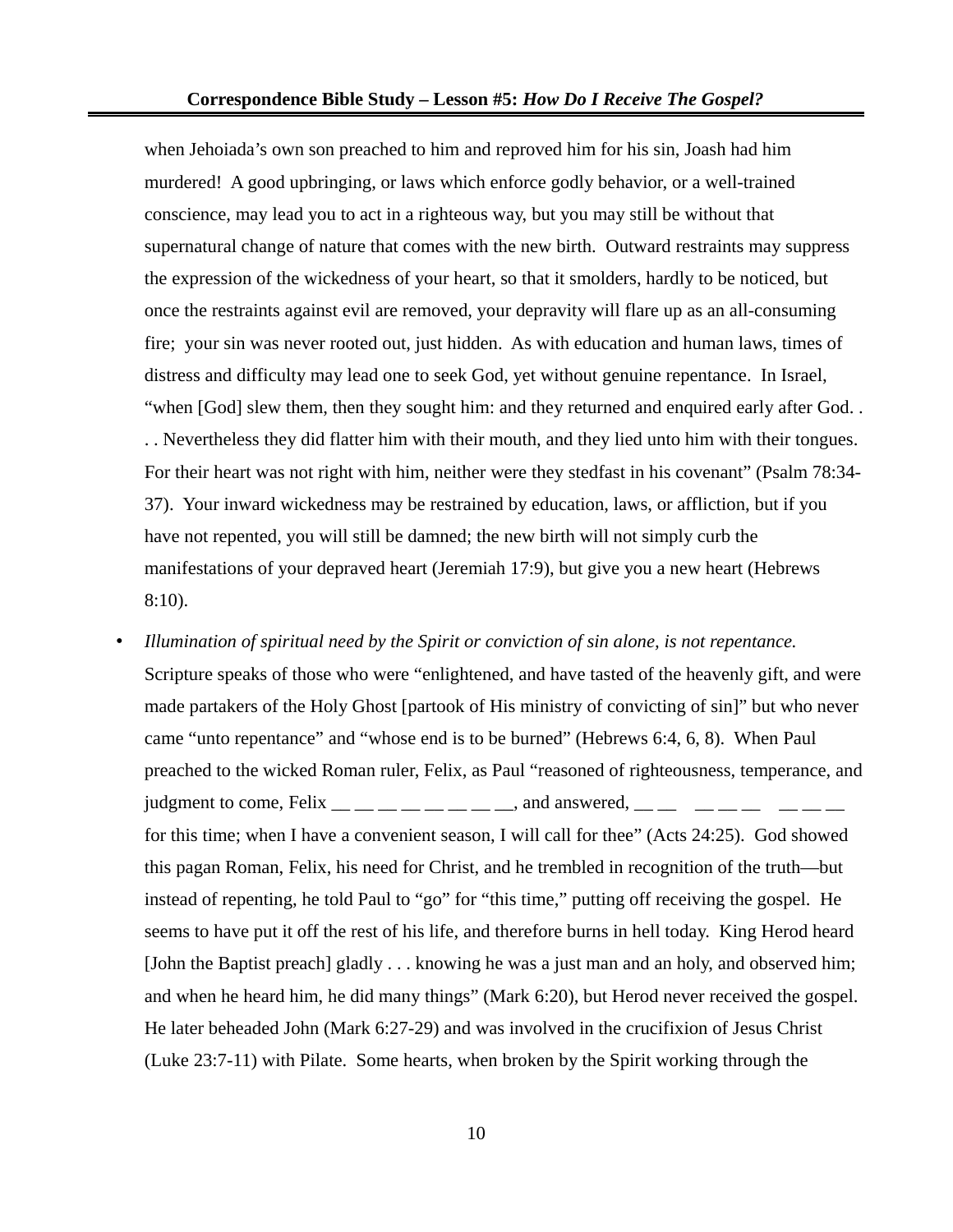preached Word, were brought to repentance (Acts 2:37-38, 41), but others "were cut to the heart" and "took counsel to slay [the preachers]" instead (Acts 5:33; 7:54). God may have been at work in your life, enabling you to see your great need of the gospel, and perhaps you even responded to that conviction in some way; but unless you repented and believed the gospel, you are still lost.

- *Partial surrender, or making conditions with God, is not repentance.* Pharoah gave in part way and tried to negotiate when God sent the plagues to deliver Israel from Egypt under the hand of Moses. His heart was hardened, not broken, by the work of God (Exodus 7:3). When in distress from the plagues, he made promises to submit to God (Exodus 8:8); but he never actually changed. When the reasons for his fear and affliction were gone, he returned to his disobedience and hardened his heart the more (Exodus 8:15; 9:34). The Lord had said all the Israelites needed to leave, but Pharaoh tried to make deals with God, offering, after successive disastrous plagues, to allow Israel to worship Jehovah in the land of Egypt; or leave, but not go very far away (Exodus 8:25-28); or to let only the men go, but not the women and children (Exodus 10:10-11); or to let all the people go, but not their flocks and herds (Exodus 10:24-28). Pharaoh would also admit his sin in part, but not fully confess his complete sinfulness (Exodus 9:27), nor completely humble himself (Exodus 10:3). Because he would not completely give in to God, he brought upon himself total disaster, as his firstborn son was slain (Exodus 12:29-33), his land destroyed (Exodus 10:7), his army drowned in the Red Sea (Exodus 14:21-30), and his soul eternally lost. You cannot only partially give in to God, so that you hold on to certain sins. You cannot only half-heartedly agree with what He says about your wickedness and sinful nature. He will accept you only on His own terms: unconditional surrender.
- *Sorrow over only the results of sin is not repentance.* Esau was a "profane person" who "for one morsel of meat sold his birthright," and "afterward, when he would have inherited the blessing, he was  $\frac{m}{m}$   $\frac{m}{m}$   $\frac{m}{m}$   $\frac{m}{m}$   $\frac{m}{m}$   $\frac{m}{m}$ : for he found  $\frac{m}{m}$   $\frac{m}{m}$  place of  $\frac{1}{1}$   $\frac{1}{1}$   $\frac{1}{1}$   $\frac{1}{1}$   $\frac{1}{1}$   $\frac{1}{1}$   $\frac{1}{1}$   $\frac{1}{1}$   $\frac{1}{1}$   $\frac{1}{1}$   $\frac{1}{1}$   $\frac{1}{1}$   $\frac{1}{1}$   $\frac{1}{1}$   $\frac{1}{1}$   $\frac{1}{1}$   $\frac{1}{1}$   $\frac{1}{1}$   $\frac{1}{1}$   $\frac{1}{1}$   $\frac{1}{1}$   $\frac{1}{1}$  As the firstborn of Abraham's son Isaac, Esau possessed a birthright that promised him the tremendous blessings and privileges God had given to his grandfather Abraham. Esau was in a position to be the father of the chosen nation and to be the one through whom the Messiah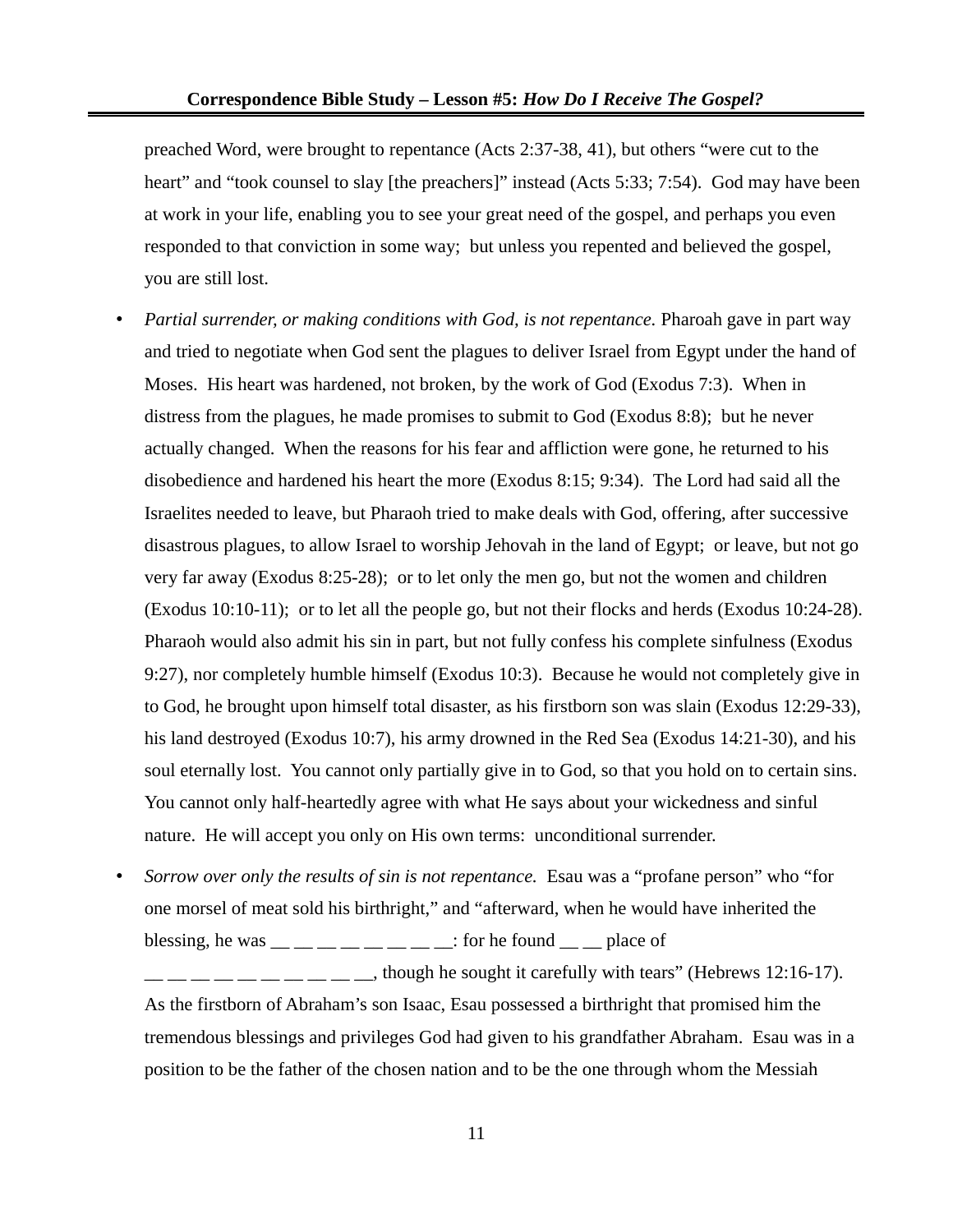would be born. However, one day after returning from hunting, he was hungry, and sold his birthright to his brother Jacob for a bowl of soup. In an act of almost incomprehensible sin and foolishness, Esau "despised his birthright" (Genesis 25:29-34). Later, when the full realization of what he had lost came to him, Esau "cried with a great and exceeding bitter cry" (Genesis 27:34) and "lifted up his voice, and wept" (Genesis 27:38). While he hated the consequences of his sin, he never repented—instead of admitting how awfully he had sinned, he blamed Jacob for his loss (Genesis 27:36), selfishly thought only about what he would now fail to gain, not about his crimes against God (saying "me/my" eleven times in three verses, Genesis 27:34, 36, 38), and, rather than submitting to God's will, determined to kill his brother after Isaac's death (Genesis 27:41). Scripture contrasts a "godly sorrow [which] worketh repentance to salvation" with "the sorrow of the world [which] worketh death" (2 Corinthians 7:10). Many people today are like Esau, and have sold their souls and eternity in God's presence for the perishing things of this world, a greater folly than Esau committed in trading his birthright for some soup. Many also have seen the bad results of their sins, and have hated these results: they have taken drugs, or gotten drunk, and hated the consequences of destroyed bodies, destroyed families, destroyed relationships, and a destroyed life; they have been sexually immoral, and hated the disease, the loss of purity, the hosts of other awful consequences; they have stolen, or cheated, or lied, and hated the penalties when they were caught—yet they did not hate their sins for their own sake, as evils contrary to the nature of the holy, pure, good, and loving God. Many people hate hell, and find the concept of eternal torment for their sins an awful, unbearable consequence. They may feel great anguish over this punishment God has decreed for their sins, so that they may shed streams of tears over it—yet they would keep their sin and have heaven too, if they could. It is right to hate the consequences of sin, but it is not enough. You may have a worldly sorrow that regrets the damage sin causes and the terrible results it brings with it, without hating sin itself, wanting God for who He is, or ever repenting. This is not enough. You will be damned unless you repent!

Beware that you are not content with any of these Satanic alternatives to genuine repentance; if you are, you will be lost. Not only will these not save, but other false hopes, such as your sincerity, God's (apparent) answers to your prayers, experiences of peace and joy, someone else telling you that you

12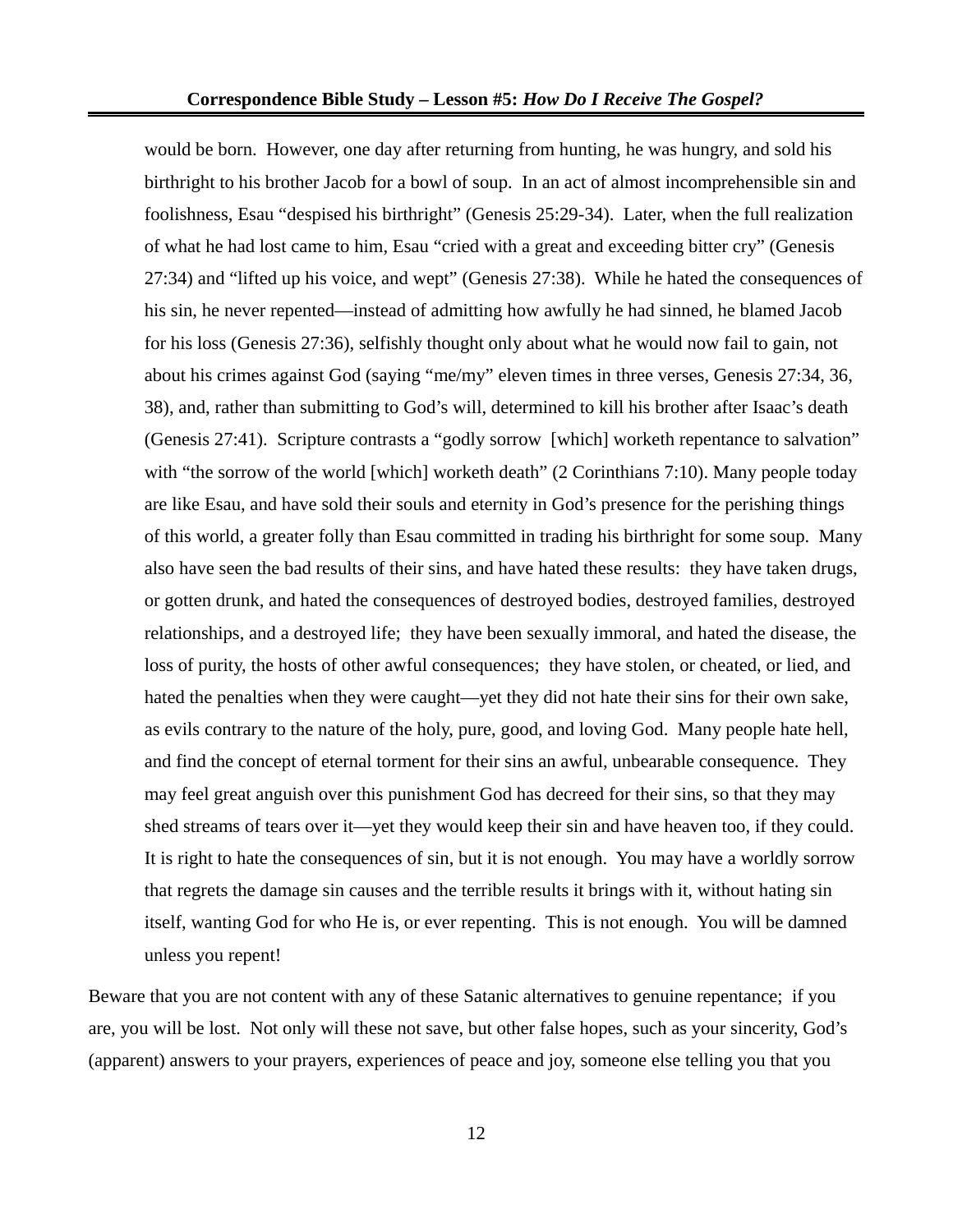were saved, a powerful decision about salvation you made in a church service, or saying a sinner's prayer, will not save you. Reject any false repentance and all other false hopes, and take heed to the Lord Jesus Christ's solemn warning: "except ye  $\_\_\_\_\_\_\_\_\_\_\$  ye shall all likewise perish" (Luke 13:3)!

# **Saving Repentance:**

#### **What it is**

We could briefly define "repentance unto life" (Acts 11:18) as *a change of mind about God and sin that results in a change of life.* This change of mind involves a number of things. One who comes to Christ in repentance for salvation must agree that he is lost. He must agree not only that his sins are dangerous, because they are sending him to hell, but that they are filthy and vile, because they are contrary to the holy nature and law of God. Understanding this, and seeing that God promises mercy through Jesus Christ, the sinner must so grieve for and hate his sins that he turns from them all to God and the Lord Jesus. He turns to God intending to endeavor to walk with Him in all the ways of His commandments. Saving repentance is not a process of walking with God, but the decision of one particular moment. However, those who have repented will desire and endeavor to walk with God because of the new holy nature they are given at the moment they repent (Ezekiel 36:26-27). Putting all this together, an expanded definition of repentance would be: *A lost sinner savingly repents when, out of the sight and sense not only of the danger, but also of the filthiness and odiousness of his sins, as contrary to the holy nature, and righteous law of God, and upon the apprehension of His mercy in Christ to such as are repentant, so grieves for, and hates his sins, as to turn from them all to God, purposing to endeavor to walk with Him in all the ways of His commandments*. We may note the following characteristics of this repentance, without which no one will enter the kingdom of God:

• *Repentance is proceeded by the work of the Holy Spirit.* Nobody will repent (or believe) the gospel without the Holy Spirit working in him the desire and ability to do so; left to himself, "there is none that seeketh after God" (Romans 3:11); this is why the Lord Jesus said, "no man unto me, except it were given unto him of my Father" (John 6:65). However, the Spirit "reprove[s] the world of sin, and of righteousness, and of judgment" (John 16:8), and His work enables the lost sinner to see his spiritual darkness, the truth of the gospel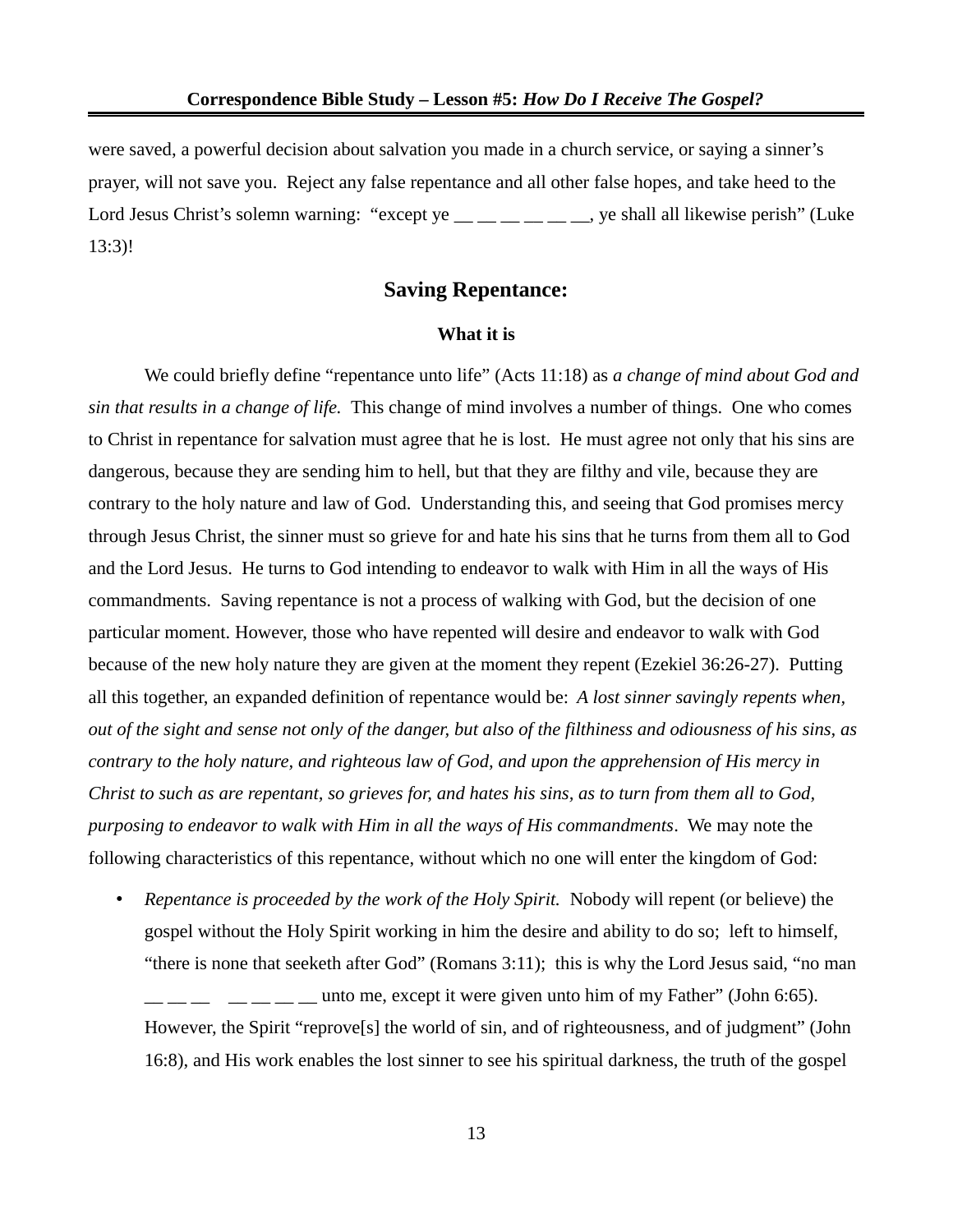of Christ, and his need of salvation. The Spirit also gives the spiritual desire and ability to turn to the Savior. Genuine repentance is a gift from God (2 Timothy 2:25); one repents when God permits (Heb 6:3), "for it is God which worketh in you both to \_\_ \_\_ \_\_ \_\_ and to \_\_ \_\_ of *his* good pleasure" (Philippians 2:13). This is one reason why it is extremely important to immediately respond if the Lord causes you to desire Christ and salvation—if you do not repent and believe, your heart will become hardened, and God is under no obligation to give you further opportunities when you wickedly resist His Spirit. Furthermore, since God does not change His mind when He gives the gift of repentant faith (Romans 11:29), one who has repented and believed the gospel will continue to be a repentant person—a repenter at heart. God irrevocably implants a characteristic rejection of sin, love for Christ and holiness, and submission to Scripture in all whom He gives the gifts of repentance and faith. He also gives them a new and holy nature (2 Corinthians 5:17; Hebrews 8:10) that they cannot alter (and will never wish to give up) any more than they could alter the old sinful nature they inherited from Adam.

- *Repentance is motivated by God's goodness.* Romans 2:4 asks, "Despisest thou the riches of his goodness and forbearance and longsuffering; not knowing that the  $\frac{1}{1}$   $\frac{1}{1}$   $\frac{1}{1}$   $\frac{1}{1}$   $\frac{1}{1}$   $\frac{1}{1}$   $\frac{1}{1}$   $\frac{1}{1}$   $\frac{1}{1}$   $\frac{1}{1}$   $\frac{1}{1}$   $\frac{1}{1}$   $\frac{1}{1}$   $\frac{1}{1}$   $\frac{1}{1}$   $\frac{1}{$ God leadeth thee to repentance?" Instead of immediately sending you to the hell fire you deserve, God has spared you for years, manifesting His longsuffering and patience toward you, "not willing that any should perish, but that all should come to repentance" (2 Peter 3:9). Not only has He spared your life, given you the Bible, and showered you with innumerable physical and spiritual mercies, but He made the ultimate sacrifice in sending His Son to die for your sins: "Herein is love, not that we loved God, but that he  $\_\_\_\_\_\_\_\_\_\_\$ us, and  $\_\_\_\_\_\_\_\$ his Son *to be* the propitiation for our sins" (1 John 4:10). When you deserved to be punished, the Father punished His Son, who freely endured the cross, for you. Can you refuse to repent when confronted with such amazing and incomparable love, kindness, and mercy?
- *Repentance is intellectual, volitional, and emotional.* Repentance is *intellectual*—you change your mind. Jeremiah 8:6 reads, "I hearkened and heard, *but* they spake not aright: no man  $\frac{1}{2}$   $\frac{1}{2}$   $\frac{1}{2}$  him of his wickedness, saying,  $\frac{1}{2}$   $\frac{1}{2}$  have I  $\frac{1}{2}$   $\frac{1}{2}$  every one turned to his course, as the horse rusheth into the battle." Here people were unwilling to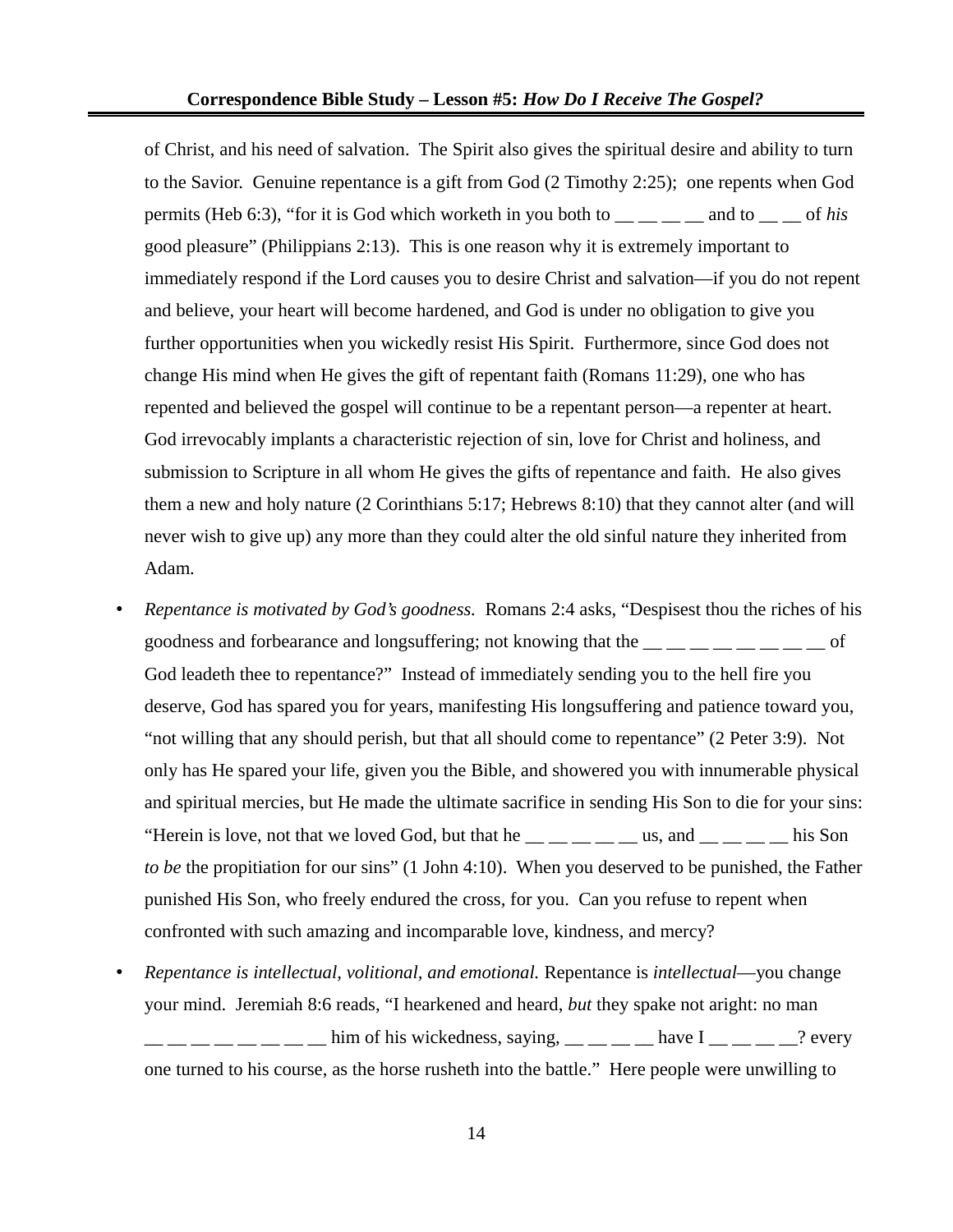change their mind about their sin, and so they did not repent. Repentance involves giving up false ideas about God, the Bible, and the way of salvation; one acknowledges his sin and receives as true all that Scripture says about the means of deliverance from it. You must acknowledge the eternal consequences of your disobedience, its filthiness to the holy God of heaven, and understand His way of deliverance from it.

Repentance is also *volitional,* that is, it involves the will—you change your direction. Ezekiel 18:30 reads, "Therefore I will judge you, O house of Israel, every one according to his ways, saith the Lord GOD. Repent, and  $\_\_\_\_\_\_$ *yourselves* from all your transgressions; so iniquity shall not be your ruin." You must give up your way for Christ and His commandments.

Finally, repentance is *emotional*—you change your desires. One says to God in repentance, "O my God, I am  $\_\_\_\_\_\_\_\_\_\_\_$  and  $\_\_\_\_\_\_\_\_$  to lift up my face to thee, my God: for our iniquities are increased over *our* head, and our trespass is grown up unto the heavens" (Ezra 9:6). A "godly sorrow worketh repentance to salvation" (2 Corinthians 7:10), for "The LORD *is* nigh unto them that are of a broken heart; and saveth such as be of a contrite spirit" (Psalm 34:18). To the lost man, sin, or at least certain types of sin, are a light thing, but the repentant man grieves for and hates his sins—sin is shameful to him, a burden he would rejoice to have removed. In Ezekiel 6:9, those that repented "lothe[d] themselves for the evils which they [had] committed in all their abominations." They were angry or disgusted with themselves because by sin they had made themselves vile to the pure and holy God, who cannot look upon iniquity. If sin in general is truly an abomination to us, sin in ourselves will especially be so; the nearer it is to us the more loathsome it will be.

God spares those who "sigh and that cry for all the abominations that be done" by them, and by others (Ezekiel 9:4). A change of mind, direction, and desire are the three basic aspects of genuine repentance.

• *Repentance involves agreeing with God.* When Nehemiah prayed in repentance for the nation of Israel, he said, "Howbeit \_\_ \_\_ \_\_ \_\_ art \_\_ \_\_ \_\_ in all that is brought upon us; for thou hast done right, but  $\_\_$  have done  $\_\_$   $\_\_$   $\_\_$   $\_\_$   $\_\_$ : Neither have our kings, our princes, our priests, nor our fathers, kept thy law, nor hearkened unto thy commandments and thy testimonies, wherewith thou didst testify against them. For they have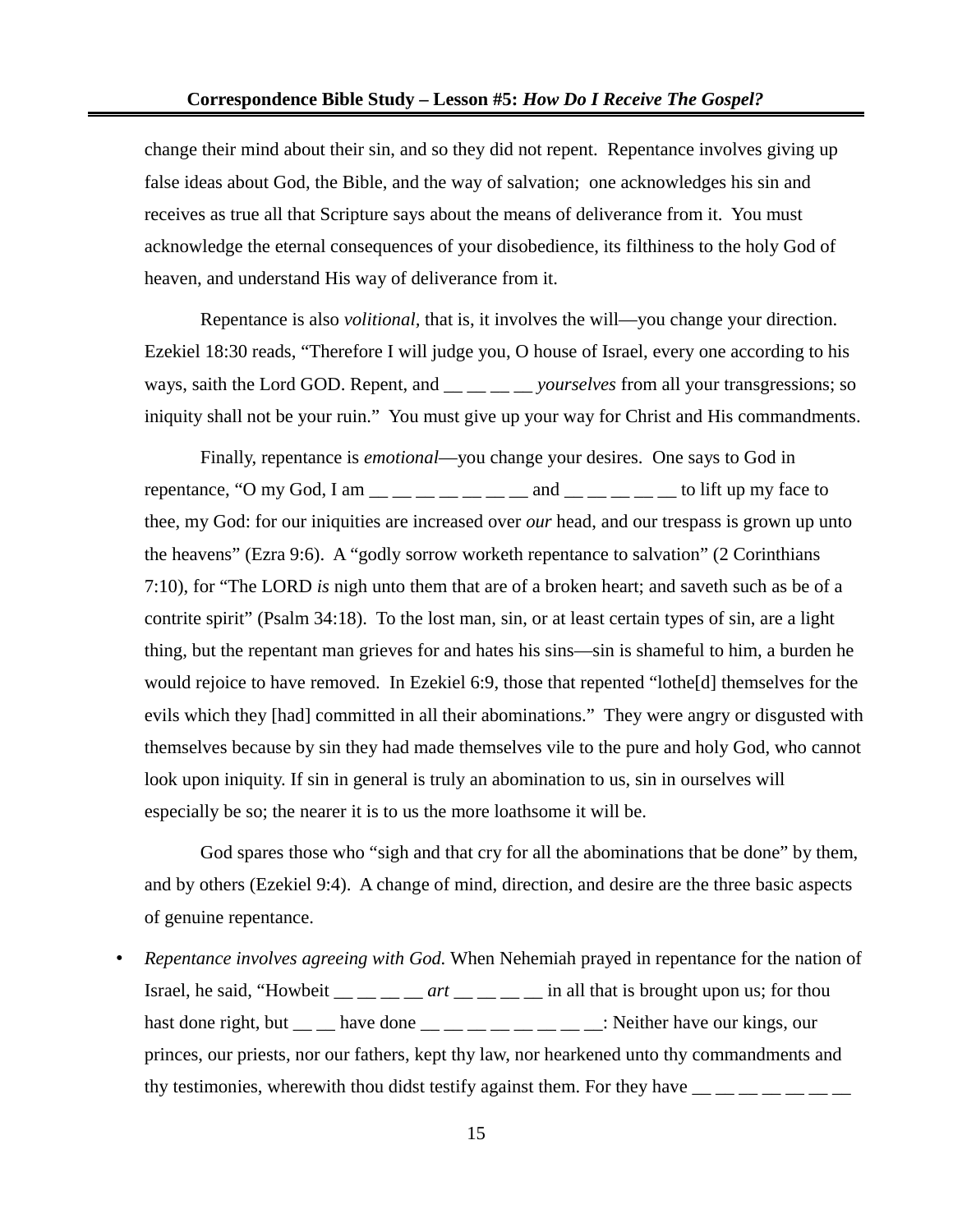<sub>\_\_</sub> \_\_ thee in their kingdom, and in thy great goodness that thou gavest them, and in the large and fat land which thou gavest before them, neither  $\frac{1}{\sqrt{2}}$  \_\_ \_\_ \_\_ \_\_ they from their wicked works" (Nehemiah 9:33-35; cf. Leviticus 26:40-41). One who repents must agree with God about His Word, Person, and characteristics; someone who does not believe in the infallible inspiration of Scripture, or in the Trinity, or in salvation based only on the work of Jesus Christ, rather than his own works, is not ready to repent. The sinner must also take God's side against himself, agreeing with the Lord about his own lost condition and his sin. In relation to his salvation, he accepts that he is condemned for his sin in Adam, his sin nature, and his innumerable personal sins; that he has never genuinely pleased God in his life; that he has no good in him, but is worthy of damnation, and God would be absolutely just to immediately send him to hell and leave him there forever; that if he were to die at that moment, he would be lost eternally; and that all that God says is sinful is truly so, and must be forsaken and detested. Sometimes unconverted people are not certain that they are indeed lost, but think they may have been born again already; perhaps they made an emotional decision in childhood, attended an evangelistic meeting and responded to an altar call, or performed some other religious ritual through which they think God may have regenerated them. Such people are not yet ready to repent, for they do not agree with God that they are truly lost. Others deny the existence of hell, or think that God would be unfair to torment them there eternally for their sins; such are not yet ready to repent, for they reject what the righteous Judge has revealed about the extent of their depravity and its just reward. Many are unwilling to agree that even their religious or moral actions, apart from the new birth and Christ, are actually sinful. They do not want to admit that they truly have no spiritual good in them, that they have not done anything acceptable to God in their entire lives, prior to being justified by faith—but unless they admit it is so, they cannot repent, and so will take all their proud morality with them into the pits of hell. Without surrender to God's declarations about one's spiritual condition, repentance and forgiveness are impossible.

• *Repentance involves a desire to make things right.* In Luke 19:1-10, a man named Zacchaeus, a "publican" or tax-collector who, using the power of the Roman government, had exploited and stolen from many people to become rich, was called to salvation by Jesus Christ, and "received

16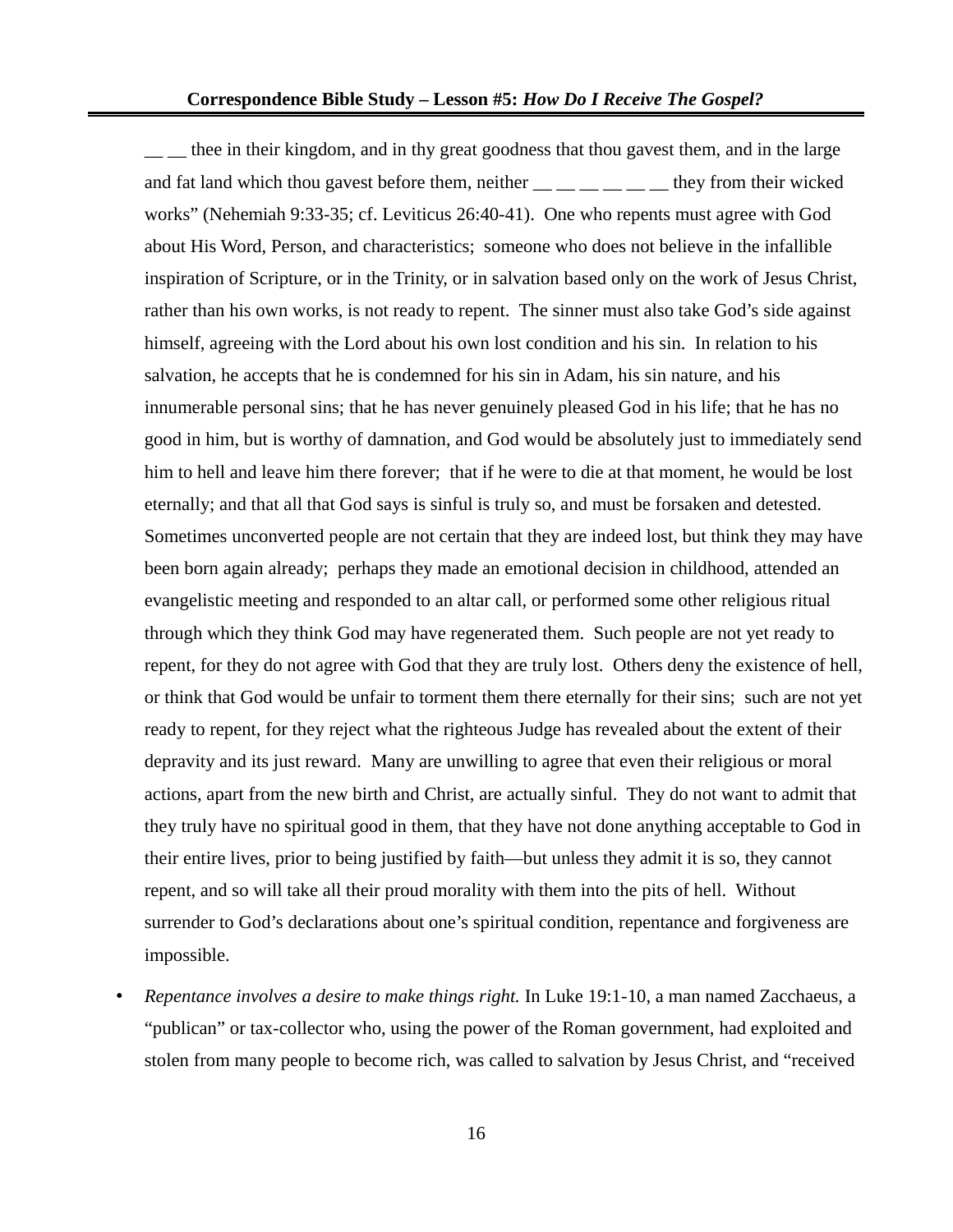Him joyfully" (Luke 19:6). When the people heard that the Lord was going to stay that day at Zacchaeus' house, "they all murmured, saying, That he was gone to be guest with a man that is a sinner" (v. 7). But "Zacchaeus stood, and said unto the Lord; Behold, Lord, the  $\frac{1}{\sqrt{2}}$ of my goods I give to the poor; and if I have taken any thing from any man by false accusation,  $I_{\frac{m}{2}} = 1 - \frac{m}{2} - \frac{1}{2}$  him  $\frac{m}{2} = 1 - \frac{m}{2} - \frac{1}{2}$  (Luke 19:8). When Zacchaeus repented, he did not just go to the people he had sinned against and say that he was sorry—he did what was in his power to make things right. He returned what he had taken from them—with a great deal extra. When one who has sinned against other people repents, he will confess his error to them as well as to God, and make restitution. If he has broken the law as a thief, a tax-evader, or in any other way, he will turn himself in and pay up. Have you sinned against others, either through ungodly speech or unrighteous actions? If you repent, after confessing your sin to God, you will need to confess it to those whom you have sinned against, and get things right with them.

• *Repentance involves turning from all known specific sins, as well as sin in general, to surrender unconditionally to Christ as Lord.* The lost sinner turns from his sin in general; Isaiah 55:7 reads, "Let the  $\frac{1}{\sqrt{2}}$   $\frac{1}{\sqrt{2}}$  for sake his  $\frac{1}{\sqrt{2}}$  and the unrighteous man his thoughts: and let him return unto the LORD, and he will have mercy upon him; and to our God, for he will abundantly pardon." He no longer wants to go his own way, but now he wants to go God's way. He comes to an end of himself and his lifestyle and surrenders himself to Christ without holding anything back. He recognizes that Jesus Christ is "Lord of all" (Acts 10:36), and he therefore submits to Him unconditionally as Lord. He also turns from all known specific sins. When the wicked man "considereth, and  $\frac{1}{1}$   $\frac{1}{1}$   $\frac{1}{1}$   $\frac{1}{1}$   $\frac{1}{1}$  away from  $\frac{1}{1}$   $\frac{1}{1}$  his  $\frac{1}{1}$   $\frac{1}{1}$   $\frac{1}{1}$   $\frac{1}{1}$   $\frac{1}{1}$   $\frac{1}{1}$  that he hath committed, he shall surely live, he shall not die" (Ezekiel 18:28). This does not mean that a born-again individual who did not know something was sinful, but finds out it is so after his conversion, or one who committed some sin fifteen years before he was justified and forgot about it, and so did not specifically repent of that action, is not truly saved—what it does mean is that you cannot repent and hold on to any known sin. If you wish to be saved, you must repent of all the sins mentioned in Bible Study #3 that you have committed. Is there something evil, even a "small" thing, that you are not willing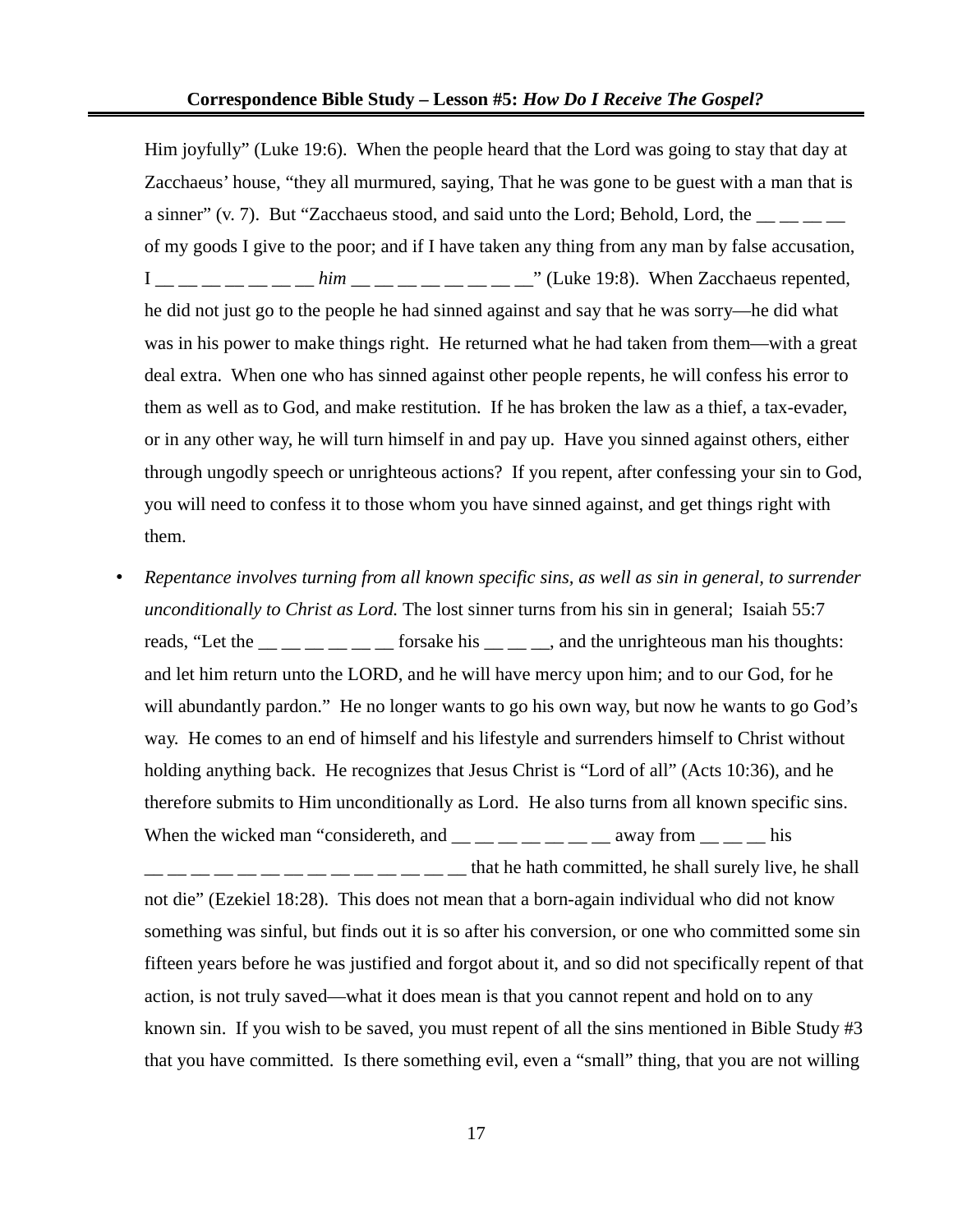to give up? "God, having raised up his Son Jesus, sent him to bless you, in turning away every one of you from his iniquities" (Acts 3:26). Your sins are loathsome, not precious; they do nothing good for you, but are your worst curse—to be delivered from them is a wonderful blessing. Is there some iniquity that you value more highly than you do the Son of God? If so, you cannot repent—but if you do not repent, you will surely be damned. Jesus Christ is both Lord and Savior, and He will not save you from hell unless you also want Him to be your Lord and save you from your sinful practices.

Specifically, in repentance you *turn from the world.* Paul testifies in Philippians 3:8-11, "Yea doubtless, and I count all things *but* \_\_ \_ \_ \_ \_ for the excellency of the  $\frac{1}{1}$   $\frac{1}{1}$   $\frac{1}{1}$   $\frac{1}{1}$   $\frac{1}{1}$   $\frac{1}{1}$   $\frac{1}{1}$   $\frac{1}{1}$   $\frac{1}{1}$   $\frac{1}{1}$   $\frac{1}{1}$   $\frac{1}{1}$   $\frac{1}{1}$   $\frac{1}{1}$   $\frac{1}{1}$   $\frac{1}{1}$   $\frac{1}{1}$   $\frac{1}{1}$   $\frac{1}{1}$   $\frac{1}{1}$   $\frac{1}{1}$   $\frac{1}{1}$   $\frac{1}{2}$  \_\_ \_\_ \_\_ \_\_ \_\_ the \_\_ \_\_ \_\_ of all things, and do count them *but* \_\_ \_\_ \_\_ , that I may win Christ, And be found in him, not having mine own righteousness, which is of the law, but that which is through the faith of Christ, the righteousness which is of God by faith: That I  $\text{may}$   $\_\_\_\_\_\_\_\_\_\_\_\_\_\_\_\_\_\_\_\_\_$  and the power of his resurrection, and the fellowship of his sufferings, being made conformable unto his death; If by any means I might attain unto the resurrection of the dead." The converted person views the things of this age, the world-system, as nothing compared to knowing and having fellowship with Christ. Compared to the infinitely precious Savior, all the riches, power, glory, and delights of this world are like a pile of manure. His primary desire and ambition is heavenly, not earthly. Jesus Christ, not this world, is uppermost in his goals, love, and estimation. 1 John 2:15-17 states, " $\_\_\_\_$   $\_\_\_\_$ world, neither the \_\_ \_\_ \_\_ \_\_ \_\_ \_\_ *that are* in the world. If any man love the world, the love of the Father is not in him. For  $\_\_\_\_\_$  that *is* in the world, the lust of the  $\_\_\_\_\_\_\_$  and the lust of the  $\_\_$   $\_\_$ , and the  $\_\_$   $\_\_$   $\_\_$  of life, is not of the Father, but is of the world. And the world passeth away, and the lust thereof: but he that doeth the will of God abideth for ever."

In repentance you also *turn from false religion.* 2 Corinthians 6:14-7:1 reads, "Be ye not  $\frac{1}{1}$   $\frac{1}{1}$   $\frac{1}{1}$   $\frac{1}{1}$   $\frac{1}{1}$   $\frac{1}{1}$   $\frac{1}{1}$   $\frac{1}{1}$  together with unbelievers: for what fellowship hath righteousness with unrighteousness? and what communion hath light with darkness? And what concord hath Christ with Belial [Satan]? or what part hath he that believeth with an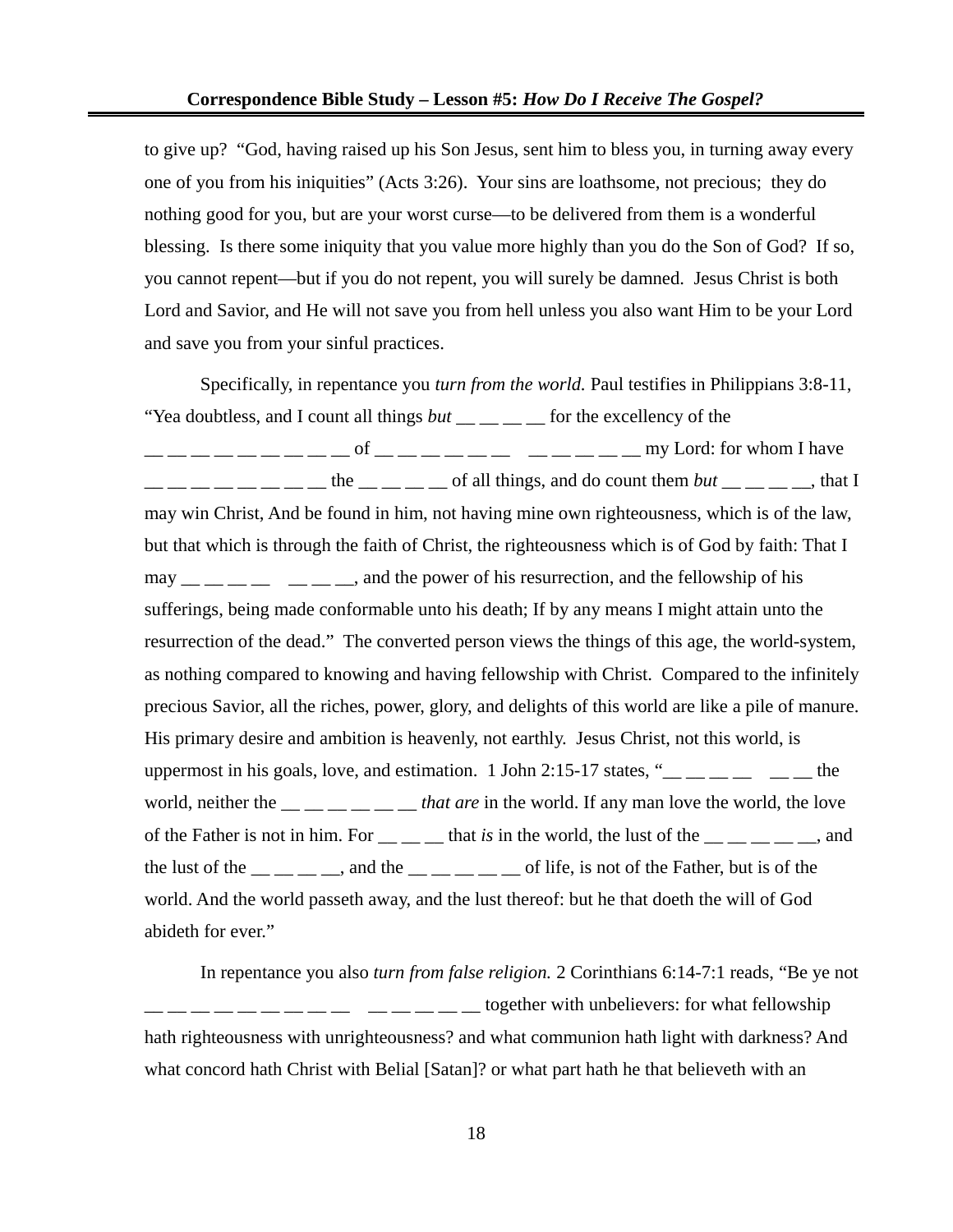infidel? And what agreement hath the temple of God with idols? for ye are the temple of the living God; as God hath said, I will dwell in them, and walk in *them*; and I will be their God, and they shall be my people. Wherefore  $\_\_\_\_\_\_\_\_$   $\_\_\_\_\_$  from among them, and be ye  $\frac{1}{1}$   $\frac{1}{1}$   $\frac{1}{1}$   $\frac{1}{1}$   $\frac{1}{1}$   $\frac{1}{1}$   $\frac{1}{1}$   $\frac{1}{1}$   $\frac{1}{1}$   $\frac{1}{1}$   $\frac{1}{1}$   $\frac{1}{1}$   $\frac{1}{1}$   $\frac{1}{1}$   $\frac{1}{1}$   $\frac{1}{1}$   $\frac{1}{1}$   $\frac{1}{1}$   $\frac{1}{1}$   $\frac{1}{1}$   $\frac{1}{1}$   $\frac{1}{1}$   $\frac{1}{1}$   $\frac{1}{1}$   $\frac{1}{2}$   $\frac{1}{2}$  you, And will be a  $\frac{1}{2}$   $\frac{1}{2}$   $\frac{1}{2}$   $\frac{1}{2}$   $\frac{1}{2}$  unto you, and ye shall be my sons and daughters, saith the Lord Almighty. Having therefore these promises, dearly beloved, let us  $\frac{1}{1-\frac{1}{1-\frac{1}{1-\frac{1}{1-\frac{1}{1-\frac{1}{1-\frac{1}{1-\frac{1}{1-\frac{1}{1-\frac{1}{1-\frac{1}{1-\frac{1}{1-\frac{1}{1-\frac{1}{1-\frac{1}{1-\frac{1}{1-\frac{1}{1-\frac{1}{1-\frac{1}{1-\frac{1}{1-\frac{1}{1-\frac{1}{1-\frac{1}{1-\frac{1}{1-\frac{1}{1-\frac{1}{1-\frac{1}{1-\frac{1}{1-\frac{1}{1-\frac{1}{1-\frac{1}{1-\frac{1}{1-\frac{1}{1-\frac{1}{1-\frac{1}{1-\frac{1}{1-\frac{1}{$ the fear of God." God commands the believer to separate from false religion and other evil practices. Indeed, he is not just to "have no fellowship with the unfruitful works of darkness," but is to "reprove *them*" (Ephesians 5:11), to publicly take a stand against such evil. If you are part of a false religious organization, one that does not put in practice what the Bible says, you must be willing to leave it, and join one of Christ's true churches, a practice taught in Hebrews 10:25 and other passages discussed in connection with the fourth of the ten commandments in Bible Study #3. (Bible Study #7 will deal extensively with the nature of Biblical religion and the true church.) The "Father seeketh . . . true worshippers" (John 4:23), those who "worship *him* in spirit and in truth" (John 4:24). God saves sinners to worship Him, not to continue in the false worship they practiced before their new birth. It may cost you a great deal to leave your false religion, but you cannot hold on to it and have Jesus Christ as well.

You must also *turn from all self-righteousness*. The Lord Jesus said, "I came not to call the  $\frac{1}{1}$   $\frac{1}{1}$   $\frac{1}{1}$   $\frac{1}{1}$   $\frac{1}{1}$   $\frac{1}{1}$   $\frac{1}{1}$   $\frac{1}{1}$   $\frac{1}{1}$   $\frac{1}{1}$   $\frac{1}{1}$   $\frac{1}{1}$   $\frac{1}{1}$   $\frac{1}{1}$   $\frac{1}{1}$   $\frac{1}{1}$   $\frac{1}{1}$   $\frac{1}{1}$   $\frac{1}{1}$   $\frac{1}{1}$   $\frac{1}{1}$   $\frac{1}{1$ here warned people who thought they were good (which no one is of himself, Romans 3:10), that He would never save them unless they gave up their false hope. There is no merit in repentance; we have already seen that all who have not been justified have nothing good in themselves whatsoever. You do not earn God's favor or become inherently righteous when you repent. As long as you think you have some goodness in you, and so do not recognize your total depravity, you are not ready to turn to the Lord. It is the blood of Jesus Christ, not your repentance, that is the ground of forgiveness; repentant faith is simply the means through which you receive the gospel. If you say, "I am [spiritually] rich, and increased with goods, and have need of nothing," and "knowest not that thou art wretched, and miserable, and poor, and blind,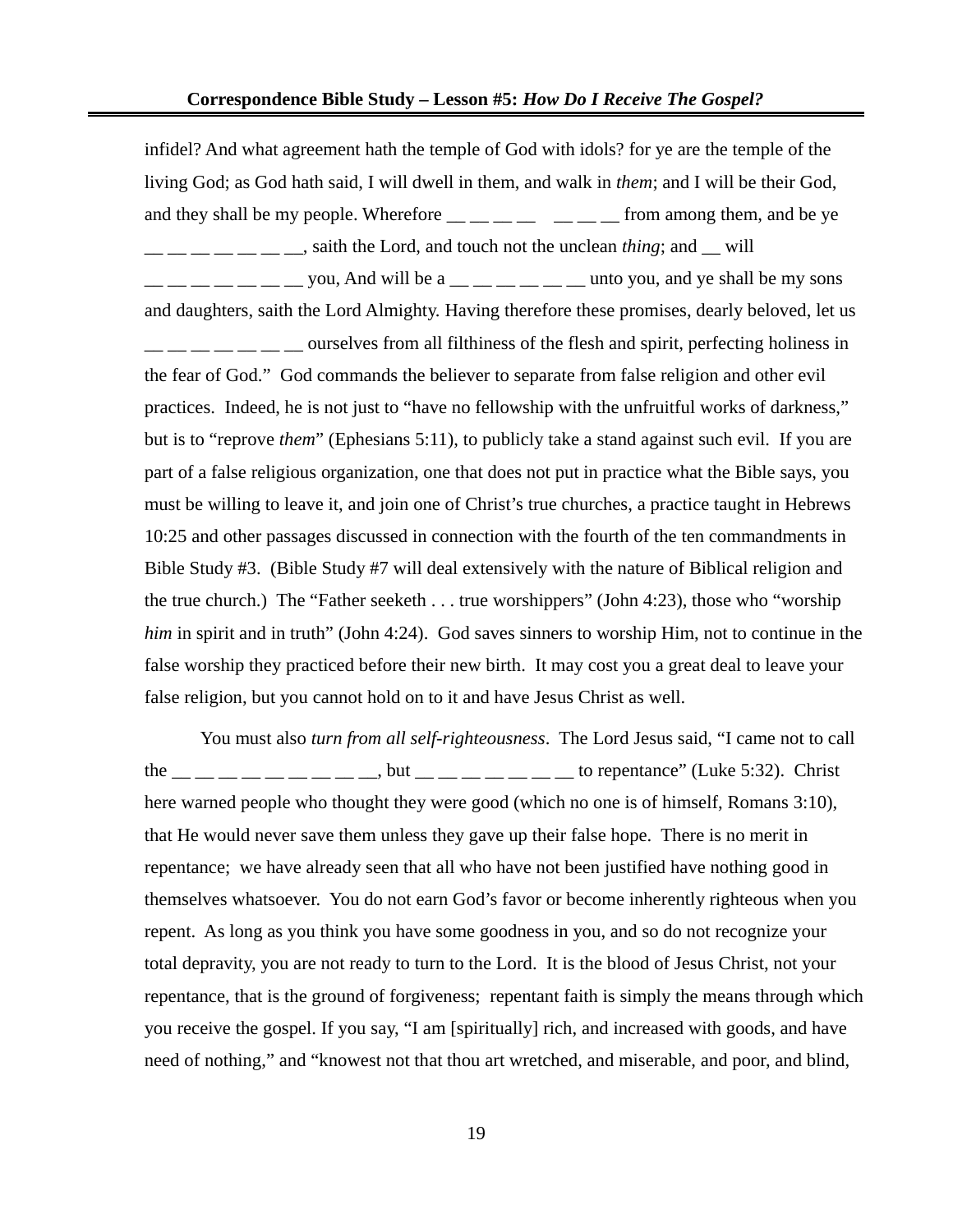and naked" (Revelation 3:17), you will never be with those who "have washed their robes, and made them white in the blood of the Lamb" (Revelation 7:14). Only those wretched, miserable, poor, blind, and naked sinners who come to the Savior with nothing but their sin receive mercy. To these, however, salvation is freely given—for although He came not for the "righteous," the Lord Jesus will save the worst sinner who repents.

In repentance you *turn to God.* 1 Thessalonians 1:9-10 reads, "For they themselves shew of us what manner of entering in we had unto you, and how ye turned from idols  $\Box$  \_\_ \_\_ \_\_ \_\_ \_\_ the living and true \_\_ \_\_ \_; And to wait for his Son from heaven, whom he raised from the dead, *even* Jesus, which delivered us from the wrath to come." In repentance, one not only turns away from "idols," whatever he would put before God, but he turns to the Father, Son, and Spirit; and, being given a new heart, he is enabled to say of God, "*Thou art* my portion, O LORD" (Psalm 119:57). He wants God in life now, and fellowship with Him is the jewel that makes up his eternal bliss. He says, "My soul, wait thou only upon God; for my expectation *is* from him. He only *is* my rock and my salvation: *he is* my defence; I shall not be moved. In God *is* my salvation and my glory" (Psalm 62:5-7). The man who has repented now has his deepest desires and happiness not in pleasure, or material goods, or fame, but in God—his glory is in Jehovah's Person, attributes, and works; he takes his rest in Him. Before he repented, he viewed his business, friends, or worldly goals above Christ, but now the Lord Jesus is his necessary food, the life of his heart. Since he turns to God and Christ, he turns to his Lord's laws, ordinances, and ways. God's judgments, which before he kicked at as unendurably strict, he now sees as righteous and reasonable—indeed, as lovely. He says, "More to be desired *are they* than gold, yea, than much fine gold: sweeter also than honey and the honeycomb . . . I love thy commandments above gold; yea, above fine gold. . . . Therefore I esteem all *thy* precepts *concerning* all *things to be* right; *and* I hate every false way. Thy testimonies *are* wonderful: therefore doth my soul keep them" (Psalm 19:8-10; 119:128-129). The desire of his heart, the free and resolved choice of his will, and the tendency of his course of life is now to keep the laws of the God he loves. On the other hand, "If any man love not the Lord Jesus Christ, let him be Anathema [accursed by God, eternally damned] Maranatha [when the Lord returns]" (1 Corinthians 16:22).

20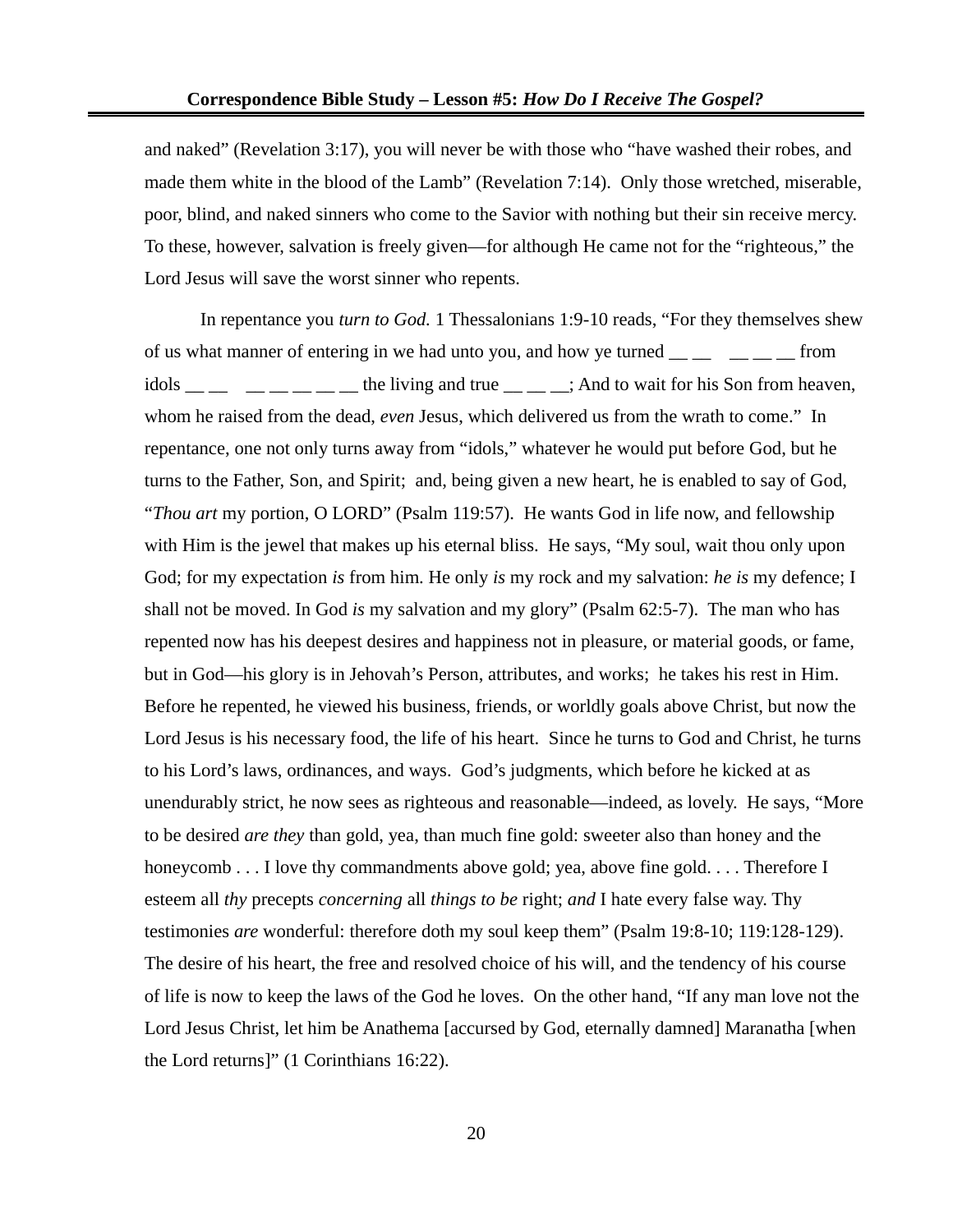- *Repentance involves taking up the cross.* Mark 8:34-36 reads, "And when [Christ] had called the people *unto him* with his disciples also, he said unto them, Whosoever will come after me, let him  $\_\_\_\_\_\_\_\$  himself, and  $\_\_\_\_\_\_\_\_\_\$  his  $\_\_\_\_\_\_\_\_\_$  and  $\_\_\_\_\_\_\_\_$ me. For whosoever will save his life shall lose it; but whosoever shall lose his life for my sake and the gospel's, the same shall save it. For what shall it profit a man, if he shall gain the whole world, and lose his own soul?" In New Testament days, one took up a cross if he was condemned by the Roman government and on the way to his place of execution. He would, while being mocked and rejected by watching crowds, carry his cross to the place of crucifixion, where he would be placed upon it, and slowly die an excruciating and humiliating death. Taking up the cross, then, as a metaphor for repentance, signifies a willingness to deny self, and suffer shame, persecution, and death for Christ's sake. Anyone who wishes to "save his life," to live his own way, will eternally lose his life in hell; repentance is losing one's life, giving up his own way to follow Christ, even to death if necessary—one who in this manner loses his life "shall save it," for he will gain eternal life with the Lord. If you repent, it means that the Lord Jesus Christ will be first in your life, even if it means poverty, rejection by family, torture, or agonizing death—and the Bible promises that "all that will live godly in Christ Jesus shall suffer persecution" (2 Timothy 3:12). However, the reward is great—you will possess your soul, which is more valuable than the whole world. If you do not repent, you will lose it, and all else, an infinite loss greater than all the temporary ease and comfort you gain in this life.
- *Repentance includes counting the cost.* In Luke 14:26-33, Christ told the multitudes hearing Him, "If any *man* come to me, and hate not his father, and mother, and wife, and children, and brethren, and sisters, yea, and his own life also, he cannot be my disciple. [The command is not literal hatred, but to love Christ more than anyone else, so that compared to Him, your feelings towards all others is like hate; cf. Matthew 10:37; 19:19.] And whosoever doth not bear his cross, and come after me, cannot be my disciple. For which of you, intending to build a tower, sitteth not down first, and  $\frac{1}{1}$  \_\_ \_\_ \_\_ \_\_ \_\_ \_\_ the \_\_ \_\_ \_\_ \_\_, whether he have *sufficient* to finish *it*? Lest haply, after he hath laid the foundation, and is not able to  $\frac{dt}{dt}$ , all that behold *it* begin to mock him, Saying, This man began to build, and was not able to finish. Or what king, going to make war against another king, sitteth not down first, and

21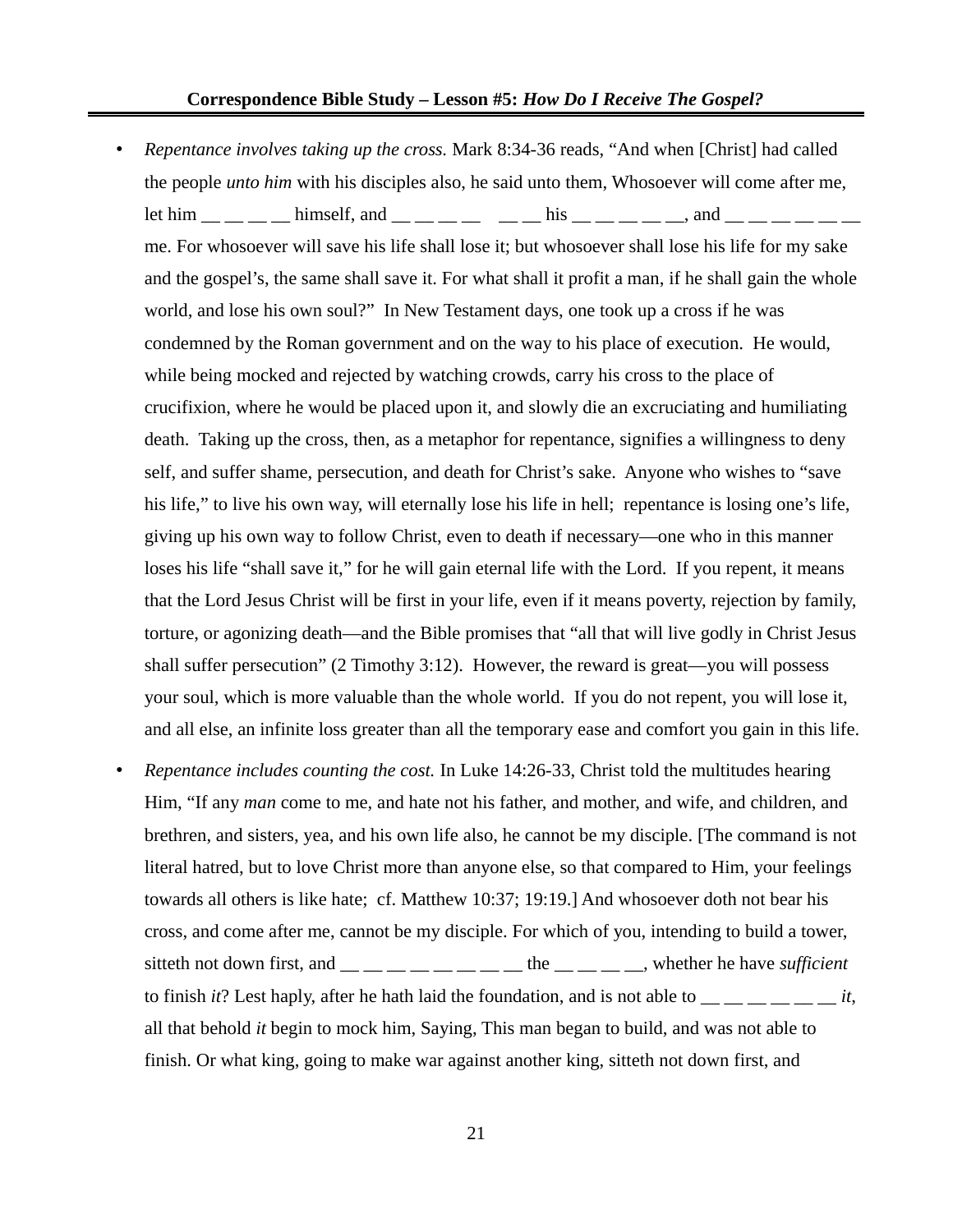consulteth whether he be able with ten thousand to meet him that cometh against him with twenty thousand? Or else, while the other is yet a great way off, he sendeth an ambassage [a group of ambassadors, a delegation], and desireth conditions of peace. So likewise, whosoever he be of you that  $\_\_\_\_\_\_\_\_\_\_\_\_\_\_\_\_\_$  not  $\_\_\_\_\_\_$  that he hath, he cannot be my disciple." Repentance is not an unthinking, careless commitment, but a definite decision to forsake everything for the Lord Jesus. You should count the cost of becoming a Christian. Do you want to be holy? Are you willing to turn from your sins—not just the sins you have no special taste for, but those you find especially dear and pleasant—to set your affection on the Son of God instead? Are you willing to do what is in your power to get right with people you have sinned against? Will you forsake all self-righteousness and agree with God's declarations about your miserable, hell-worthy state? Do you wish to persevere in obedience to the Lord Jesus Christ the rest of your life, to take your stand with Him despite the inevitable hostility, rejection, and persecution you will face from the world-system, from false religion, and very possibly from some—or many—or perhaps even all—people who are close to you? If not, you cannot be His disciple. You would rather have your sins than the Savior who left His everlasting glory to die for you. Do not deceive yourself into thinking that you can have both your sin and Christ, or that you will somehow be saved without repentance. There is not the slightest chance that you will escape the lake of fire, where the smoke of your torment will ascend forever and ever, and you will have no rest day or night (Revelation 14:10-11).

Do you want Jesus Christ, whatever the cost? Then consider, finally, that in repentance *one turns to Christ in faith.* We have mentioned that repentance and faith are inseparable, but have not emphasized the part faith has in repentance because we were going to describe this aspect of receiving the gospel in considerable detail in its own section. Let us, then, consider saving faith!

# **Saving faith:**

#### **What it is not**

Many people are confused about the nature of true repentance, substituting unbiblical counterfeits for it to their own ruin, yet it is likely that an even higher number are confused about the nature of saving faith. God promises to save believers, those with faith, in a vast number of verses.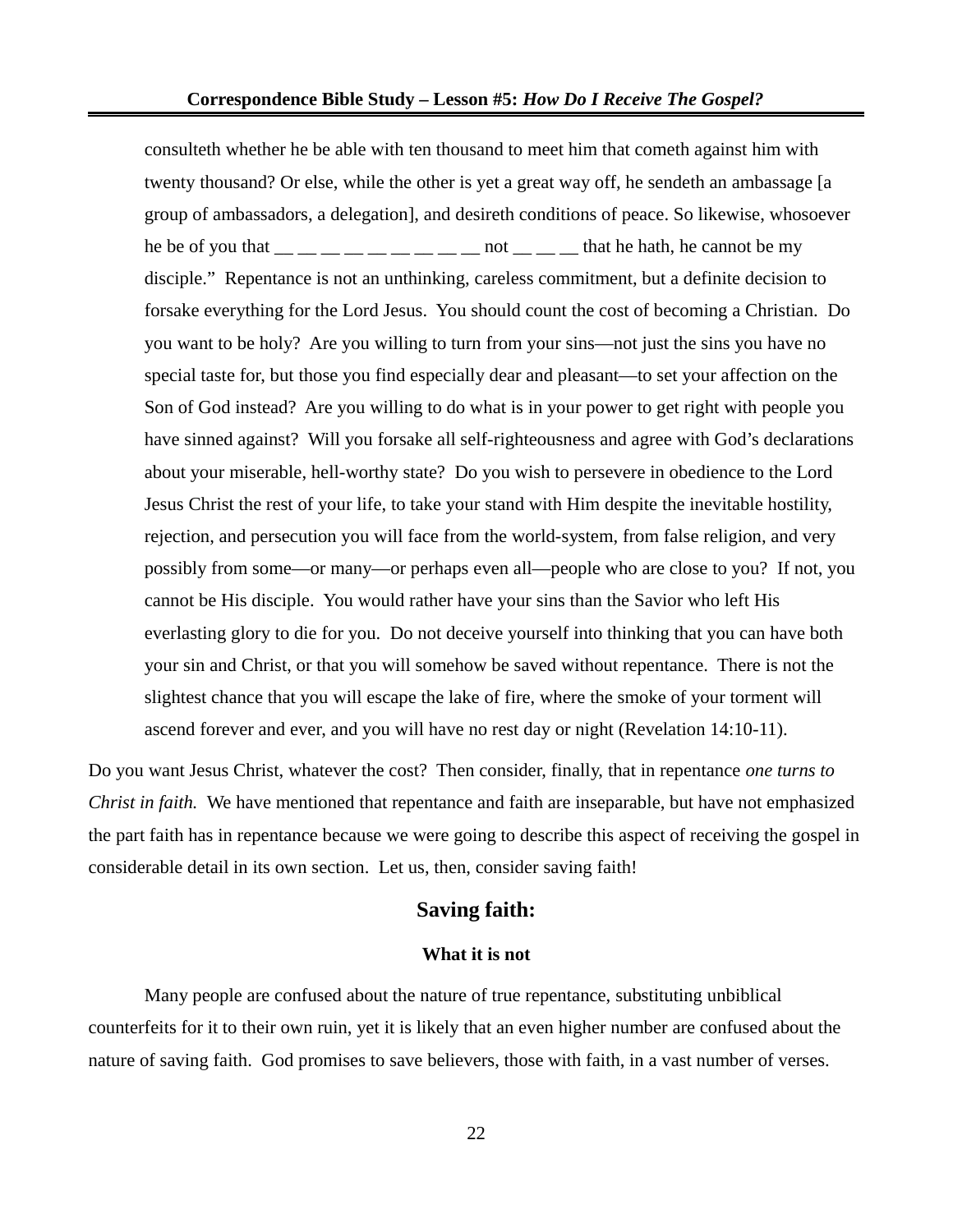How essential it is, then, that we have a correct understanding of the nature of justifying faith! To help us understand it, we will first consider:

• *Dead faith is not saving faith.* Consider James 2:14-26. In v. 14, James says, "What *doth it* profit, my brethren, though a man  $\_\_\_\_\_\_\$ he hath  $\_\_\_\_\_\_\_\_\$  and have not  $\_\_\_\_\_\_\_\_\_\$ \_\_? can faith save him?" Does someone who says that he has faith, but does not have any works, no change of life, have the kind of faith that justifies? Can this kind of "faith," one that produces no holy actions, take one to heaven? The question is answered in v. 15-18: "If a brother or sister be naked, and destitute of daily food, And one of you say unto them, Depart in peace, be *ye* warmed and filled; notwithstanding ye give them not those things which are needful to the body; what *doth it* profit? Even so \_\_ \_ \_ \_ \_ \_, if it hath not \_ \_ \_ \_ \_ \_, is

, being alone. Yea, a man may say, Thou hast faith, and I have works: shew me thy faith without thy works, and I will  $\_\_$   $\_\_$  thee my faith  $\_\_$   $\_\_$  my  $\_\_$   $\_\_$   $\_\_$   $\_$ ." Imagine a cold winter night. You, on account of persecution for Christ, have lost everything. Only a few rags cover your body. You have not eaten for three days and have found no shelter. The freezing wind rips through your thin clothes like a sharp knife. You knock on the door of someone who claims to be a fellow Christian. He opens the door—you feel the warmth radiating toward you from inside his house, and a savory smell of a delicious dinner fills your nostrils. You explain your sad situation to him as best you can through your chattering teeth. With a compassionate look, he says, "Boy, that is really too bad. I hope things turn out well, and you can get food, clothing, and a place to stay. Good bye." He then closes the door in your face and leaves you to freeze and starve. Did that do you any good? In the same way, a *faith that does not produce works is a dead faith*, one that will not save. Justifying faith will demonstrate its presence by works. Many people today say that they have faith in Jesus Christ, but they live like devils. James 2 makes the point that such people have never really believed in the Lord at all. Furthermore, James 2:19 states, "Thou believest that there is  $\frac{1}{\sqrt{2}}$  $\therefore$ ; thou doest well: the  $\qquad \qquad$   $\qquad \qquad$   $\qquad$   $\qquad$   $\qquad$   $\qquad$   $\qquad$  also  $\qquad \qquad$   $\qquad$   $\qquad$   $\qquad$   $\qquad$   $\qquad$   $\qquad$   $\qquad$   $\qquad$   $\qquad$   $\qquad$   $\qquad$   $\qquad$   $\qquad$   $\qquad$   $\qquad$   $\qquad$   $\qquad$   $\qquad$   $\qquad$   $\qquad$   $\qquad$   $\qquad$ faith that does not produce works is dead faith, so *faith that is merely mental,* that does not actually trust or rely on Christ for salvation, *is dead*. The devils believe that there is one God; they believe in the infallible inspiration of the Bible; they believe that Jesus Christ is the Son of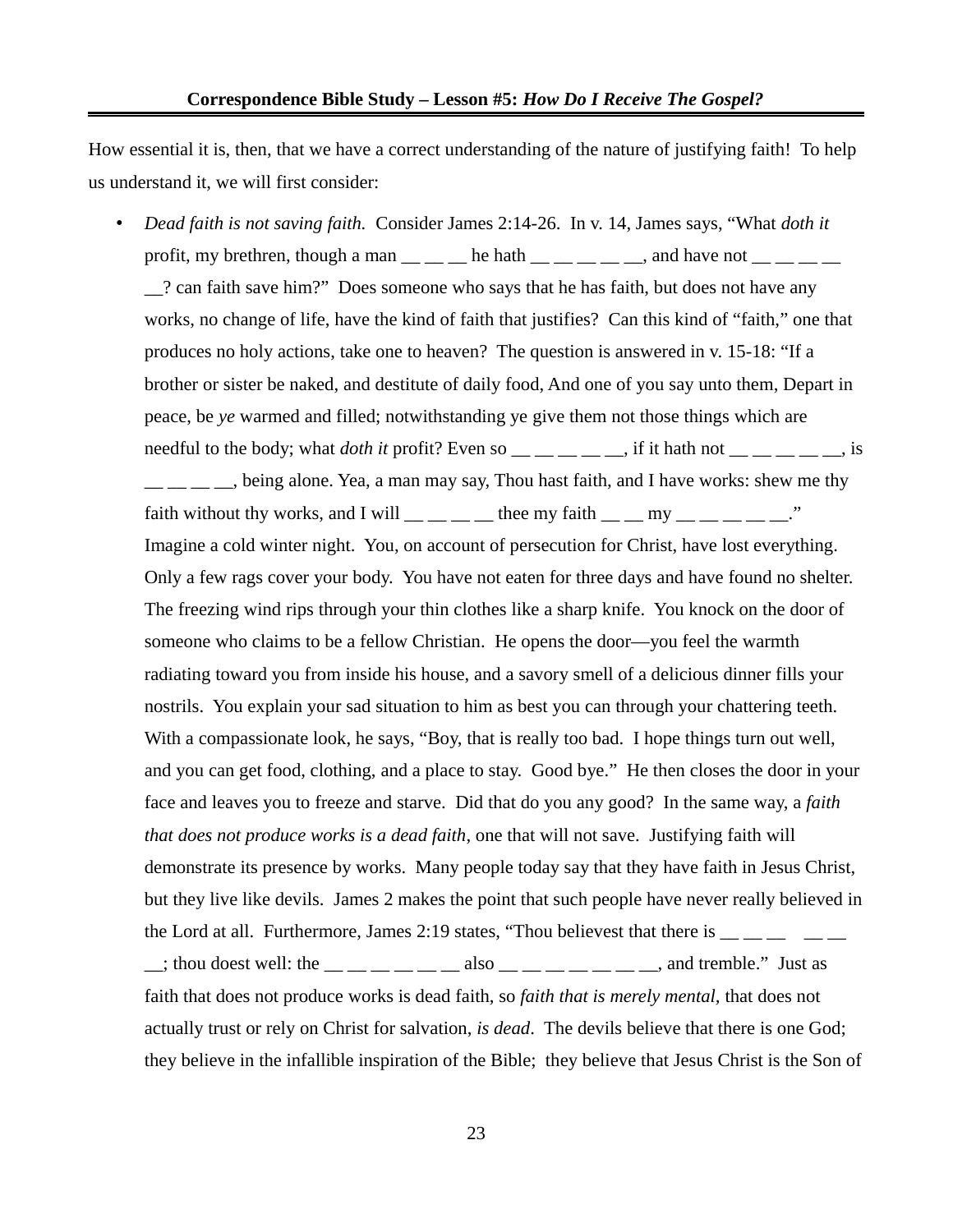God, who died for the sins of the world and rose again the third day; they believe in the Trinity; they believe in the return of Jesus Christ, in heaven, in hell, in creation, in the salvation of sinners simply by repentant faith, and in every other doctrine in the Bible—they are entirely theologically orthodox. They even know that they will lose and God will win, just as Scripture says (Matthew 8:29), which is why they "tremble" when they think about these Biblical truths. James 2:19 informs us that he who accepts these things "doest well"—but recognizing these things as true (and even trembling on account of them!) does not of itself save any sinner any more than it saves the devils, and it does not of itself constitute justifying faith. We see an example of merely mental faith in John 2:23-3:21. During the Lord Jesus' earthly ministry, there were many who believed that He was able to do miracles and was from God, but had never exercised justifying faith (2:23-25). In a conversation with one of these men (3:1-2), the Lord explained that such recognition did not of itself bring the new birth (3:3-7), but saving faith was more (3:13-18). James 2:21-24 then continues to contrast dead faith and living faith using the example of Abraham, who believed in God and was accounted righteous before Him at the moment of faith (v. 23, quoting Genesis 15:6), and consequently was willing to give up his son Isaac for the Lord's sake, a powerful testimony of the changed life which resulted from his conversion years earlier (v. 21, referring to Genesis 22). Rahab the harlot is another example (v. 25-26)—because she believed in Jehovah (Joshua 2:9-11) and was justified in God's sight by faith (Hebrews 11:31), she hid the Israelite spies (Joshua 2:6) from their Canaanite enemies; her faith in their God led her to risk her life for the sake of her Redeemer and His people. While, in the sight of God, one is declared righteous or justified simply by repentant faith apart from works (Romans 4:1-8), in the sight of man, one is shown righteous "by works . . . and not by faith only" (v. 24). One does not become saved, or obtain living faith, by doing good works, but good works will always be the fruit of living faith. When a tree that has been bare all winter sprouts new leaves in the spring, the leaves do not make the tree alive —the tree is alive before the leaves appear. The leaves simply prove that the tree is living. On the other hand, if no leaves appear all spring and summer, you know that the tree is dead. The lack of leaves did not kill the tree—because it was dead, no leaves came forth. In the same way, good works do not bring living faith into existence; but where genuine faith is present, works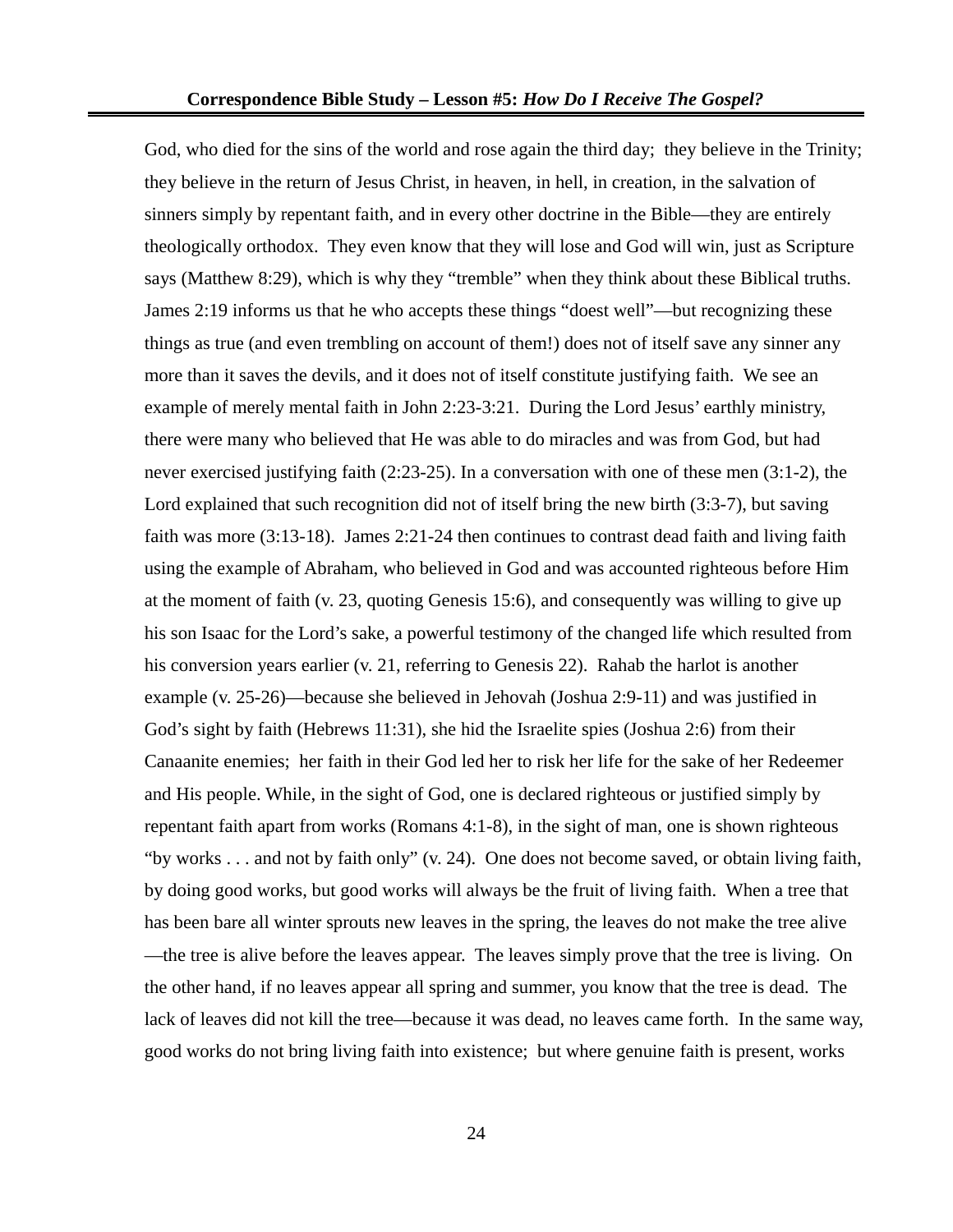will certainly follow. You can accept the truth of Biblical doctrine, and say that you are born again, but unless works result from your faith, you have never been converted.

- *Emotional or volitional actions without intellectual understanding is not saving faith.* We have seen that mental comprehension that does not lead to good works is not saving faith. However, one can want to be saved, to have Christ as Lord and Savior and follow Him, but without a proper understanding of God and His gospel, justifying faith is impossible. Mental comprehension is not sufficient, but there is no saving faith without it. Acts 19:1-6 tells us about people who sincerely wanted to be "disciples" (v. 1), but they had "not so much as heard whether there be any Holy Ghost" (v. 2). Since they did not believe in the true Triune God, they were not saved—but since they were sincere, once Paul explained the gospel to them (as summarized in v. 4-5), they immediately repented and believed in Christ, were saved, and submitted to baptism. One who does not understand the nature of the gospel cannot receive it, no matter how sincere he may be (Proverbs 14:12). Sometimes people claim that they received Christ as very young children, when they were not yet old enough to understand the gospel (Deuteronomy 1:39; Jonah 4:11). Such are still unconverted. Others claim that they were born again at a particular point in time, but only after that time did they come to understand the gospel—this is also impossible, for one does not "grow" into an understanding of salvation after one already has it; you must understand the gospel before you can believe it. Some people have had powerful religious experiences—perhaps they saw a vision of Jesus (or what they thought was Jesus, 2 Corinthians 11:14), telling them their sins were forgiven, or had some other similar supernatural encounter, but they did not understand the gospel—these also are still lost, dead in their sins. Many claim to have saving faith, but they have received a false gospel, instead of believing the true one; these also will be damned (Galatians 1:8-9). You must understand the nature of salvation before conversion is possible.
- *Faith without communion with Christ is not saving faith.* Saving faith makes one "in Christ" (Ephesians 1:3), joined in union with the Son, and those whom the Lord gives saving faith have consequently been brought into a state of genuine fellowship with the living God. In John 10:14, Christ says, "I am the good shepherd, and  $\qquad \qquad$  my *sheep*, and  $\Box$  of mine." The Lord Jesus said to His Father, "this is life eternal, that they might  $\Box$   $\Box$   $\Box$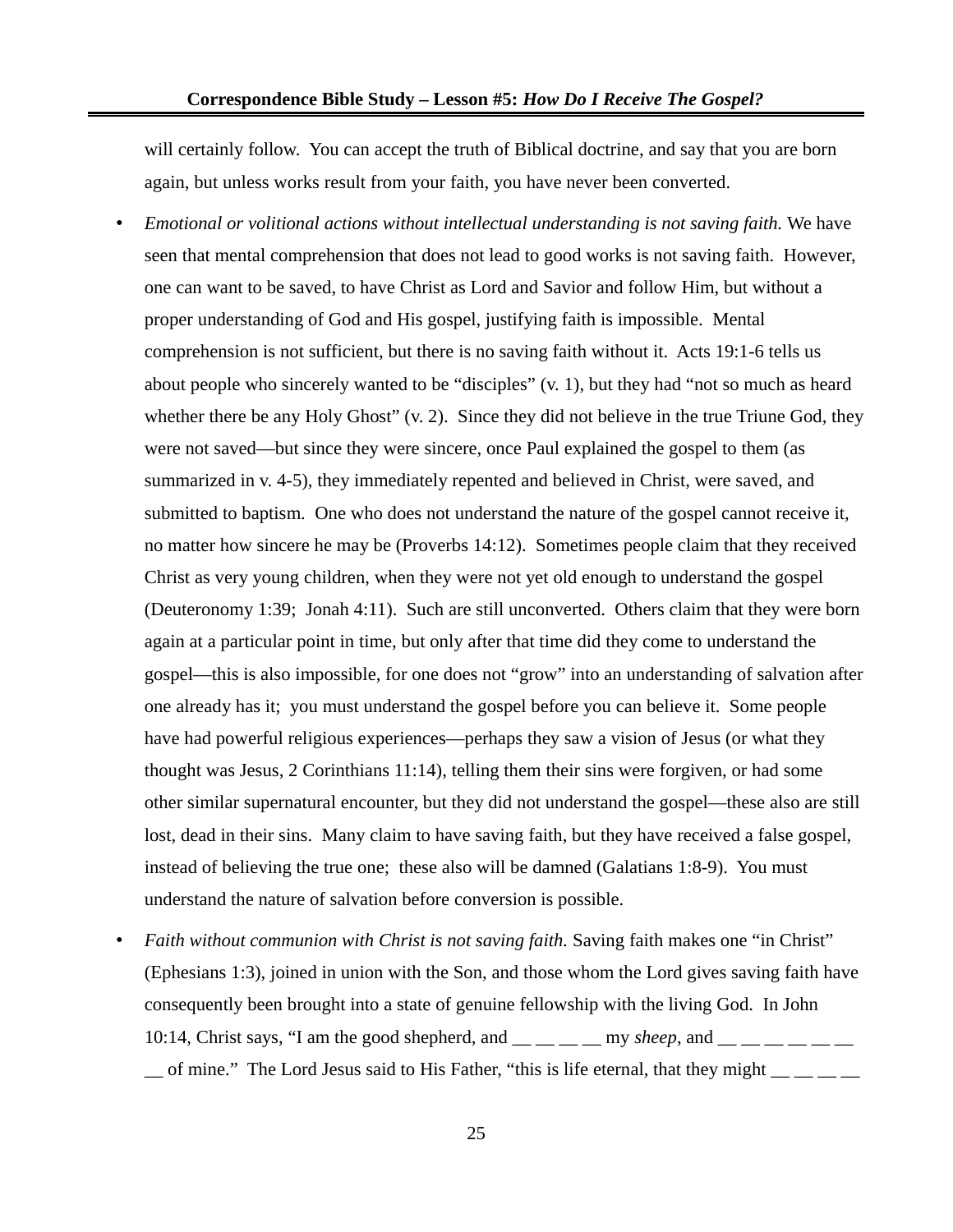thee the only true God, and Jesus Christ, whom thou hast sent" (John 17:3). One can recognize facts about the historical Jesus, and do things in service to Him, without having experiential knowledge of Christ, or having come into living communion with Him (1 Samuel 3:1, 7); God's people can say, "truly our fellowship *is* with the Father, and with his Son Jesus Christ" (1 John 1:3), for through the Son the Triune God has supernaturally revealed Himself to them (Matthew 11:25-27; 2 Corinthians 4:6; 1 Corinthians 2:9-10; Revelation 22:3-4). One who has never been brought into this kind of union with the Savior will hear Him say in the day of judgment, "I never knew you: depart from me, ye that work iniquity" (Matthew 7:23).

• *The daily serving faith of the Christian life is not saving faith.* When the lost sinner "worketh not, but believeth on him that justifieth the ungodly, his faith is counted for righteousness" (Romans 4:5)—justifying faith is a one-time event in which a person ceases to trust his own works, and relies for pardon upon the Christ who was crucified to save him. One is either relying on Christ alone for salvation, or one is not—there is nothing between the two. The very moment a lost sinner so places his faith in the Savior's Person and cross-work, he is forever forgiven and becomes part of God's family. Faith also has an important, but different, role in the life of the child of God. The faith of the already justified is not a one-time committal to Christ, but a daily, growing confidence in the Savior. The Christian's faith is intimately connected with works; he gains victory in what God wants for his life by faith (Hebrews 11:30). By faith the saint lives for God and does His will, whether it be working "righteousness, obtain[ing] promises . . . out of weakness [being] made strong, [growing] valiant in fight . . . [or being] tortured . . . [enduring] trial of *cruel* mockings and scourgings, yea, moreover of bonds and imprisonment" (Hebrews 11:33-38), or whatever else his Father wants for him. The faith of the lost soul coming to Christ is not a matter of degree, nor is it a process. It requires a total rejection of works to simply trust the blood of the Savior. The faith of those already born again does have degrees—it can grow or be diminished, it changes over time, and it is associated with works; it is the faith which inspires the Christian soldier to fight his spiritual warfare (Ephesians 6:10-18). These two must not be confused. The child of God seeks and serves his heavenly Father in a different way than the rebel comes to Christ for pardon. The cart cannot be put before the horse, or the car run unless the engine has been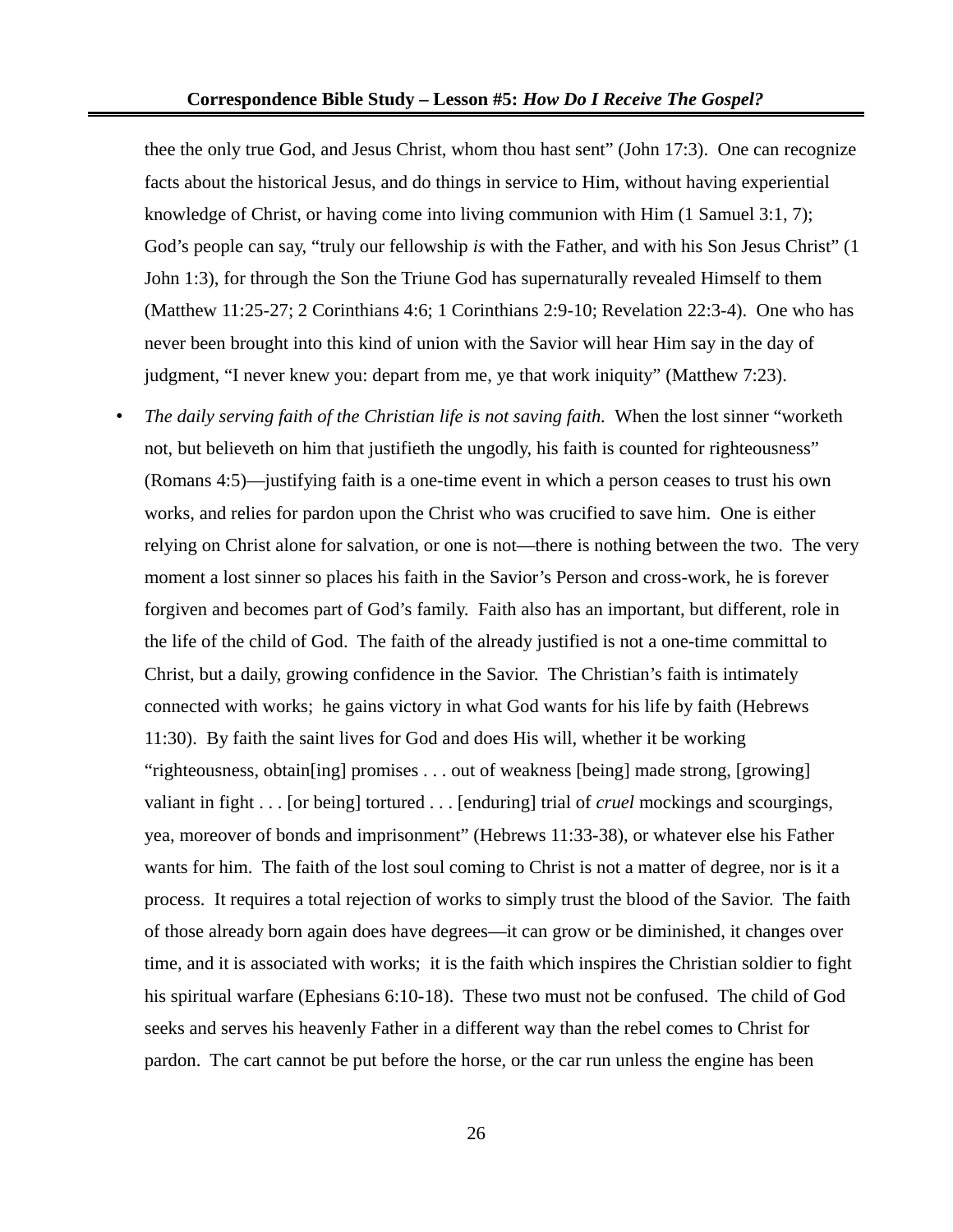started. If one thinks he must grow in faith to the point where he finally has enough of it to be forgiven, or if he thinks he has saving faith because every day he tries to live a faith-filled life, or because he trusts God for strength to do different tasks in life, he is confusing the responsibility of the convert with the command to the one who still must be converted. Such a one does not have saving faith.

• *Faith that does not endure is not saving faith.* Just as genuine repentance is a gift from God, so justifying faith is supernaturally bestowed (Philippians 1:29). Philippians 1:6 consequently promises that "he which hath begun a good work in you will perform *it* until the day of Jesus Christ." God will not take away the gift of saving faith, so all truly born-again people will never stop believing in Jesus Christ, turn to a false gospel (Galatians 1:8-9; Matthew 24:24), or reject the faith, for they are "kept by the power of God through faith unto salvation" (1 Peter 1:5). Although they may struggle, they will overcome temptations and trials to victoriously persevere. One who does not persevere never had the faith that God gives; this is why the Lord Jesus stated, "He that shall  $\_\_$   $\_\_$   $\_\_$   $\_\_$  unto the  $\_\_$   $\_\_$ , the same shall be  $\frac{1}{2}$   $\frac{1}{2}$   $\frac{1}{2}$  (Mt 24:13). God will keep His people in the faith from the moment He gives it

to them, to the time of their death, to all eternity future.

Vast numbers of people today have a type of faith that will never get them into the kingdom of God. The Lord Jesus warned, "Enter ye in at the strait [narrow] gate: for \_\_ \_\_ \_\_ \_\_ *is* the gate, and  $\_\_\_\_\_\_\_\_\_\_\_\_\_\_\_$  the way, that leadeth to  $\_\_\_\_\_\_\_\_\_\_\_\_\_\_\_\_\_$  and  $\_\_\_\_\_\_\_\_\_\_$  there be which go in thereat: Because strait *is* the gate, and \_\_ \_ \_ \_ \_ \_ *is* the way, which leadeth unto  $\frac{1}{1}$   $\frac{1}{1}$  and  $\frac{1}{1}$  there be that find it" (Matthew 7:13-14). Only genuine repentance and faith will lead to life. No dead faith, that does not result in holiness, or that is only mental assent to facts, will save. No emotionalism or desire to follow God, without an understanding of the gospel, will save. A faith that does not result in genuine fellowship with the living Christ, or one that does not endure to the end, is not saving faith. The role of faith in the lost sinner's receiving justification must also not be confused with the role of faith in the life of the saint of God. If you have a type of faith that fits into any of the categories above, you are lost, dead in your sins. Do not deceive yourself. Only those with "the faith of God's elect [chosen]" (Titus 1:1) will enter heaven.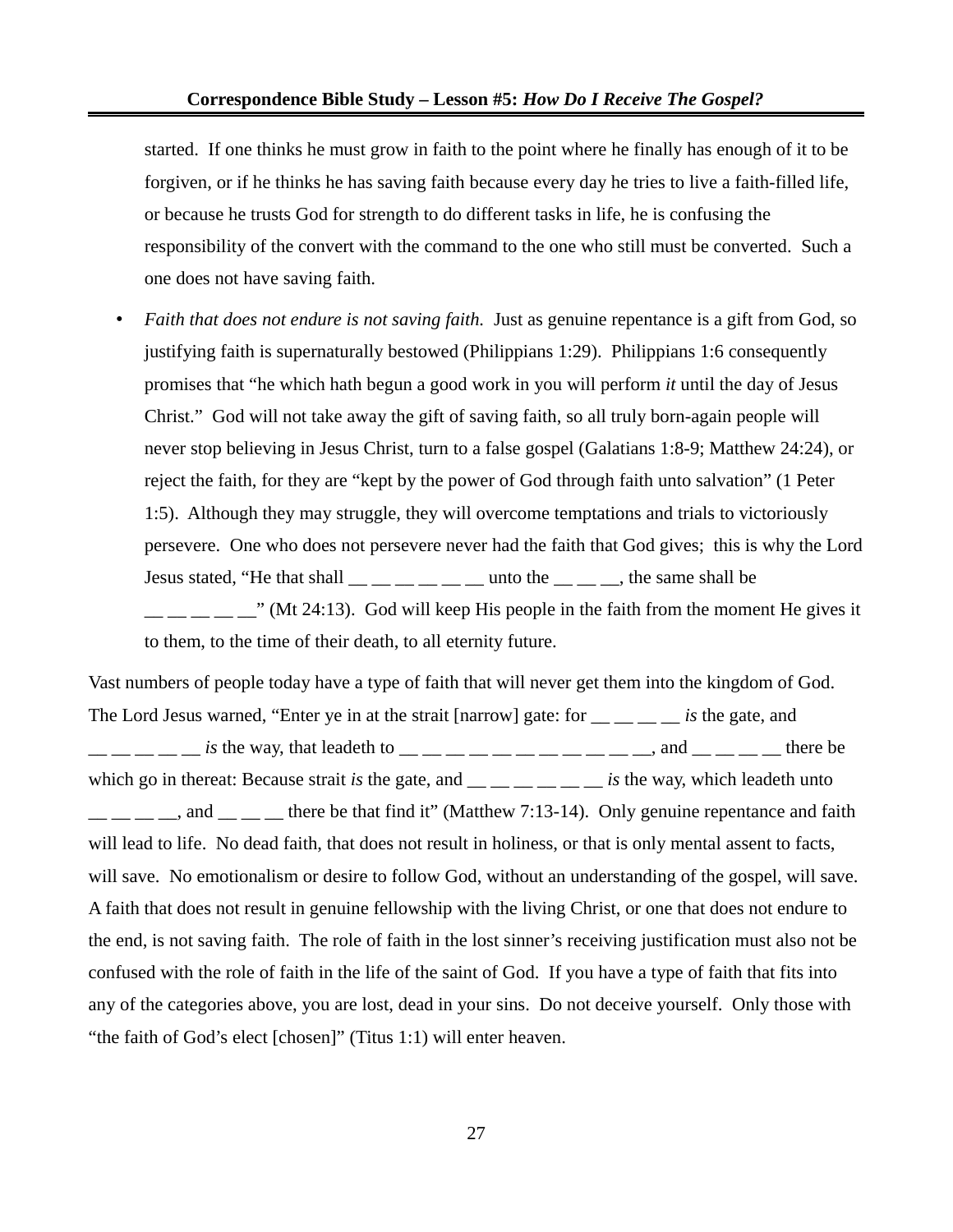# **Saving Faith:**

#### **What it is**

Since one must understand the nature of saving faith before one can exercise it, we will now look at this essential aspect of receiving the gospel. Romans 5:1 states, "Therefore being justified by , we have peace with God through our Lord Jesus Christ." Peace with God immediately follows justification, and justification comes by faith. In a certain way, all we have learned so far in these Bible studies about the nature of Scripture, God, the Law, our sinful actions and nature, eternal rewards and punishments, Christ and His saving work, and repentance, has prepared us for this point, for we must understand all of these earlier things to grasp the nature of saving faith. However, if we never come to genuine faith in the Lord Jesus Christ, all our other knowledge will bring us no eternal benefit. What, then, is saving faith? We could define it as follows: *Believing to be true whatsoever is revealed in the Word of God, saving faith receives, believes on, trusts in, and rests upon the Lord Jesus Christ for justification, sanctification, and eternal life.* Let us break this definition down into parts, and examine it carefully.

Saving faith includes *believing to be true whatsoever is revealed in the Word of God.* One who does not believe the Bible is the perfect, error-free Word of God cannot exercise saving faith. Furthermore, God the Spirit works through the Word of God to produce the new birth; "Of his [God's] own will begat he us with the word of truth" (James 1:18). "So then \_\_ \_\_ \_\_ \_\_ \_\_ *cometh* by hearing, and hearing by the  $\frac{m}{m}$   $\frac{m}{m}$  of  $\frac{m}{m}$   $\frac{m}{m}$  (Romans 10:17). Regeneration will be associated with the Word, whether through hearing it preached, having it explained by someone else, reading it on one's own, or doing a Bible study like this one. Genuine conversion does not come through visions, dreams, special feelings, or anything other than the Word.

Saving faith *receives, believes on, trusts in, and rests upon the Lord Jesus Christ.* There is a great deal to notice in this section of the definition. First, since Jesus Christ is *Lord,* saving faith includes repentance. Since we already examined repentance, we will not spend more time on it now. Second, saving faith receives, believes on, trusts in, and rests upon *the Lord Jesus Christ.* He alone is the object of saving faith. Since He alone is the Savior, salvation is not by works—it is by repentant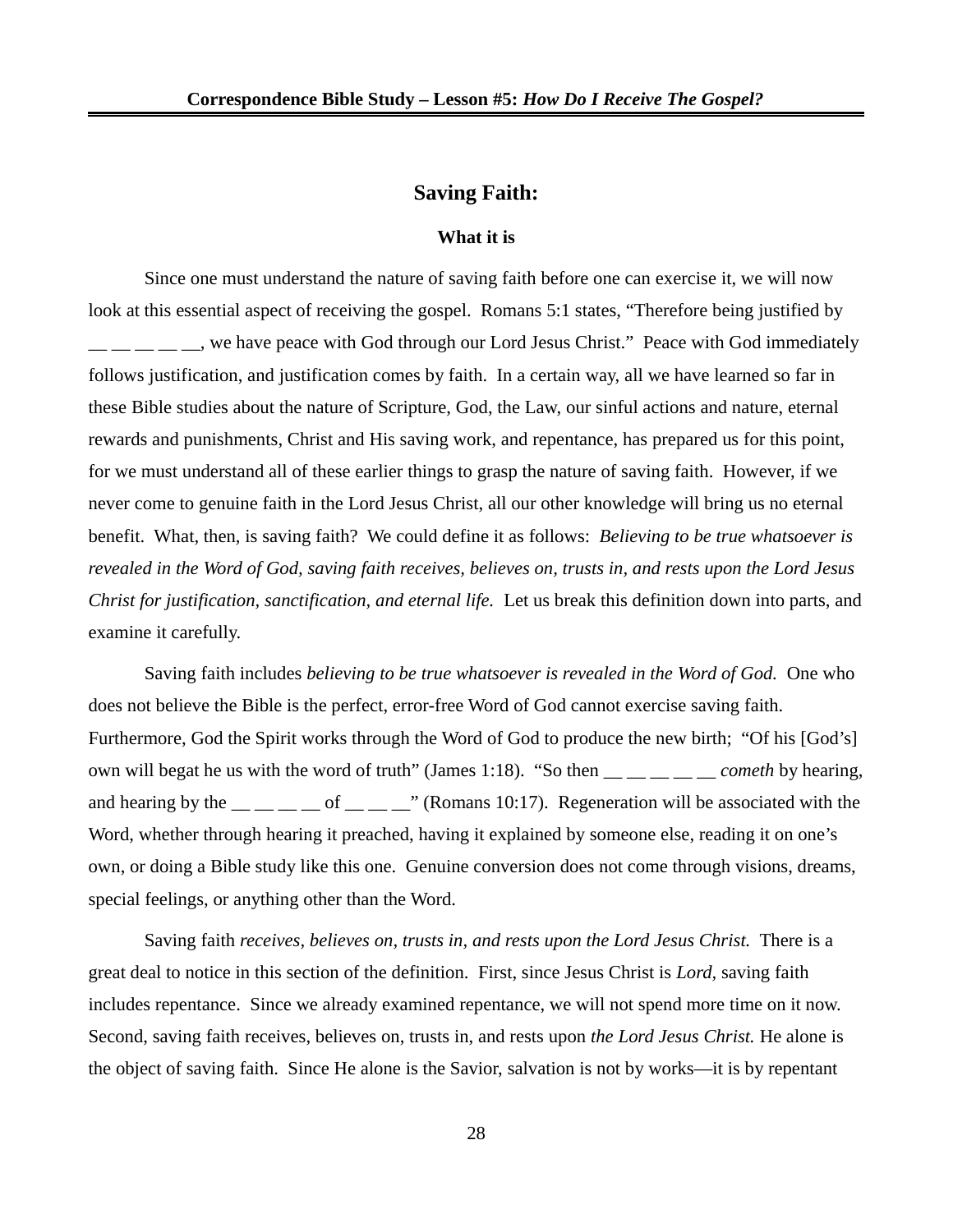faith alone. Ephesians 2:8-9 states, "For by grace [undeserved favor] are ye saved through  $\frac{1}{\sqrt{2}}$  and that  $\frac{1}{\sqrt{2}}$  of  $\frac{1}{\sqrt{2}}$  of  $\frac{1}{\sqrt{2}}$  of  $\frac{1}{\sqrt{2}}$  of God: of extensive position is not based on anything you have done, are doing, or will do in the future. It is a "gift." The one who receives a gift pays nothing—the price is paid in full by the giver. Jesus Christ paid the price to save sinners on the cross; they receive salvation for free. One reason it is "not of works" is that otherwise you could "boast." Nobody will be able to say, "I was baptized; I did good things; I am such a good person, and did all these works for God, so now I am saved." You have never done any good works anyway—you cannot please God until you receive Christ (Romans 8:8). You are not the slightest bit more worthy of God's grace than the most despicable person who has ever lived. The Lord alone makes the saved differ from the lost. 1 Corinthians 4:7 reads, "For who maketh thee to \_\_ \_ \_ \_ \_ \_ \_ *from another*? and what hast thou that thou didst not receive? now if thou didst  $\frac{1}{1-\frac{1}{1-\frac{1}{1-\frac{1}{1-\frac{1}{1-\frac{1}{1-\frac{1}{1-\frac{1}{1-\frac{1}{1-\frac{1}{1-\frac{1}{1-\frac{1}{1-\frac{1}{1-\frac{1}{1-\frac{1}{1-\frac{1}{1-\frac{1}{1-\frac{1}{1-\frac{1}{1-\frac{1}{1-\frac{1}{1-\frac{1}{1-\frac{1}{1-\frac{1}{1-\frac{1}{1-\frac{1}{1-\frac{1}{1-\frac{1}{1-\frac{1}{$ hadst not received *it*?" Since justification is based entirely on Christ's work, God alone receives the glory in the salvation of the lost. Since "by grace are ye saved," your works are entirely excluded, for "if [salvation is] by  $\_\_\_\_\_\_\_\_\_\_\$  then *is it* no more of  $\_\_\_\_\_\_\_\_\_\_\_\$ : otherwise grace is no more grace. But if *it be* of  $\_\_\_\_\_\_\_\$ , then is it  $\_\_\_\$ more  $\_\_\_\_\_\_\_\$ : otherwise work is no more work" (Romans 11:6). Either someone is saved entirely by God's grace, His undeserved favor, or he is saved by his works, in which case salvation is not undeserved, but earned. Salvation is 100% by God's grace through faith and 0% by works—God has given no law of any kind that can save anybody (Galatians 3:21). This essential truth is found in many verses in the Bible. Titus 3:5 states, "\_\_ \_\_ \_\_ by  $\mu =$   $\mu =$   $\mu$  of righteousness which we have done, but according to his  $\mu =$   $\mu =$   $\mu$  he saved us, by the washing of regeneration, and renewing of the Holy Ghost." If we merited salvation, it would not be through God's mercy. Romans 3:28 reads, "Therefore we conclude that a man is justified by faith  $\_\_\_\_\_\_\_\_\_\_\_\_\_\_\_$  the  $\_\_\_\_\_\_\_\_$  of the law." Indeed, saving faith's very nature excludes works. Romans 4:5 states, "But to him that worketh  $\_\_\_\_\_\_\_$   $\_\_\_\_\_$ believeth on him that justifieth the ungodly, his faith is counted for righteousness." One must either work for salvation or believe on Jesus Christ for it. If someone is working for salvation, he does not believe in Christ for it; if he believes, he will not work for it. Let us imagine that you needed to go somewhere, and a friend of yours had promised to give you a ride there. Let us say that it was essential that you got there on time. He promised to be at your doorstep at 5:00 p. m. sharp. If you believe your friend's promise, what will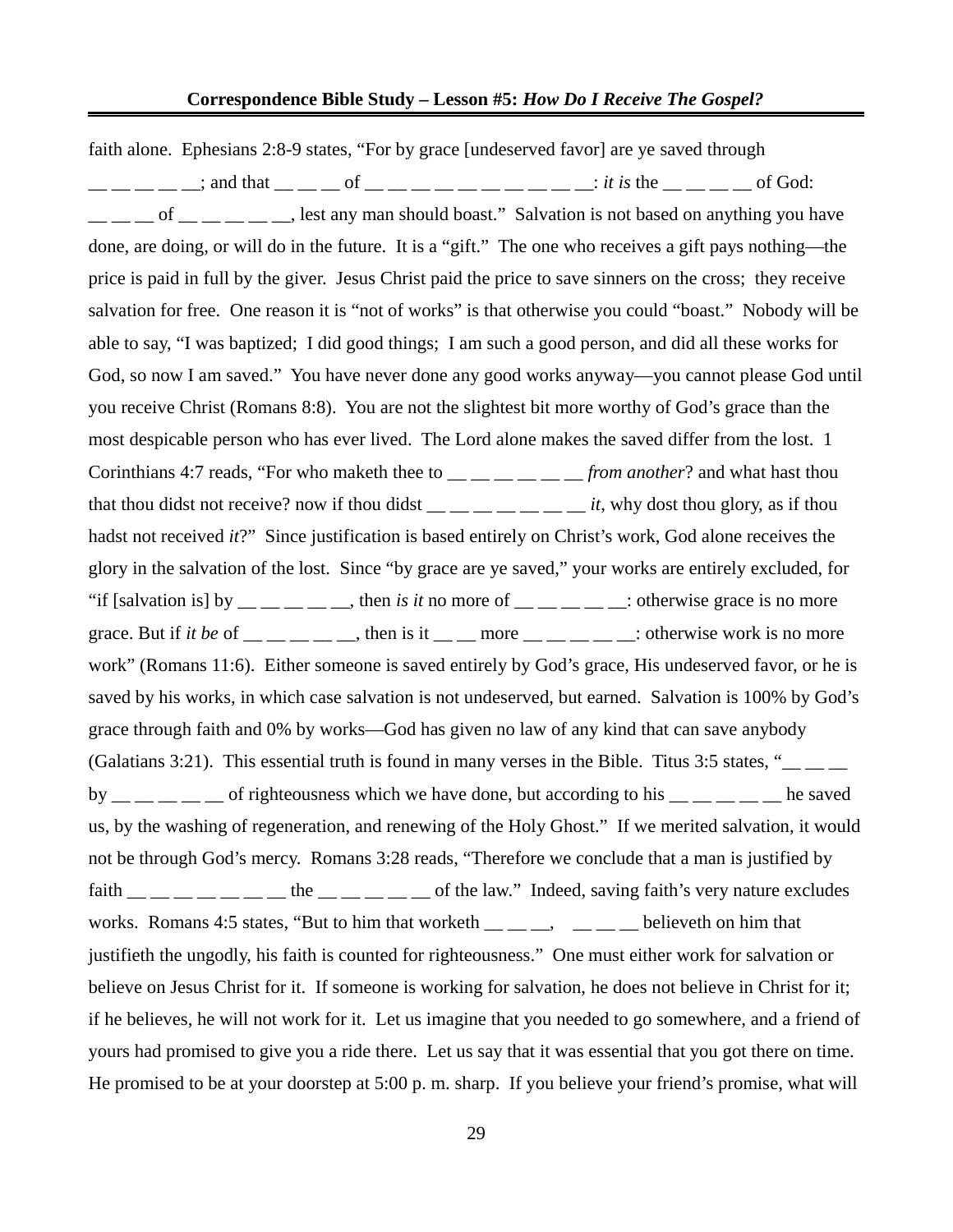you do? You will wait for him to come, and, as soon as the clock strikes five, you will open the door, expecting him to be there. If he is trustworthy, you will not expect him at 5:05, or 5:10, but exactly at 5:00 p. m. Let us imagine, though, that you left your house for the bus stop at 4:30. What would that mean? It would mean that you did not believe your friend's promise, so you took things into your own hands. What if you called the taxi company at 4:45 and told one to show up at 5:05, just in case your friend did not come, so you could still get to your destination on time? Again, it would show that you did not believe your friend was absolutely trustworthy. If you made any backup plan at all—if you even were worried about if he would really be there at 5:00—you did not totally trust your friend. Now we humans are not all-powerful—far from it—so sometimes circumstances arise that are beyond our control, and we are not able to do what we promised. However, God always keeps His promises. Jesus said, "He that believeth on me hath everlasting life" (John 6:47). What are you saying about His truthfulness if you think you must do good works to be saved? Do you believe His promise, or not? Is Jesus Christ trustworthy, so that He will, beyond any doubt whatsoever, give everlasting life to all who believe on Him, as He promised? This is why Romans 4:5 says justification is for he who "worketh not, but believeth." Works and justifying faith are opposites; one who thinks that doing good works contributes in any way to his receiving forgiveness of sin does not truly believe in Jesus Christ at all he may know facts about Him, but does not really trust Him, or believe that He is a Savior who really saves*.* The lost sinner comes to the Lord Jesus with nothing good; he brings only his sin, and he freely receives from the Savior His perfect righteousness (Isaiah 55:1). The sinner's attitude is that of the words of a hymn: "Nothing in my hand I bring; simply to thy cross I cling."

In fact, the Son of God promised in John 10:28-30, "I give unto [my people] eternal life; and they  $\frac{1}{1}$  \_\_ \_\_ \_\_ \_\_ \_\_ \_\_ \_\_ \_\_ perish, neither shall any *man* pluck them out of my hand. My Father, which gave *them* me, is greater than all; and  $\frac{1}{1}$   $\frac{1}{1}$   $\frac{1}{1}$   $\frac{1}{1}$   $\frac{1}{1}$   $\frac{1}{1}$   $\frac{1}{1}$   $\frac{1}{1}$   $\frac{1}{1}$   $\frac{1}{1}$   $\frac{1}{1}$   $\frac{1}{1}$   $\frac{1}{1}$   $\frac{1}{1}$   $\frac{1}{1}$   $\frac{1}{1}$   $\frac{1}{$ *them* out of my Father's hand. I and *my* Father are one." No one is able to take a person who has received Jesus Christ and cast him into hell—the Bible teaches the wonderfully comforting truth that once you are saved, you are always saved. Romans 8:29-30, 38-39 (the rest of the passage is good as well) promises, "For whom [God] did foreknow, he also did predestinate *to be* conformed to the image of his Son, that he might be the firstborn among many brethren. Moreover whom he did  $\frac{1}{1}$   $\frac{1}{1}$   $\frac{1}{1}$   $\frac{1}{1}$   $\frac{1}{1}$   $\frac{1}{1}$   $\frac{1}{1}$   $\frac{1}{1}$   $\frac{1}{1}$   $\frac{1}{1}$   $\frac{1}{1}$   $\frac{1}{1}$   $\frac{1}{1}$   $\frac{1}{1}$   $\frac{1}{1}$   $\frac{1}{1}$   $\frac{1}{1}$   $\frac{1}{1}$   $\frac{1}{1}$   $\frac{1}{1}$   $\frac{1}{1}$   $\frac{1}{1}$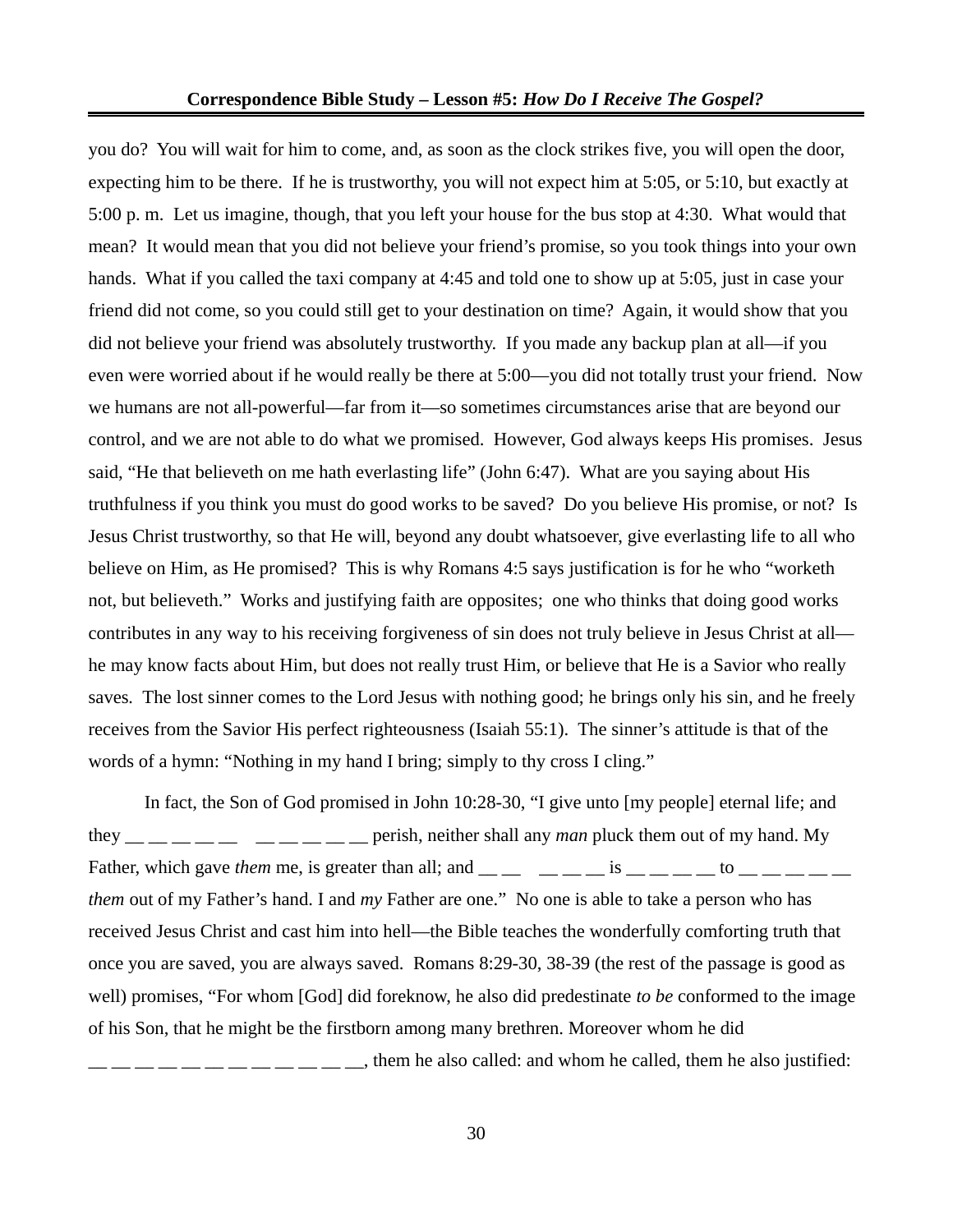#### **Correspondence Bible Study – Lesson #5:** *How Do I Receive The Gospel?*

and whom he  $\_\_$   $\_\_$   $\_\_$   $\_\_$   $\_\_$  them he also  $\_\_$   $\_\_$   $\_\_$   $\_\_$   $\_\_$   $\_\_$   $\_\_$   $\_\_$   $\_\_$   $\_\_$   $\_\_$ persuaded, that neither death, nor life, nor angels, nor principalities, nor powers, nor things present, nor things to come, Nor height, nor depth, nor any other creature, shall be  $\frac{1}{1}$  =  $\frac{1}{1}$  to  $\frac{1}{1}$   $\frac{1}{1}$   $\frac{1}{1}$   $\frac{1}{1}$   $\frac{1}{1}$   $\frac{1}{1}$  us from the love of God, which is in Christ Jesus our Lord." God the Father, who has had the salvation of His elect on His heart from eternity past, has predestinated or predetermined that they would be with Him forever in glory, being made like His Son—He certainly will not allow His purpose to be frustrated now! He has decreed that everyone who is ever "justified" is also certain to be "glorified"—not one of them is lost. Absolutely nothing, not death, nor anything in life, nothing that presently exists, nothing that will exist in the future, nothing from the height of heaven to the depths of hell, can separate one of God's people from Him. This eternal security is the unfailing promise of all whom Jesus Christ saves.

How does eternal security relate to the nature of justifying faith? Saving faith trusts in the Lord Jesus Christ to actually save. One who thinks that he must do good works in order to be forgiven is lost; he has a false view of the gospel. Likewise, the person who thinks that God will take salvation away from him and send him to hell if he does not maintain a certain level of obedience after he has been justified is confused about the nature of the gospel—even if he claims to agree with the Biblical doctrine of justification by faith without works. Good deeds do not bring initial salvation, nor do they keep one saved—God does all the saving and the keeping. When the child of God disobeys, he loses out on fellowship with his Father until he confesses his sins and gets right again (1 John 1:9); but God will never disown him, cast him out of His family, and send him to eternal torment. A denial of eternal security requires as a consequence that God fails to honor the promises He has made to keep all His own saved. If the justified can be eternally lost, Christ's blood does not totally cleanse all the past, present, and future sins of sinners the moment they trust Him. Rejecting God's promises to keep His own, and denying the sufficiency of the blood of Christ, are heresies that destroy the gospel. A rejection of eternal security is inconsistent with saving faith.

The object of saving faith is Christ alone. Specifically, it is Jesus considered as crucified for your sins. In John 3:13-18, the Lord was explaining salvation to a man named Nicodemus (v. 1-3). The Savior said, "And no man hath ascended up to heaven, but he that  $\frac{1}{1}$   $\frac{1}{1}$   $\frac{1}{1}$   $\frac{1}{1}$   $\frac{1}{1}$   $\frac{1}{1}$   $\frac{1}{1}$   $\frac{1}{1}$   $\frac{1}{1}$   $\frac{1}{1}$   $\frac{1}{1}$   $\frac{1}{1}$   $\frac{1}{1}$   $\frac{1}{1}$   $\frac{1}{1}$   $\frac{1}{$ heaven, *even* the Son of man which  $\_\_$  in  $\_\_$   $\_\_$   $\_\_$ . And as  $\_\_$   $\_\_$   $\_\_$  lifted up the

31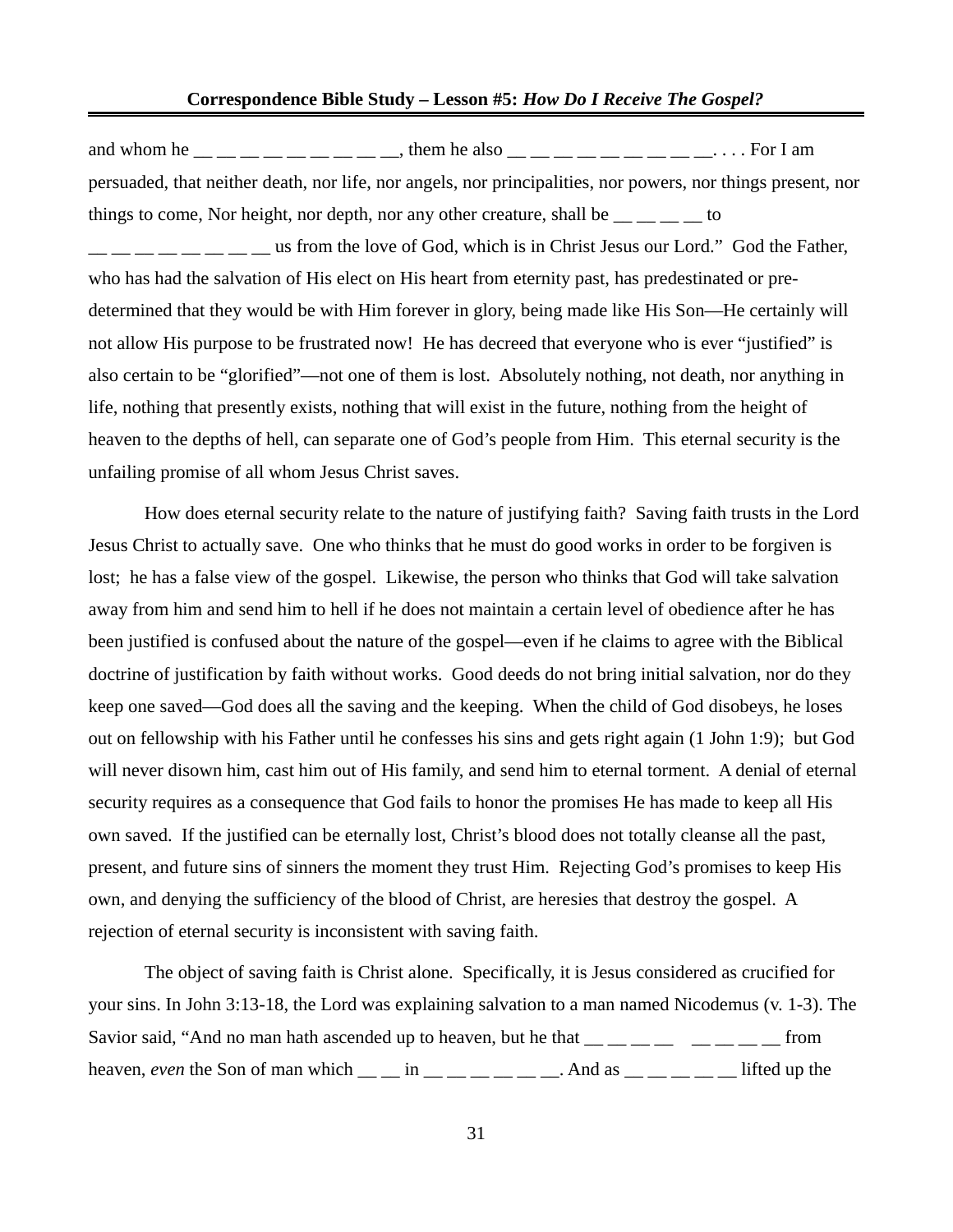$\frac{1}{1}$   $\frac{1}{1}$   $\frac{1}{1}$   $\frac{1}{1}$   $\frac{1}{1}$   $\frac{1}{1}$  in the wilderness, even  $\frac{1}{1}$   $\frac{1}{1}$  must the Son of man be  $\frac{1}{1}$   $\frac{1}{1}$   $\frac{1}{1}$   $\frac{1}{1}$   $\frac{1}{1}$   $\frac{1}{1}$   $\frac{1}{1}$   $\frac{1}{1}$ That whosoever  $\frac{1}{1-\frac{1}{1-\frac{1}{1-\frac{1}{1-\frac{1}{1-\frac{1}{1-\frac{1}{1-\frac{1}{1-\frac{1}{1-\frac{1}{1-\frac{1}{1-\frac{1}{1-\frac{1}{1-\frac{1}{1-\frac{1}{1-\frac{1}{1-\frac{1}{1-\frac{1}{1-\frac{1}{1-\frac{1}{1-\frac{1}{1-\frac{1}{1-\frac{1}{1-\frac{1}{1-\frac{1}{1-\frac{1}{1-\frac{1}{1-\frac{1}{1-\frac{1}{1-\frac{1}{1-\frac{1}{1-\frac{1}{1-\frac{1}{1-\frac{1}{1-\$ loved the world, that he gave his only begotten Son, that  $\frac{1}{\sqrt{2}}$   $\frac{1}{\sqrt{2}}$   $\frac{1}{\sqrt{2}}$   $\frac{1}{\sqrt{2}}$   $\frac{1}{\sqrt{2}}$  $\frac{1}{1}$   $\frac{1}{1}$   $\frac{1}{1}$   $\frac{1}{1}$   $\frac{1}{1}$   $\frac{1}{1}$  in him should not perish, but have everlasting life. For God sent not his Son into the world to condemn the world; but that the world through him might be saved. He that  $\frac{1}{1}$   $\frac{1}{1}$   $\frac{1}{1}$   $\frac{1}{1}$   $\frac{1}{1}$   $\frac{1}{1}$   $\frac{1}{1}$  on him  $\frac{1}{1}$   $\frac{1}{1}$  not condemned: but he that believeth not  $\frac{1}{1}$   $\frac{1}{1}$  condemned \_\_ \_\_ \_\_ \_\_ \_\_ \_\_ \_\_, because he hath not believed in the name of the only begotten Son of God." In explaining the way to receive eternal life to Nicodemus, Christ pointed to Himself as the One who is both God and Man in v. 13. The Lord is fully human, for He is the "Son of man." He also is fully God, for He is everywhere-present, a characteristic unique to Deity; while on earth speaking to Nicodemus, the Lord was at the same moment "in heaven." In His humanity, He was localized on earth where He was having the conversation, but in His Deity, the Son "filleth all in all" (Eph 1:23). In v. 14-16, the Lord Jesus compares saving faith, believing in Him, to what happened in the wilderness when Moses put a serpent on a pole—as that serpent was lifted up from the earth, so Christ would be crucified on the cross, and everyone who believes in Him will receive everlasting life. Verses 17-18 show that life is received the very moment one believes—at that instant, one "is" no longer condemned. Nicodemus, as a well-educated Jew who would have been very familiar with the Old Testament, knew what Christ meant when He spoke of Moses and the serpent in the wilderness—to us, it may not be as familiar. What exactly did the Savior mean by this comparison? The passage in view is Numbers 21:4-9: "And they journeyed from mount Hor by the way of the Red sea, to compass [go around] the land of Edom: and the soul of the people was much discouraged because of the way. And the people spake  $\frac{1}{1}$   $\frac{1}{1}$   $\frac{1}{1}$   $\frac{1}{1}$   $\frac{1}{1}$   $\frac{1}{1}$   $\frac{1}{1}$  and against Moses, Wherefore have ye brought us up out of Egypt to die in the wilderness? for *there is* no bread, neither *is there any* water; and our soul  $\frac{1}{1}$   $\frac{1}{1}$   $\frac{1}{1}$   $\frac{1}{1}$   $\frac{1}{1}$   $\frac{1}{1}$   $\frac{1}{1}$   $\frac{1}{1}$   $\frac{1}{1}$   $\frac{1}{1}$   $\frac{1}{1}$   $\frac{1}{1}$   $\frac{1}{1}$   $\frac{1}{1}$   $\frac{1}{1}$   $\frac{1}{1}$   $\frac{1}{1}$   $\frac{1}{1}$   $\frac{1}{1}$   $\frac{1}{1}$   $\frac{1}{1}$   $\frac{1}{1}$ 

people, and they  $\equiv$   $\equiv$   $\equiv$  the people; and much people of Israel  $\equiv$   $\equiv$   $\equiv$   $\equiv$   $\equiv$   $\equiv$  Therefore the people came to Moses, and said, We have  $\frac{m}{m}$   $\frac{m}{m}$   $\frac{m}{m}$  for we have spoken against the LORD, and against thee; pray unto the LORD, that he take away the serpents from us. And Moses prayed for the people. And the LORD said unto Moses, Make thee a  $\underline{\hspace{1cm}}\underline{\hspace{1cm}}\underline{\hspace{1cm}}\underline{\hspace{1cm}}\underline{\hspace{1cm}}\underline{\hspace{1cm}}\underline{\hspace{1cm}}\underline{\hspace{1cm}}\underline{\hspace{1cm}}\underline{\hspace{1cm}}\underline{\hspace{1cm}}\underline{\hspace{1cm}}\underline{\hspace{1cm}}\underline{\hspace{1cm}}\underline{\hspace{1cm}}\underline{\hspace{1cm}}\underline{\hspace{1cm}}\underline{\hspace{1cm}}\underline{\hspace{1$  $\overline{a_1}$   $\overline{a_2}$   $\overline{a_3}$   $\overline{a_4}$   $\overline{a_5}$   $\overline{a_6}$   $\overline{a_7}$   $\overline{a_8}$  and it shall come to pass, that  $\overline{a_1}$   $\overline{a_2}$   $\overline{a_3}$   $\overline{a_4}$   $\overline{a_5}$   $\overline{a_6}$   $\overline{a_7}$   $\overline{a_8}$   $\overline{a_9}$   $\$ bitten, when he  $\frac{1}{1}$  \_\_ \_ \_ \_ \_ \_ \_ upon it, shall \_ \_ \_ \_ \_ \_ . And Moses made a serpent of brass,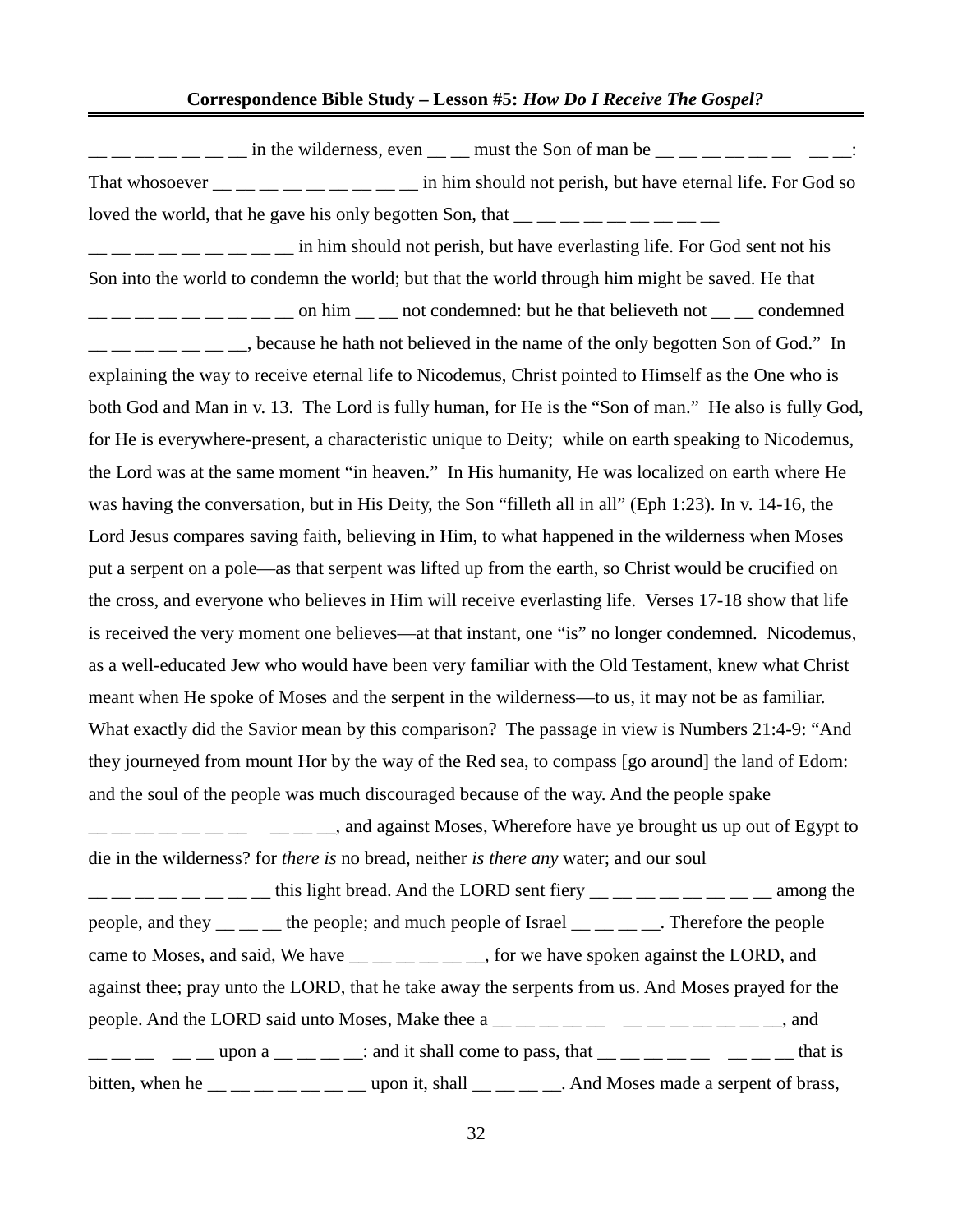and put it upon a pole, and it came to pass, that if a serpent had bitten any man, when he  $\_\_$   $\_\_$  The nation of Israel was journeying from Egypt to the Promised Land, Canaan, and they became discontent because of their circumstances in their wilderness journey. Consequently, they began to complain (v. 5). They said they had no food—yet they also hated the "light bread," the delicious manna God provided for them to eat every day—a rather inconsistent complaint! On account of their sin, God punished them by sending poisonous serpents to bite them, so that many of them began to die. Recognizing the trouble they were in, they admitted they had done wrong, and Jehovah provided them with a solution: Moses made a brass serpent and put it on a pole, and everyone who had been bitten, when he simply looked at the serpent, was immediately healed.

Why does Christ compare this story to saving faith in Him in John 3:14-15? There are quite a few comparisons. As the Israelites were going to die from the poison in their bodies, which was there because of their sins of complaining and discontent, so we all begin life doomed to suffer spiritual death because of the poison of sin. Just as the Israelites had no remedy for the poison in themselves, but death was certain unless God provided a solution, so spiritual death is certain for the lost man unless God delivers him. The Israelites were not ready for a solution until they saw they were in trouble; so the lost are not ready to be saved until they see their need and are willing to repent. The solution God provided in Moses' day was a brass serpent on a pole, which tells us about Jesus' death on the cross. The Savior is compared to a serpent, the symbol for sin and evil in the Bible, because, on the cross, He was "made sin" for us (2 Corinthians 5:21). Brass in Scripture is often compared to judgment, so a brass serpent shows us that the Son of Man endured the wrath and judgment of God for our sins on the cross. For the Israelites in the wilderness to be physically saved, they needed to look at the serpent; so spiritual salvation is by looking to the crucified Savior in faith (Isaiah 45:22; Hebrews 12:2). As healing was immediate upon looking to the serpent, so spiritual salvation is received the very moment one believes in Christ; it is not a process where one gradually becomes justified or forgiven. The instant the snake-bitten Israelite looked at the brazen serpent, he was completely healed physically; so the moment one looks in faith to the Crucified One, he is perfectly and eternally saved—the poison of sin is completely gone!

33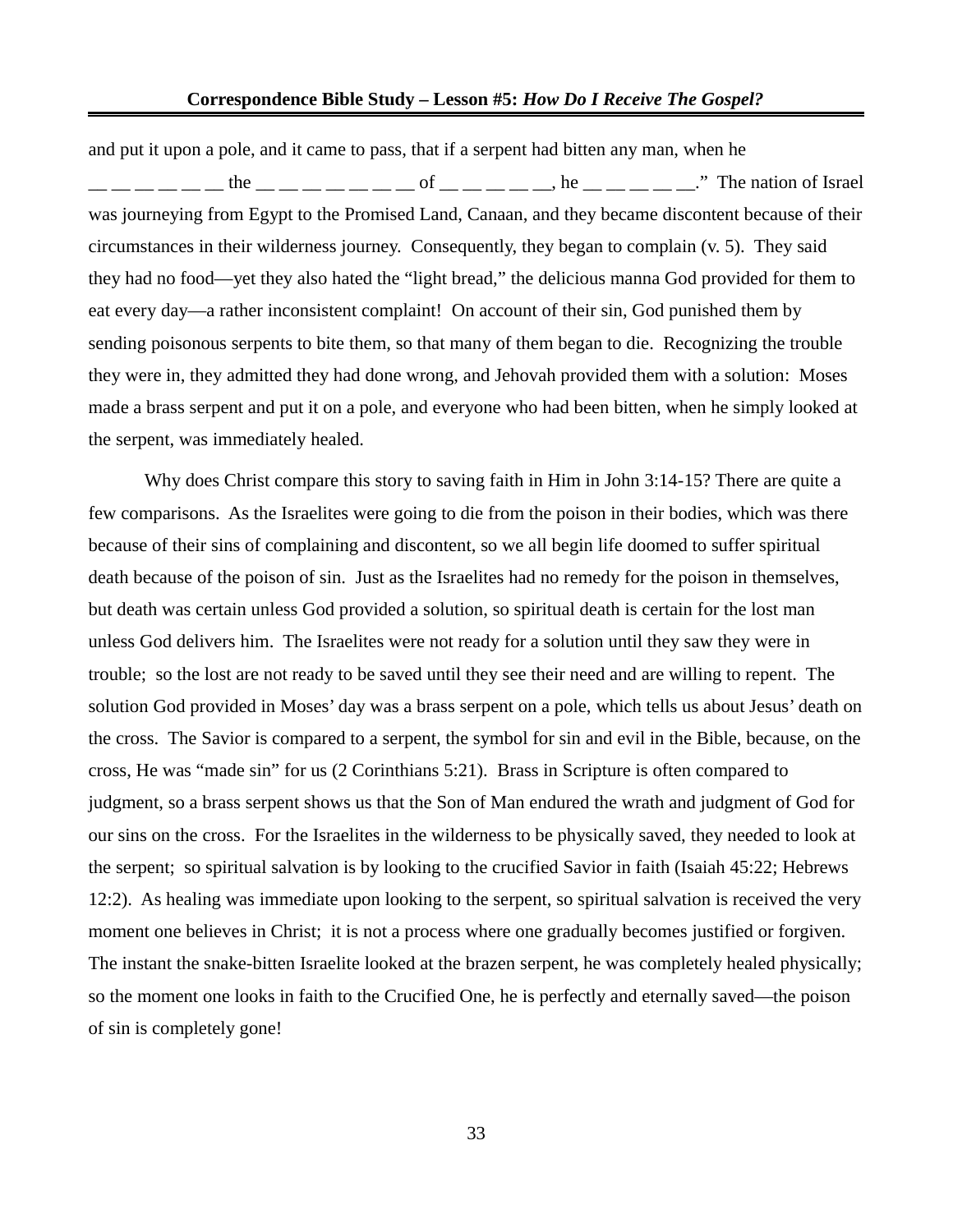Let us imagine that one of the children of Israel had been bitten by a snake, so he said, "I have been bitten! I will go to the tabernacle and offer a sacrifice, and so I will be saved from death." Would he be saved? No! God told him to look at the serpent for healing. What if he had said, "I have been bitten; I will fervently pray to God for healing, and He will save me." Would he be saved? No! God told him to look to the serpent, not pray for healing. What if he had said, "I have been bitten; this is because of my sin of complaining; I will try to do better, and sin no more. I will do many good deeds, and so pay for my sins, and God will save me from the snakebite." Would he be saved? No! God did not promise healing based on doing good deeds, but promised that all who looked at the serpent would be immediately healed. In the same way, many people today do not look to Jesus' death to save them. They say, "I will be religious, and so I will be saved," or "I will pray and ask God to forgive me of my sins when I commit them; so I shall be saved," or "I will try to sin no more, but do good; so I shall be saved." However, all who trust in prayer, religion, good works, or anything other than the blood Jesus shed on the cross, will not be saved—they do not have saving faith, for they are looking to the wrong thing. Saving faith does not look to one's inward spiritual condition, or to good works done in the past or planned in the future. Nor can you look to faith itself for salvation. Faith is not the Savior; it is only the instrument or means through which Christ has promised to save. It is not as if you must have a pint and a half, or two quarts, or three gallons, or some other amount of faith, before Christ's blood will wash away your sins; someone who says, "I do not know if I have a strong enough faith to be saved" is not looking to Jesus, but to faith itself to save him, and is yet unconverted. Nor is the object of faith conviction of sin by the Holy Spirit; while no one will look to Jesus without the work of the Spirit, it is the Christ who died, not the Holy Spirit, that saving faith looks to. The Israelite would not look at the serpent unless he knew he was dying, but if he did no more than stare at the place he was bitten, he would perish; so conviction of sin will proceed saving faith, but one does not look to the conviction, but to Christ. Whether the Israelite was faint from snakebite so that he could barely turn his eyes upon the serpent, or whether he stared strongly at it, the result was the same—perfect healing. So when one looks in faith to Jesus, spiritual salvation comes immediately. Justifying belief looks outside of oneself to Jesus' death, and rests its full confidence upon Him and His saving work. All who look in faith to the crucified Savior are immediately and eternally forgiven of all sin. The Lord commands,  $\frac{m}{2}$  \_\_ \_\_ \_\_ unto \_\_ \_\_ and \_\_ \_\_ ye \_\_ \_\_ \_\_ \_\_ \_\_, all the ends of the earth: for I *am* God, and *there is* none else" (Isaiah 45:22). Look to the Lord Jesus—He died for your sins on the cross! Look to Him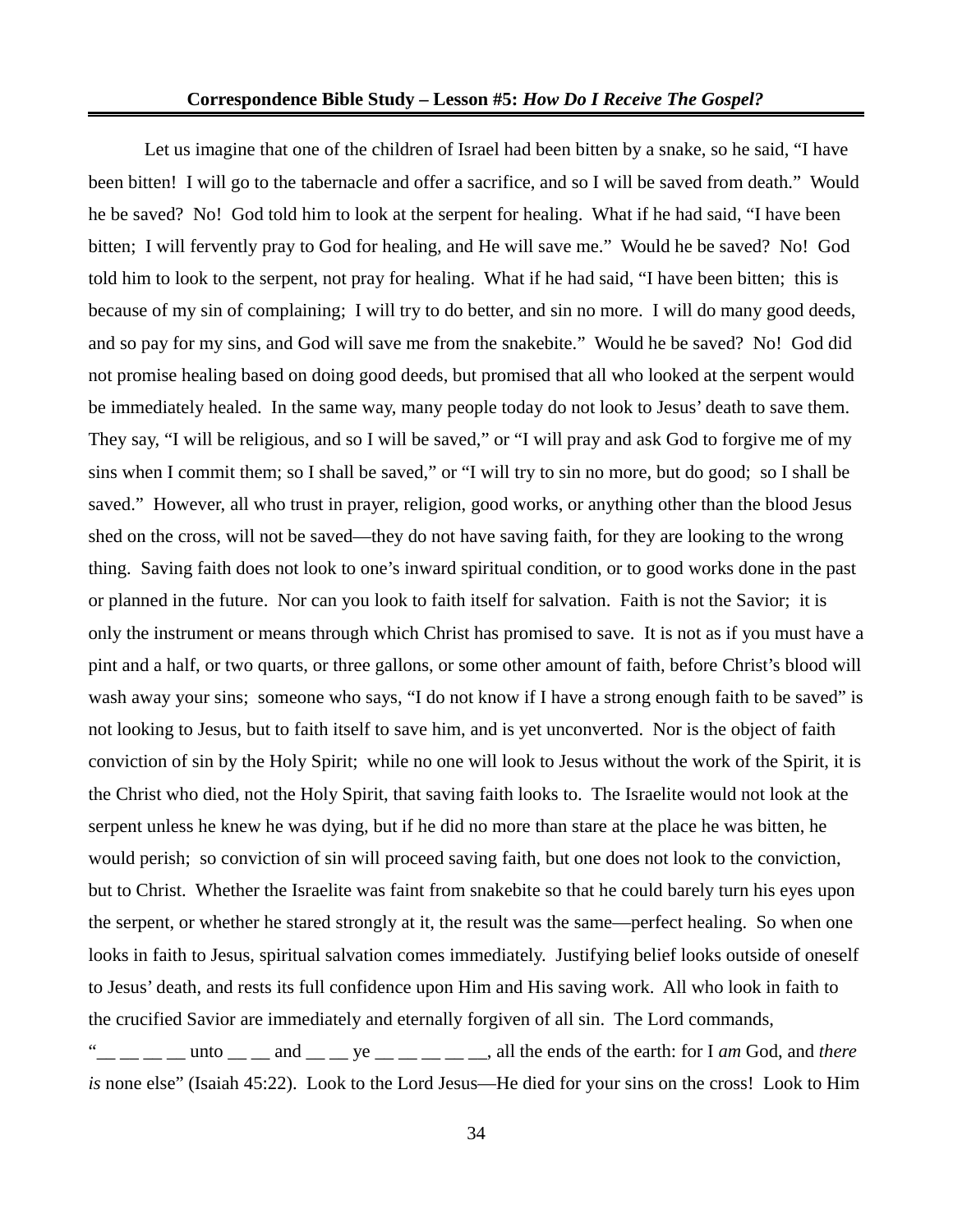—He was the spotless Substitute, who took your place to give you His righteousness! Look to Him— He was buried, and rose again victorious! Look to Him—He sits at the right hand of the Father, and has sworn to immediately save all who trust in Him! Oh sinner, look to Him and live!

Saving faith has three aspects, which are well illustrated in Hebrews 11:13. Speaking of God's people in the Old Testament, the verse declares, "These all died in  $\_\_\_\_\_\_$  foot having received the promises, but having  $\frac{m}{m}$   $\frac{m}{m}$   $\frac{m}{m}$   $\frac{m}{m}$   $\frac{m}{m}$  afar off, and  $\frac{m}{m}$   $\frac{m}{m}$ 

 $\frac{1}{2}$  \_\_ \_\_ \_\_ \_\_ \_\_ of *them*, and \_\_ \_\_ \_\_ \_\_ \_\_ \_\_ \_\_ them, and confessed [a result of saving faith] that they were strangers and pilgrims on the earth." First, justifying faith requires *knowing the facts* ("seen them"). One cannot place his faith in Christ without first knowing the facts of the gospel. Second, justifying faith involves *accepting the facts as true* ("were persuaded")*.* One can have heard that the Lord Jesus died, was buried, and rose again, and know He promised to save all who trust in Him, but think it is a fable, and the Word of God is in error. Justifying faith then *trusts or relies upon Christ as promised in the gospel* ("embraced them"). This third aspect is key—many people know the facts of the gospel story, but they never actually transfer their dependence for salvation from their works, or whatever else they are relying on, to trust in or depend upon the Savior for pardon.

Imagine that you were in the top story of a burning building. The lower floors are already engulfed in flame; you cannot escape down the stairs. The situation seems hopeless, and death certain. However, firemen arrive, spread a net, and tell you to jump out the window into it. They promise you that, if you jump, you will be safe, but if you do not jump, you will surely die. Your escape to safety involves the same three aspects as saving faith. First, you need to know that the firemen are there with the net; if you did not see or hear them, perhaps because you were not by the window, you could not leap to safety. You must *know the facts.* Then you must accept the declaration of the firemen as true; you must be convinced that, upon jumping, the net will not break, although it is such a long way down; that the firemen are not going to let you fall and die; and that unless you jump, you will certainly burn up; you cannot think that, perhaps, some other and better way of escape will come along. You must *accept the facts as true.* However, if you stop there, you will still die. You then must actually trust your life to the firemen and their net by casting yourself out the window; you must *trust or rely* upon them in accordance with their promise. Likewise, saving faith requires that you know and accept the facts, but then you must come to a point where you actually trust in the Lord Jesus Christ; until you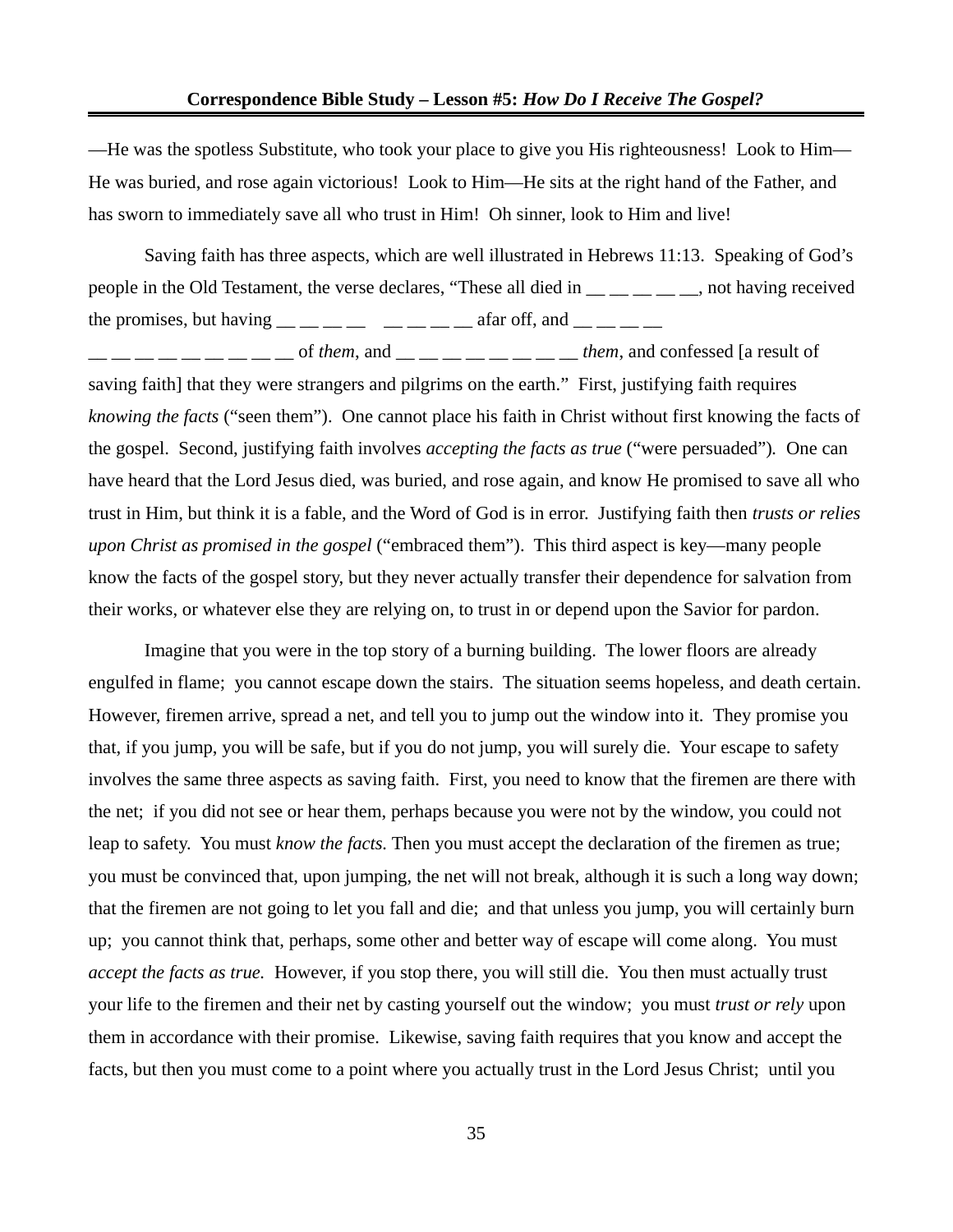trust Him, you are still lost. Saving faith says, "I know whom [Christ] I have  $\frac{1}{1}$  =  $\frac{1}{1}$  =  $\frac{1}{1}$  =  $\frac{1}{1}$ and am  $\frac{1}{\sqrt{2}}$   $\frac{1}{\sqrt{2}}$   $\frac{1}{\sqrt{2}}$   $\frac{1}{\sqrt{2}}$  to keep that which I have unto him against that day" (2 Timothy 1:12). When Abraham was accounted righteous by faith, "He staggered not at the promise of God through unbelief; but was strong in faith, giving glory to God; And being  $\frac{m}{m}$   $\frac{m}{m}$   $\frac{m}{m}$   $\frac{m}{m}$   $\frac{m}{m}$   $\frac{m}{m}$   $\frac{m}{m}$   $\frac{m}{m}$  that, what he had promised, he was able also to perform. And therefore it was imputed [counted] to him for righteousness" (Romans 4:20-21). The Bible draws the conclusion, "Now it was not written for his sake alone, that it was imputed to him; But for us also, to whom it shall be imputed, if we believe on him that raised up Jesus our Lord from the dead; Who was delivered for our offences, and was raised again for our justification. Therefore being justified by faith, we have peace with God through our Lord Jesus Christ" (Romans 4:22-5:1). One with saving faith is "fully persuaded" that Christ's promise to save all who trust in Him (John 6:47) is true; he therefore actually trusts in the Savior.

Repentant faith alone is the only instrument or means through which justification is received; it is the empty hand that takes the gift God offers freely. Two things in connection with this point must be emphasized. *First,* nothing else must be added to faith as the means of obtaining justification. Religious sacraments, good deeds, trying to do better, trying to love Jesus Christ more, experiences with (what is thought to be) the Holy Spirit, seeking to feel more sorry for sin, and all else, is excluded. Many people also make prayer the means of obtaining justification; they assume that if they pray and sincerely ask God or Christ to save them, and they mean it, their prayer will be answered. They think that if they believe God will answer their prayer, they have saving faith. They therefore repeat the words found on the back of a religious tract, or repeat a prayer after someone who speaks to them at an altar call in an evangelical church, or perform some other prayer ritual, and conclude that they must have saving faith, because they were sincere. Sometimes they think that if they pray and ask Jesus to come into their heart they will be saved. However, God never promises to save those who sincerely pray and ask Him for salvation—Scripture states, on the contrary, "Believe on the Lord Jesus Christ, and thou shalt be saved" (Acts 16:31), over and over again. Christ and the apostles never led anyone to repeat a "sinner's prayer" where he confessed his sins and asked to be forgiven, nor did the Lord or any Christian in the Bible ever say that everyone who sincerely prays in this manner is saved. Nowhere does Christ tell any lost person to ask Him to come into his heart—nor did the apostles tell anyone to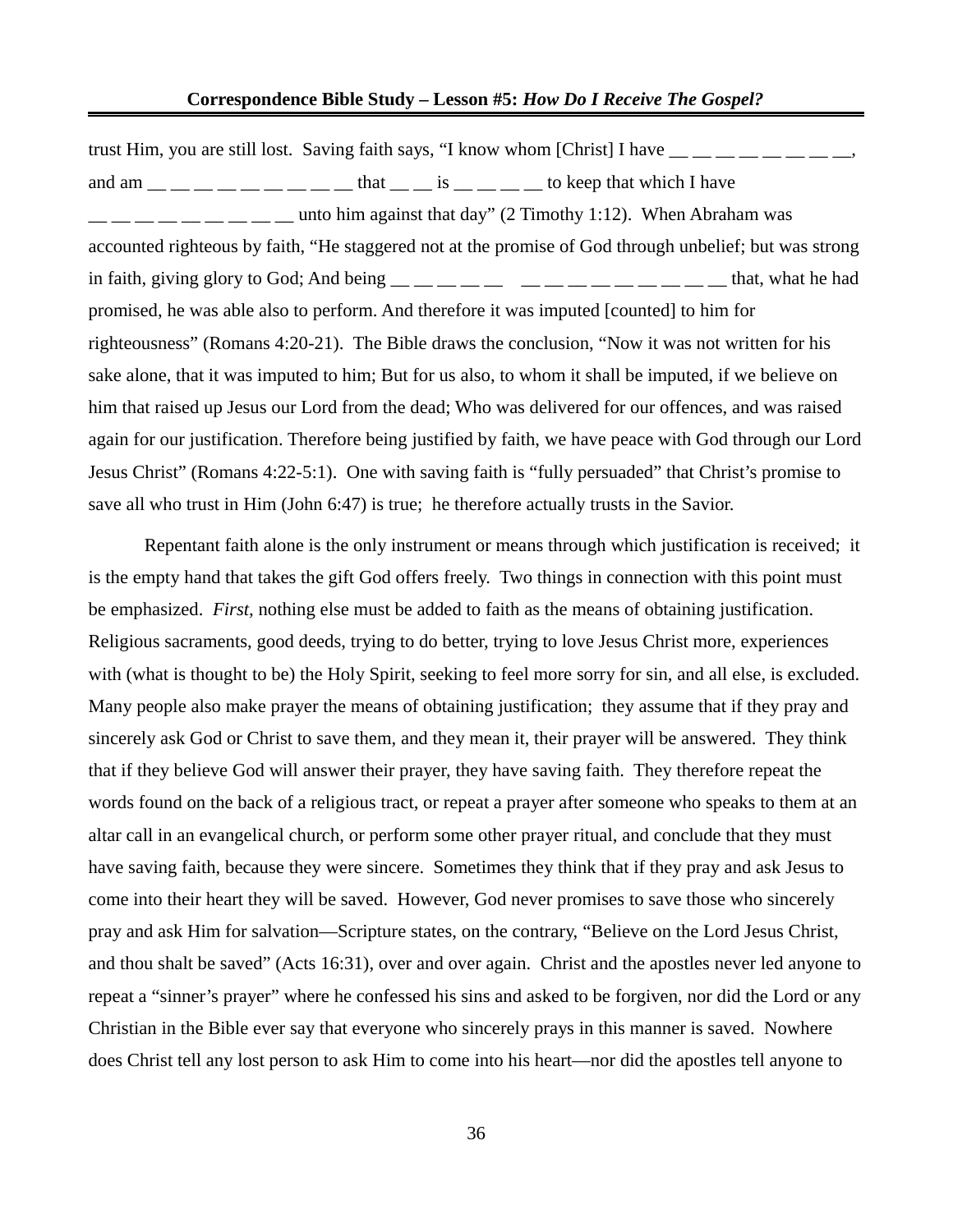ask Jesus to come into their hearts.<sup>[2](#page-36-0)</sup> Prayer does not bring you to faith, which then brings you to Christ; you must directly come to Him by faith alone. Making prayer necessary for salvation is as false a gospel as making baptism necessary for salvation. It is possible for someone to place his faith in Christ while praying (Luke 18:13); indeed, this is surely quite common. However, you receive the gospel by repentant faith in the Son of God, prayer or no prayer. *Second,* remember that our definition told us that saving faith receives, believes on, trusts in, and rests upon the Lord Jesus Christ *for justification, sanctification, and eternal life,* not for help in other things. One who is born again will be able to be a better husband or wife, gain victory over drug addiction, have a truly happy life, and gain many other blessings; but saving faith is not coming to Christ for any of these other things, but trusting Him for *justification*—perfect remission of sins and the imputation of His righteousness; *sanctification* —freedom from sin's power and control; and *eternal life*—fellowship with God now and an everlasting enjoyment of Him to come.

# **Conclusion:**

### **Receive the Gospel!**

In this Bible study, we have learned that the gospel is received by repentance and faith. We looked carefully at what repentance is not, then at what it truly is. We followed this by studying what saving faith was not, and what it is. Now you must ask yourself, "Have I received the gospel?" Have you ever repented and believed in Christ? Have you recognized not only the danger, but also the filthiness and odiousness of your sins, as contrary to the holy nature, and righteous law of God? Has this led you, because of an understanding of His mercy through Christ, to so grieve for and hate your sins, that you turned from them all to God, purposing to endeavour to walk with Him in all the ways of

<span id="page-36-0"></span><sup>2</sup> People who believe that one must ask Jesus to come into one's heart to be saved often quote Revelation 3:20 to support their view. They claim that the verse is teaching that Jesus is standing at the door of the lost person's heart knocking on it, and if a lost person asks Him to come inside, He will come into that person's heart and forgive the one who prays to be saved from his sin. However, Revelation 3:20 has absolutely nothing to do with a sinner getting eternal life by inviting Christ to come inside through his heart's door. The verse is talking about members of the church at Laodicea (3:14) getting right with God—at that time, Christ was not dwelling in the midst of their church, but if the church members were to repent, He would come in and have fellowship with them. There is no necessary connection between a lost sinner inviting Jesus to come into his heart and a lost sinner relying on the Person and work of Christ for salvation —indeed, the former is spiritually dangerous, for it gets the lost to look at themselves, at their hearts, and at their prayers, rather than looking outside of themselves to Christ's death as their Substitute. Rather than asking Jesus to come into their hearts, the lost should listen to the words of the Lord: "Verily, verily, I say unto you, He that believeth on me hath everlasting life" (John 6:47). A sinner may believe in the Lord Jesus *despite* asking Him to come into his heart, but no sinner has ever been saved *because* he has invited Him to come in the "heart-door."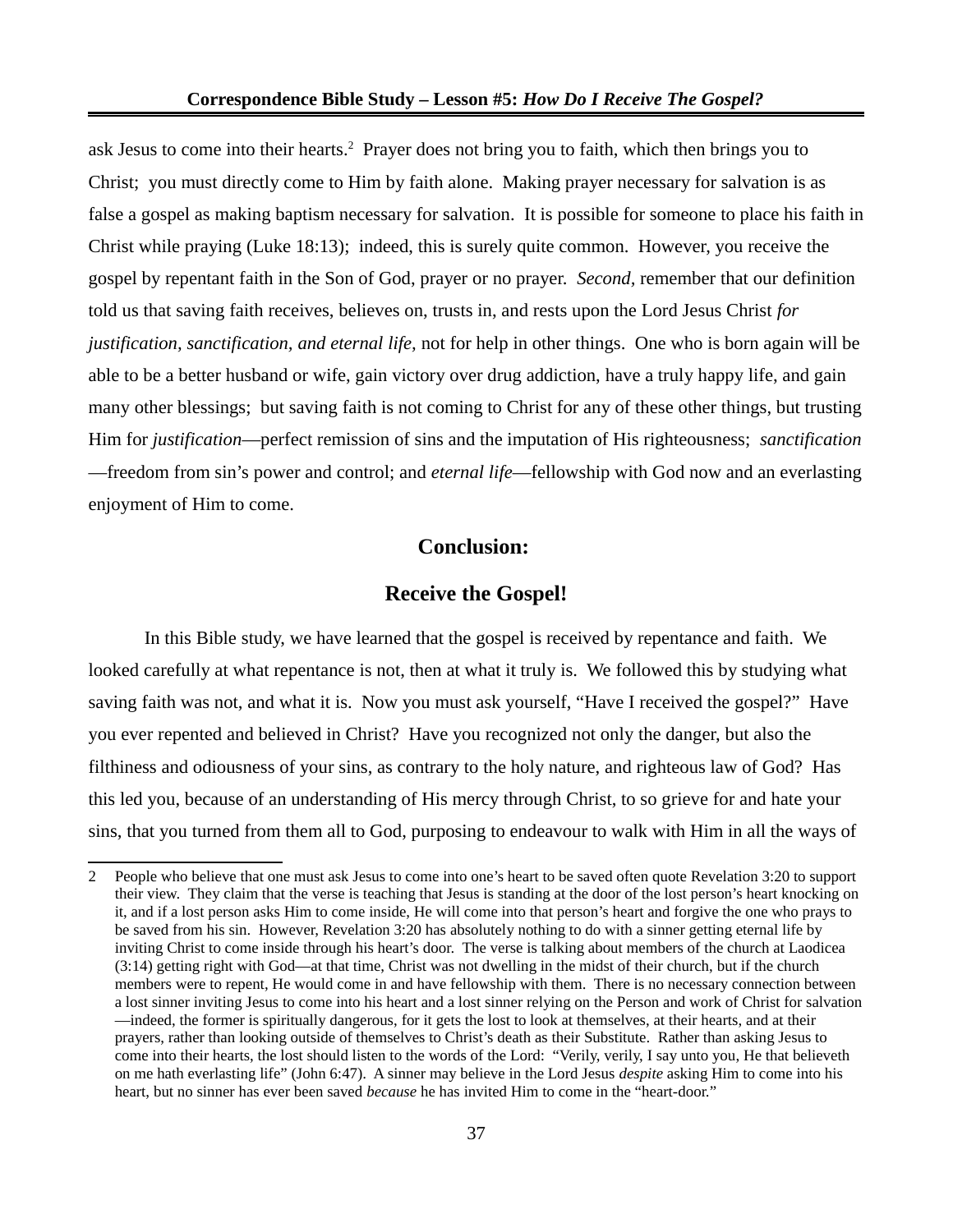His commandments? Have you, believing to be true whatsoever is revealed in the Word of God, received, believed on, trusted in, and rested upon the Lord Jesus Christ for justification, sanctification, and eternal life? You have had a time when you were born, and you will certainly have a time when you will die (unless you are born again and Christ returns first). The Lord Jesus could return, or you could die, at any moment. Are you ready to stand before God? Have you been born again? "Examine yourselves, whether ye be in the faith; prove your own selves" (2 Corinthians 13:5). Nothing is more important than this question. Do you know (1 John 5:13) you have eternal life? If you have been converted, Psalm 107:2 states, "Let the redeemed of the LORD say *so.*" We have left some space on the following page where you can write down how you came to Jesus Christ. Use more space if needed; please record your testimony of salvation with clarity. You should be able to specify the moment you repented and believed, the events that brought you to that point, and how your life changed after the point of your conversion, as a bare minimum. In Matthew 10:32 Jesus Christ states, "Whosoever therefore shall confess me before men, him will I confess also before my Father which is in heaven." There is nothing to be ashamed of or to hide—if you have been born again, tell us when, and let us rejoice with you!

Perhaps, as you examine your life, you see that you have never yet received the gospel—you have not yet repented and believed in the Lord Jesus Christ. If this is the case, you should immediately receive the Savior. Scripture says, " $\frac{m}{m}$   $\frac{m}{m}$   $\frac{m}{m}$   $\frac{m}{m}$   $\frac{m}{m}$   $\frac{m}{m}$   $\frac{m}{m}$   $\frac{m}{m}$   $\frac{m}{m}$  let him take the water of life freely" (Revelation 22:17). The Lord Jesus promises, "All that the Father giveth me shall come to me; and him that  $\frac{1}{1-\frac{1}{1-\frac{1}{1-\frac{1}{1-\frac{1}{1-\frac{1}{1-\frac{1}{1-\frac{1}{1-\frac{1}{1-\frac{1}{1-\frac{1}{1-\frac{1}{1-\frac{1}{1-\frac{1}{1-\frac{1}{1-\frac{1}{1-\frac{1}{1-\frac{1}{1-\frac{1}{1-\frac{1}{1-\frac{1}{1-\frac{1}{1-\frac{1}{1-\frac{1}{1-\frac{1}{1-\frac{1}{1-\frac{1}{1-\frac{1}{1-\frac{1}{1-\frac{1}{1-\frac{1}{1-\frac{1}{1-\frac{1}{1-\frac{1}{$ You have His promise—why not turn to Him now? Why are you not yet converted? What is there that you do not understand? What sin are you unwilling to give up? Will you disobey the command to believe in the Lord Jesus Christ, and be saved? Jesus suffered the awful punishment you deserve when He died on the cross out of love for you—will you reject His payment, and go to hell despite His death? 2 Corinthians 6:2 states, "Behold, \_\_ \_\_ *is* the accepted time; behold, \_\_ \_ \_ *is* the day of salvation." You may never have another opportunity! Proverbs 27:1 reads, "Boast not thyself of to morrow; for thou knowest not what a day may bring forth." The God that made you graciously invites you—the doors of heaven are thrown open to you—the Lord offers you unimaginable blessings and glory, eternal heavenly riches greater than all in this present universe, in Christ. You can know the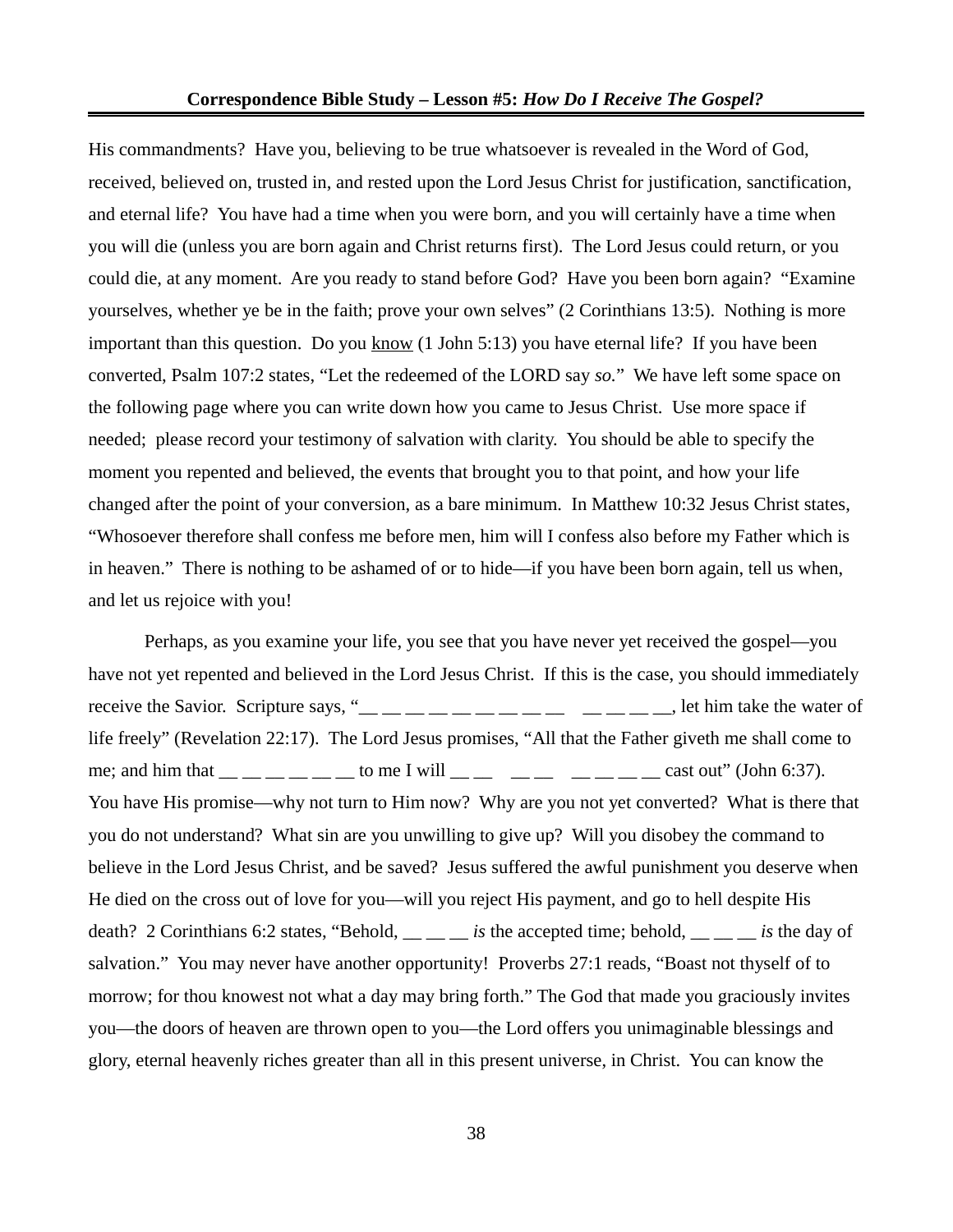living God! The terms of mercy are brought very low: repent and believe the gospel! "*As* I live, saith the Lord GOD, I have no pleasure in the death of the wicked; but that the wicked turn from his way and live: turn ye, turn ye from your evil ways; for why will ye die?" (Ezekiel 33:11). Why not come to Jesus in faith right now? Why not go, right now, to a place where no one else is around, and, recalling Christ's precious promises to save all who trust Him, seek Him until you find Him? He will save you the very moment you look to Him in faith. If you are not yet willing or ready to be saved, please use the sheet attached with this study, to explain what is holding you back from coming to Christ, and send that in with this Bible study. Also, we would love to help you further in these matters; we would love to hear from you on the phone, have you visit church, or offer you direct, personal help in whatever other way we can. The most important thing that can ever happen to you is your conversion. Do not put it off! Also, please ask us for Bible study #6: *The Christian: Security in Christ and Assurance of Salvation.*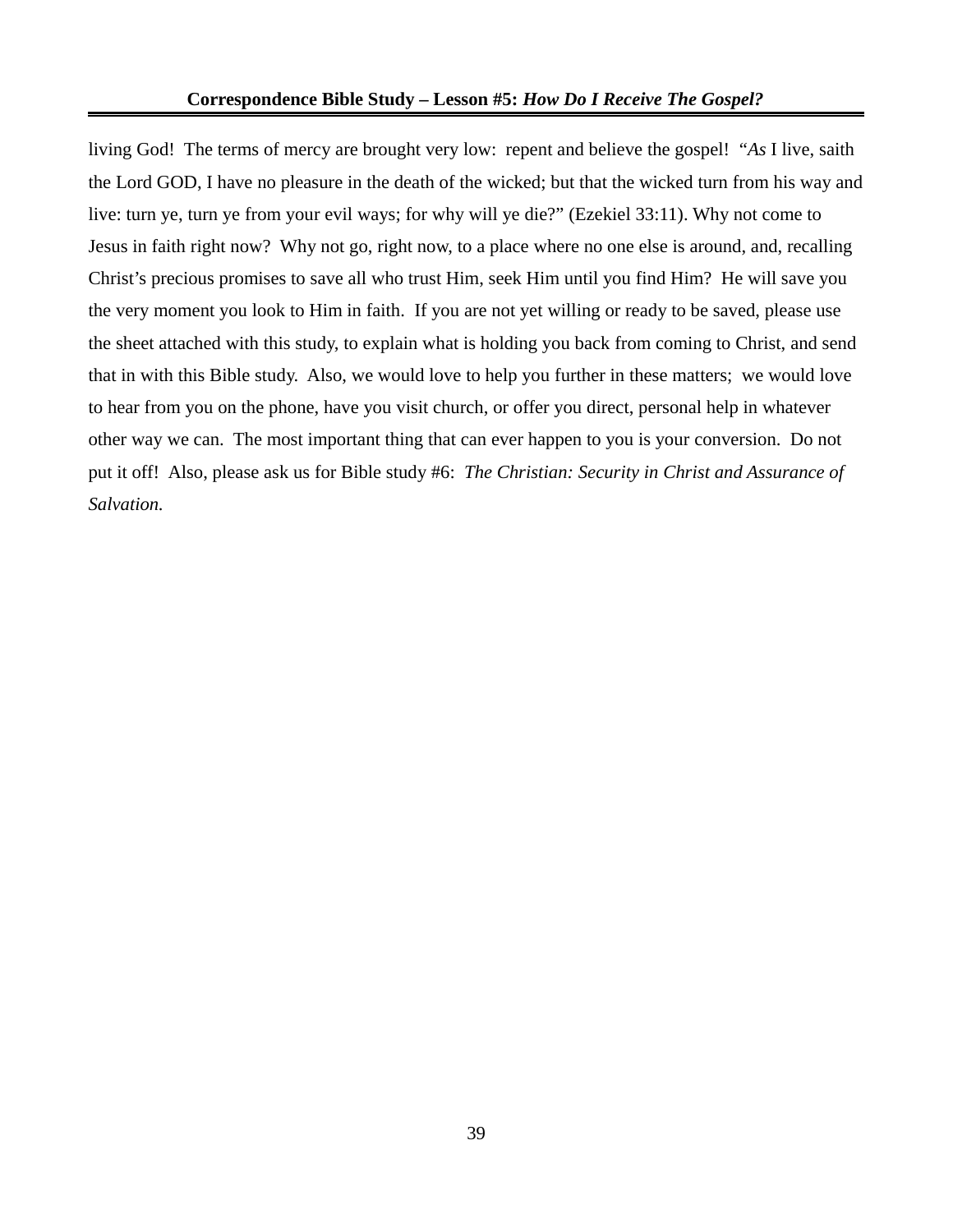| 1.) Repentance and faith are simultaneous; they are two aspects of the one         | <b>TRUE</b> | <b>FALSE</b> |
|------------------------------------------------------------------------------------|-------------|--------------|
| decision to receive Jesus Christ.                                                  |             |              |
| 2.) Everyone who sincerely asks Jesus to come into his heart will be saved.        | <b>TRUE</b> | <b>FALSE</b> |
| 3.) You must improve your life and stop sinning before you can repent and          | <b>TRUE</b> | <b>FALSE</b> |
| believe the gospel.                                                                |             |              |
| 4.) You cannot improve your life or stop sinning until you repent and believe      | <b>TRUE</b> | <b>FALSE</b> |
| the gospel.                                                                        |             |              |
| 5.) Doing righteous actions is the way to gain eternal life.                       | <b>TRUE</b> | <b>FALSE</b> |
| 6.) One is not forgiven until he is baptized.                                      | <b>TRUE</b> | <b>FALSE</b> |
| 7.) If a saved person starts to disobey and do bad things, he falls out of a state |             |              |
| of justification and is once again lost, and he will go to hell unless he          | <b>TRUE</b> | <b>FALSE</b> |
| confesses his sins.                                                                |             |              |
| 8.) The object of faith is the Holy Spirit-one looks to the Holy Spirit to         | <b>TRUE</b> | <b>FALSE</b> |
| wash away his sins.                                                                |             |              |
| 9.) Everyone who come to Christ in repentant faith will surely be saved.           | <b>TRUE</b> | <b>FALSE</b> |
| 10.) All who think the gospel message written in the Bible is true have saving     | <b>TRUE</b> | <b>FALSE</b> |
| faith, for saving faith is identical to accepting the facts about Christ as true.  |             |              |
| 11.) Good, moral people are more worthy of God's grace than others.                | <b>TRUE</b> | <b>FALSE</b> |
| 12.) There must be a particular point in time when one is converted to Christ;     | <b>TRUE</b> | <b>FALSE</b> |
| the new birth is not a process.                                                    |             |              |

# **Review Quiz For Bible Study #5**

# **Request for Study #6**

\_\_\_ I have returned the fifth Bible study to you with the answer blanks filled in and answered the review quiz questions. Please send me the next Bible study, *The Christian: Security in Christ and Assurance of Salvation.*

\_\_\_ I have more questions about how I can receive the gospel. Please send me the classic book on this subject, *All of Grace,* by Charles Spurgeon.